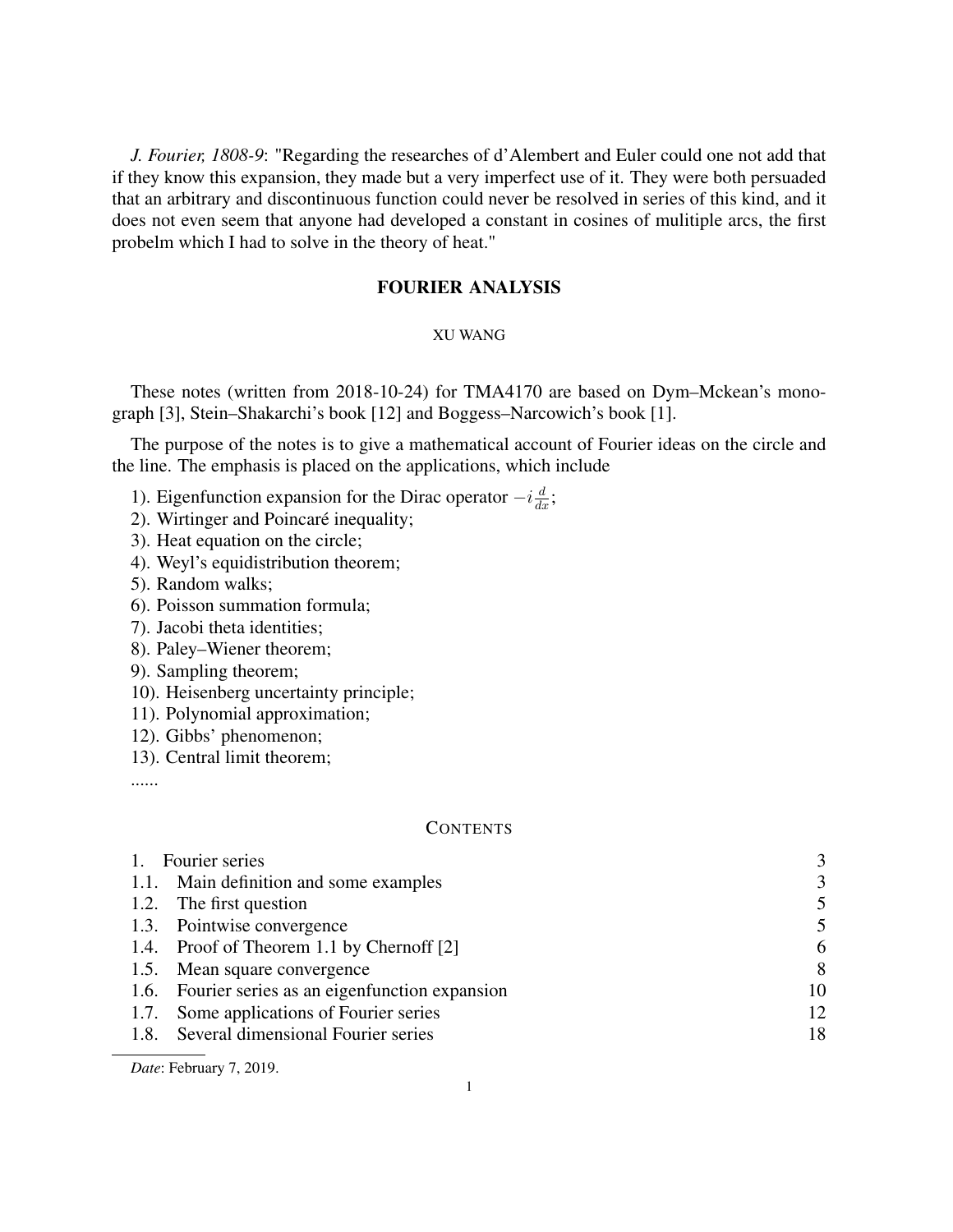| 2.<br>Fourier transform                                                                | 22 |
|----------------------------------------------------------------------------------------|----|
| Fourier transform on the Schwartz space<br>2.1.                                        | 22 |
| 2.2. Classical Poisson summation formula                                               | 24 |
| 2.3. Fourier inversion formula and Plancherel identity                                 | 26 |
| 2.4. Fourier transform of tempered distributions                                       | 27 |
| 2.5.<br>Fourier-Laplace transform and Paley-Wiener theorem                             | 35 |
| 2.6.<br>Sampling theorem                                                               | 40 |
| 2.7.<br>Heisenberg uncertainty principle                                               | 41 |
| 2.8. Central limit theorem                                                             | 43 |
| 2.9. Fast Fourier transform                                                            | 44 |
| 3.<br>Wavelet analysis                                                                 | 44 |
| Appendix 1: Definition of $e, \pi$ and Euler's formula<br>4.                           | 44 |
| 4.1. Definition of $e$                                                                 | 44 |
| 4.2. Definition of the exponential function                                            | 45 |
| 4.3. Definition of $\pi$ and trigonometric functions                                   | 46 |
| 5. Appendix 2: Lebesgue integral                                                       | 47 |
| 5.1. Lebesgue integral on $[-\pi, \pi]$                                                | 47 |
| Lebesgue measure on $\mathbb{R}^n$<br>5.2.                                             | 48 |
| 6. Exercise sets                                                                       | 49 |
| 6.1. Exercise set 1: Fejér kernel and its applications                                 | 49 |
| 6.2. Exercise set 2: Gibbs' Phenomenon                                                 | 51 |
| 6.3. Exercise set 3: Isoperimetric inequality, Eigenfunction expansion and temperature |    |
| of the earth                                                                           | 52 |
| 6.4. Exercise set 4: Eigenfunctions of the Fourier transform                           | 52 |
| 6.5. Exercise set 5: Poisson summation formula                                         | 53 |
| TMA4170 (2019 Spring) Exercise<br>7.                                                   | 53 |
| 7.1.<br>Week 2                                                                         | 53 |
| 7.2. Week 3                                                                            | 54 |
| 7.3. Week 4                                                                            | 55 |
| 7.4. Week 5-1                                                                          | 55 |
| 7.5. Week 5-2                                                                          | 57 |
| 7.6.<br>Week 6                                                                         | 59 |
| 7.7.<br>Week 7                                                                         | 59 |
| 7.8.<br>Week 8                                                                         | 59 |
| 7.9.<br>Week 9                                                                         | 60 |
| 7.10.<br>Week 10-11                                                                    | 60 |
| 7.11.<br>Week 12-15                                                                    | 60 |
| References                                                                             | 60 |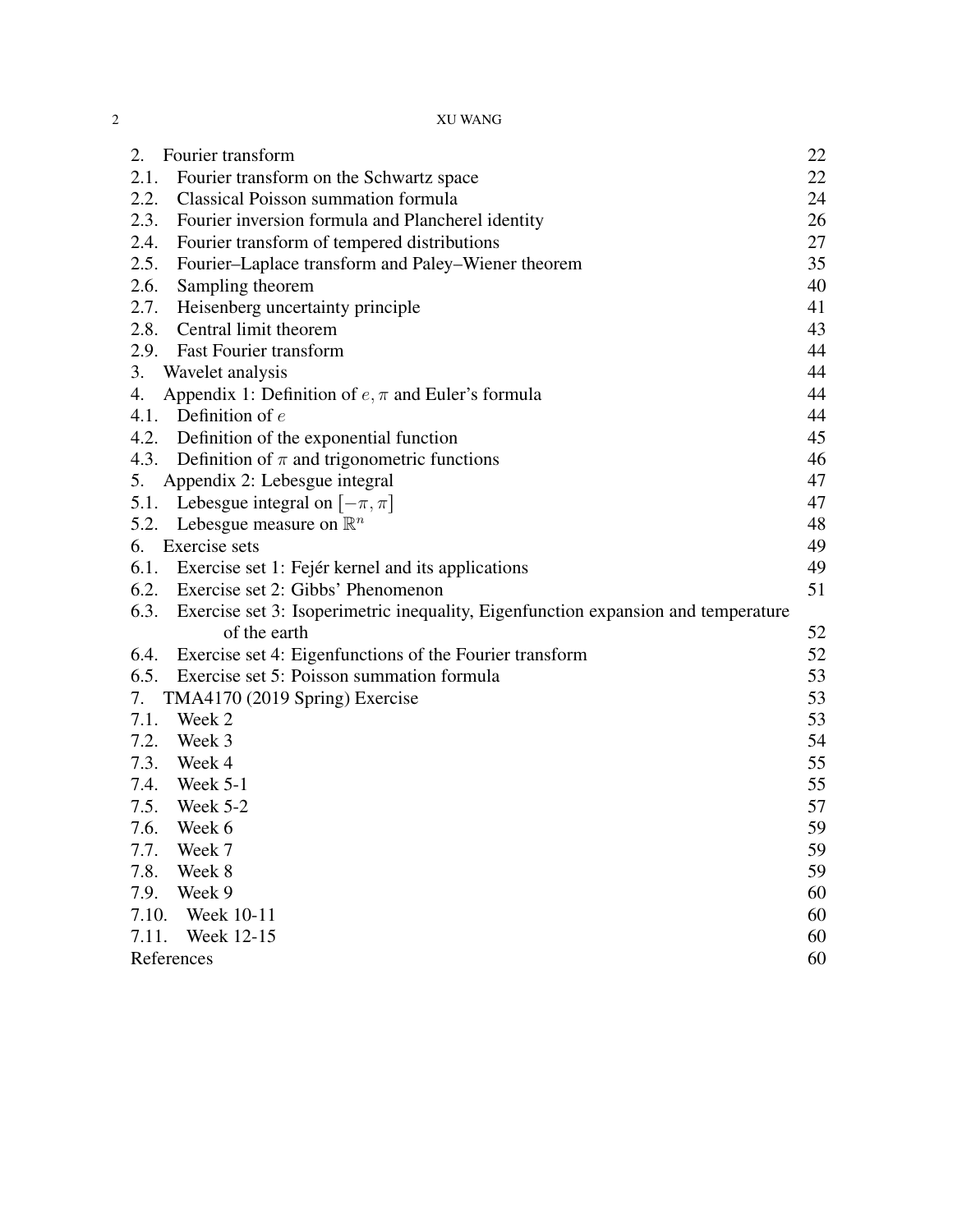## 1. FOURIER SERIES

1.1. Main definition and some examples. We shall follow Stein-Shakarchi's book in this section. Fix  $a \in \mathbb{R}, L > 0$ . Let f be a continuous function on  $[a, a + L]$ .

Definition 1.1. *The* n*-th Fourier coefficient of* f *is defined by*

$$
\hat{f}(n) = \frac{1}{L} \int_{a}^{a+L} f(x) e^{-2\pi i nx/L} dx, \qquad n \in \mathbb{Z}.
$$

*The Fourier series of* f *is formally given by*

$$
f(x) \sim \sum_{n=-\infty}^{\infty} \hat{f}(n)e^{2\pi i nx/L}.
$$

Remark: At this point, we do not say anything about the convergence of the series. The followings are examples from page 36–38 in [12]:

*Example 1*: Let  $f(x) = x$  for  $x \in [-\pi, \pi]$ . We have

$$
\hat{f}(n) = \frac{1}{2\pi} \int_{-\pi}^{\pi} x e^{-inx} dx.
$$

Since

$$
(e^{-inx})' = (-in)e^{-inx},
$$

if  $n \neq 0$  we have (by integration by parts)

$$
\int_{-\pi}^{\pi} x e^{-inx} dx = \int_{-\pi}^{\pi} x \left( \frac{e^{-inx}}{-in} \right)' dx = x \left( \frac{e^{-inx}}{-in} \right) \Big|_{-\pi}^{\pi} - \int_{-\pi}^{\pi} \left( \frac{e^{-inx}}{-in} \right) dx = \frac{2\pi (-1)^n}{-in},
$$

which gives

$$
\hat{f}(n) = \frac{(-1)^{n+1}}{in}, \quad n \neq 0.
$$

If  $n = 0$  then

$$
\hat{f}(0) = \frac{1}{2\pi} \int_{-\pi}^{\pi} x \, dx = 0.
$$

Thus

$$
f(x) \sim \sum_{n \neq 0} \frac{(-1)^{n+1}}{in} e^{inx}.
$$

*Example 2*: Fix  $s \in \mathbb{C} \setminus \mathbb{Z}$  and consider

$$
f(x) = \frac{\pi}{\sin \pi s} e^{i(\pi - x)s}, \qquad 0 \leq x \leq 2\pi.
$$

By definition, we have

$$
\hat{f}(n) = \frac{1}{2\pi} \int_0^{2\pi} \frac{\pi}{\sin \pi s} e^{i(\pi - x)s} \overline{e^{inx}} dx = \frac{e^{i\pi s}}{2 \sin \pi s} \int_0^{2\pi} e^{-i(n+s)x} dx,
$$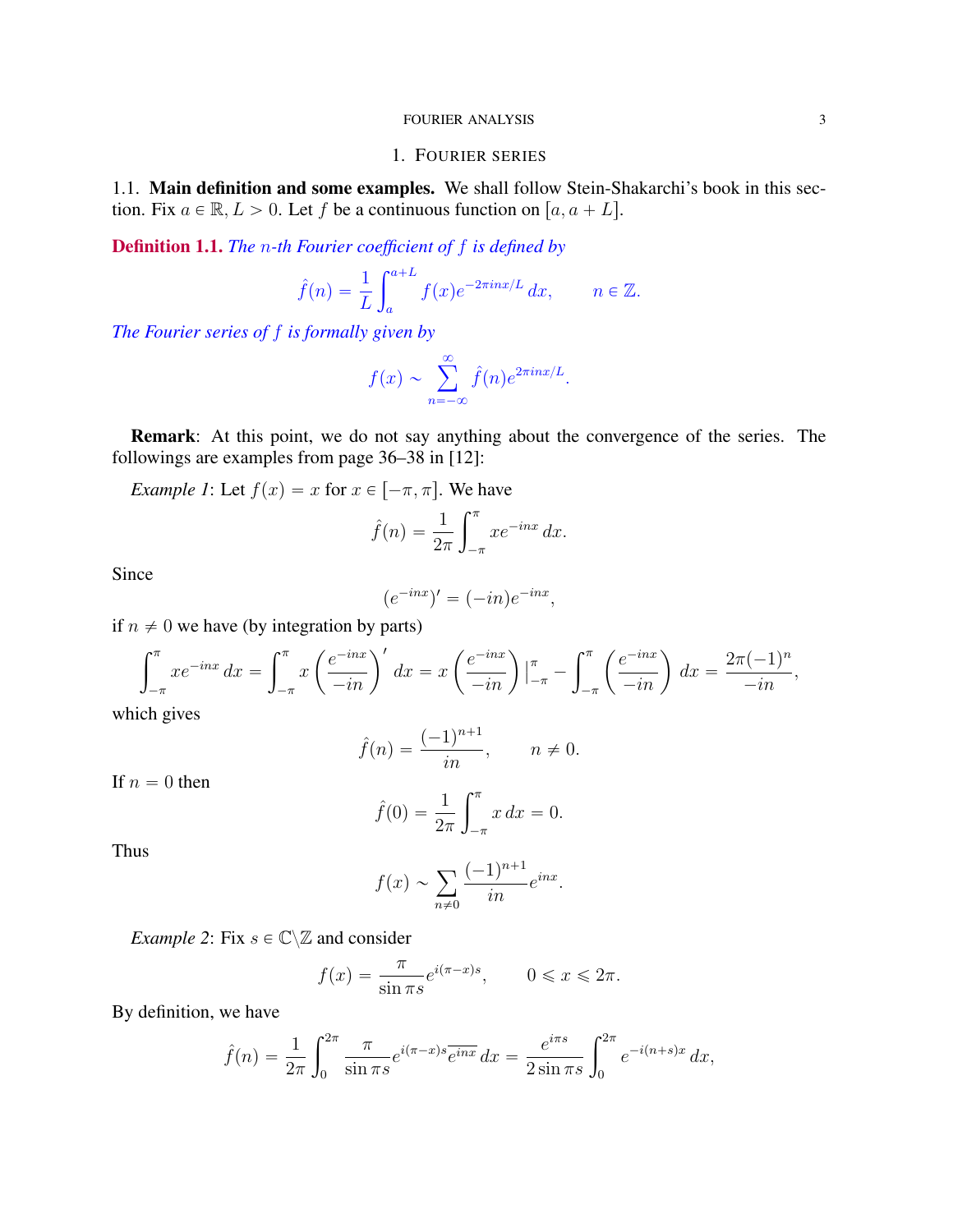integration by parts gives

$$
\int_0^{2\pi} e^{-i(n+s)x} dx = \frac{e^{-i(n+s)x}}{-i(n+s)} \Big|_0^{2\pi} = \frac{e^{-2i\pi s} - 1}{-i(n+s)}
$$

.

Apply the Euler formula  $e^{ix} = \cos x + i \sin x$  (see the appendix), we get

$$
\hat{f}(n) = \frac{1}{n+s}
$$

and

$$
f(x) \sim \sum_{n \in \mathbb{Z}} \frac{e^{inx}}{n+s}.
$$

Later we shall see that the right hand side is closely related to the *Green function* of  $-i\frac{d}{dx} + s$  on  $\mathbb{R}/2\pi\mathbb{Z}$ , where  $-i\frac{d}{dx}$  is called the *one dimensional Dirac operator*.

*Example 3*: The trigonometric polynomial defined for  $x \in [-\pi, \pi]$  by

$$
D_N(x) := \sum_{n=-N}^{N} e^{inx}
$$

is called the N-th *Dirichlet kernel* and is of fundamental importance in the theory (as we shall see later). A closed formula for the Dirichlet kernel is

(1.1) 
$$
D_N(x) = \frac{\sin(N + \frac{1}{2})x}{\sin \frac{x}{2}}, \ \ 0 < |x| < \pi; \ \ D_N(x) = 2N + 1, \ \ x = 0.
$$

This can be seen by summing the geometric progressions  $\sum_{n=0}^{N} \omega^n$  and  $\sum_{n=-N}^{-1} \omega^n$  with  $\omega = e^{ix}$ . These sums are, respectively, equal to

$$
\frac{1-\omega^{N+1}}{1-\omega}, \text{ and } \frac{1-\omega^{-N-1}}{1-\omega^{-1}}-1.
$$

Their sum is then

$$
\frac{\omega^{-N} - \omega^{N+1}}{1 - \omega} = \frac{\omega^{-N-\frac{1}{2}} - \omega^{N+\frac{1}{2}}}{\omega^{-\frac{1}{2}} - \omega^{\frac{1}{2}}} = \frac{\sin(N+\frac{1}{2})x}{\sin\frac{x}{2}},
$$

giving the desired result.

*Example 4*: The function  $P_r(\theta)$ , called the *Poisson kernel*, is defined for  $\theta \in [-\pi, \pi]$  and  $0 \le r < 1$  by the absolutely and uniformly convergent series<br>  $P_r(\theta) = \sum_{i} r^{|n|} e^{in\theta}$ .

$$
P_r(\theta) = \sum_{n \in \mathbb{Z}} r^{|n|} e^{in\theta}.
$$

We know that the *n*-th Fourier coefficient of  $P_r$  is  $r^{|n|}$  and

$$
P_r(\theta) = \frac{1 - r^2}{1 - 2r\cos\theta + r^2},
$$

the proof is similar to the Dirichlet kernel case.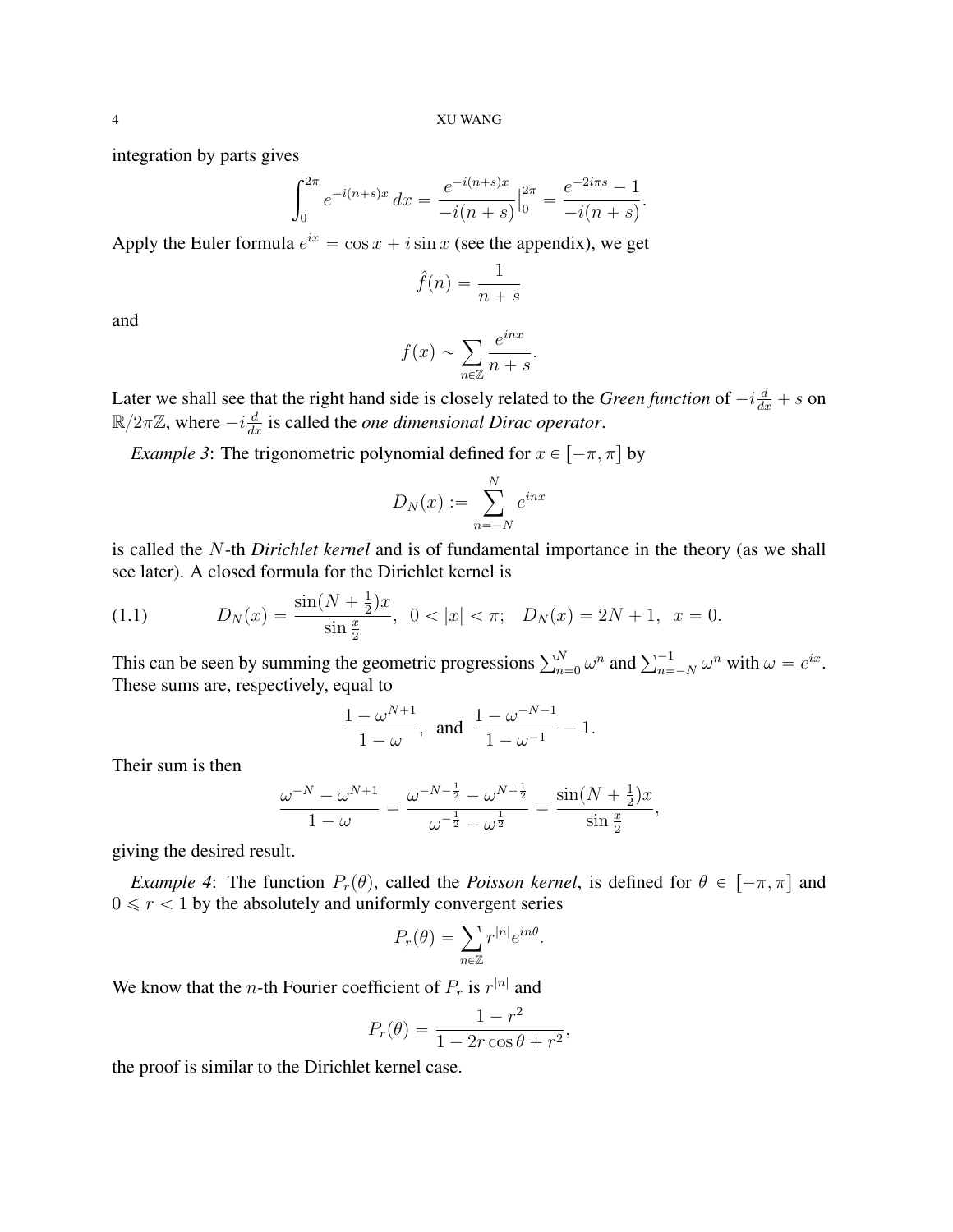1.2. The first question. Let us start form the following fact: *all trigonometric polynomials are equal to their Fourier series*. In fact, if f is a degree N trigonometric polynomial, i e

$$
f(x) = \sum_{n=-N}^{N} c_n e^{inx}
$$

on  $[a, a + 2\pi]$ , then the lemma below implies

$$
\hat{f}(n) = c_n, \ |n| \le N; \quad \hat{f}(n) = 0, \ |n| > N.
$$

**Lemma 1.1.** *If*  $m \neq n$  *then* 

$$
\int_{a}^{a+2\pi} e^{imx} \overline{e^{inx}} \, dx = \int_{a}^{a+2\pi} e^{i(m-n)x} \, dx = 0;
$$

*if*  $m = n$  *then* 

$$
\int_{a}^{a+2\pi} e^{imx} \overline{e^{inx}} dx = \int_{a}^{a+2\pi} 1 dx = 2\pi.
$$

We hope that a large class of functions have Fourier series expansion. A few reflections lead us to study the following question:

*Let* f *be a* 2π*-periodic function on* R*. Find a natural condition on* f *such that all*

$$
\hat{f}(n) := \frac{1}{2\pi} \int_{-\pi}^{\pi} f(x) \overline{e^{inx}} dx
$$

*are well defined and the following series*  $\{f_N(x)\}_{N\geq 0}$  *defined by* 

$$
f_N(x) := \sum_{n=-N}^{N} \hat{f}(n)e^{inx}
$$

*converges (in a certain sense) to*  $f(x)$ *.* 

1.3. Pointwise convergence. Denote by  $C^k(S^1)$  the space of all  $2\pi$ -periodic  $C^k$  functions on  $\mathbb{R}$ , we shall use the following extension of  $C^k(S^1)$ .

**Definition 1.2.** *A*  $2\pi$ -periodic function f on  $\mathbb R$  is said to be piecewise  $C^k$   $(k = 0, 1, \dots)$  if there *exists*

$$
-\pi = x_0 < x_1 < \dots < x_{m-1} < x_m = \pi, \qquad m \geq 1,
$$

such that for each  $0 < j \leqslant m - 1$ ,  $f|_{(x_j, x_{j+1})}$  extends to a  $C<sup>k</sup>$  function on a neighborhood of  $[x_j, x_{j+1}]$ . We shall denote by  $PC^k(S^1)$  the space of all  $2\pi$ -periodic piecewise  $C^k$  functions.

**Remark**: Let  $f \in PC^0(S^1)$ . Then all its Fourier coefficients

$$
\hat{f}(n) = \frac{1}{2\pi} \sum_{j=0}^{m-1} \int_{x_j}^{x_{j+1}} f(x) \overline{e^{inx}} dx
$$

are well defined. Lemma 1.1 suggests to define: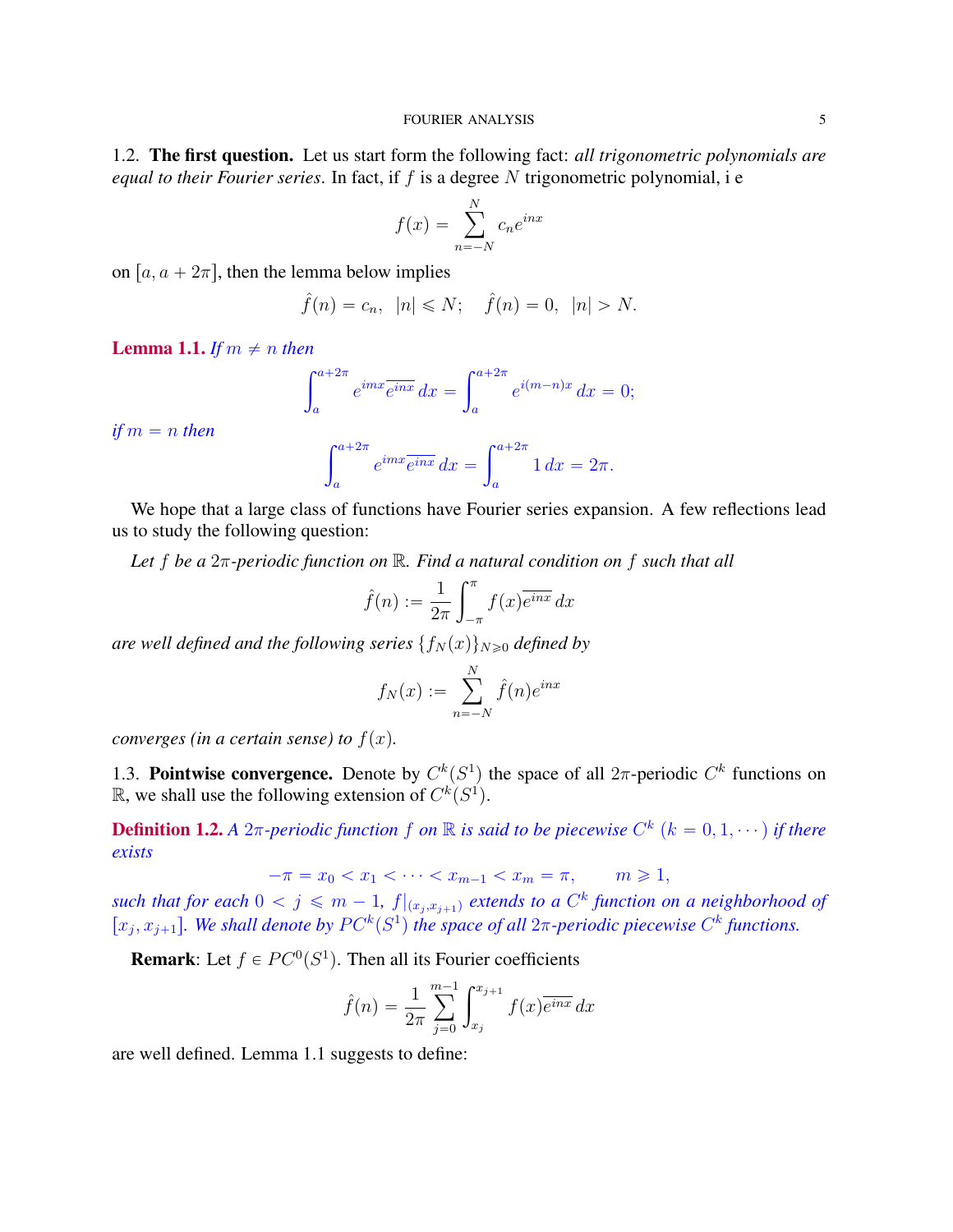Definition 1.3. *We call*

$$
(f,g) = \frac{1}{2\pi} \int_{-\pi}^{\pi} f(x) \overline{g(x)} dx,
$$

*the inner product on*  $PC^0(S^1)$  *and write*  $||f|| = (f, f)^{\frac{1}{2}}$ *.* 

Remark: It is clear that

$$
\hat{f}(n) = (f, e^{inx}), \qquad \forall \ f \in PC^0(S^1),
$$

which gives

$$
(1.2) \t\t f_N(x_0) = (f, D_N(x - x_0)).
$$

We shall prove

**Theorem 1.1.** If  $f \in PC^1(S^1)$  then

(1.3) 
$$
\lim_{N \to \infty} |f_N(x) - \frac{f(x+)+f(x-)}{2}| = 0.
$$

**Remark**: For a general function  $f \in PC^0(S^1)$ , we have

$$
\lim_{N \to \infty} \left| \frac{f_0(x) + \dots + f_{N-1}(x)}{N} - \frac{f(x) + f(x)}{2} \right| = 0,
$$

the proof is given in Exercise set 1 (see the end of the notes).

# 1.4. Proof of Theorem 1.1 by Chernoff [2].

1.4.1. *Chernoff identity*. Fix  $x_0 \in \mathbb{R}$ , assume further that f is  $C^1$  near  $x_0$ . Then

$$
g(x - x_0) = \frac{f(x) - f(x_0)}{e^{i(x - x_0)} - 1}
$$

lies in  $PC^0(S^1)$  and  $g(y)$  is continuous near  $y = 0$  (try!). Notice that

$$
f(x) = (e^{i(x-x_0)} - 1)g(x-x_0) + f(x_0).
$$

Change of variable  $y = x - x_0$  gives the following *Chernoff identity* (try!)

$$
f_N(x_0) - f(x_0) = \hat{g}(-N-1) - \hat{g}(N).
$$

1.4.2. *Bessel inequality.* Apply Lemma 1.1, we get

$$
(g_N, g) = (g_N, g_N).
$$

Thus we know that  $g_N$  is orthogonal to  $g - g_N$ , i.e.

$$
(g_N, g - g_N) = 0,
$$

which gives the following *Bessel inequality*

$$
||g||^2 = ||g - g_N||^2 + ||g_N||^2 \ge ||g_N||^2 = \sum_{|n| \le N} |\hat{g}(n)|^2.
$$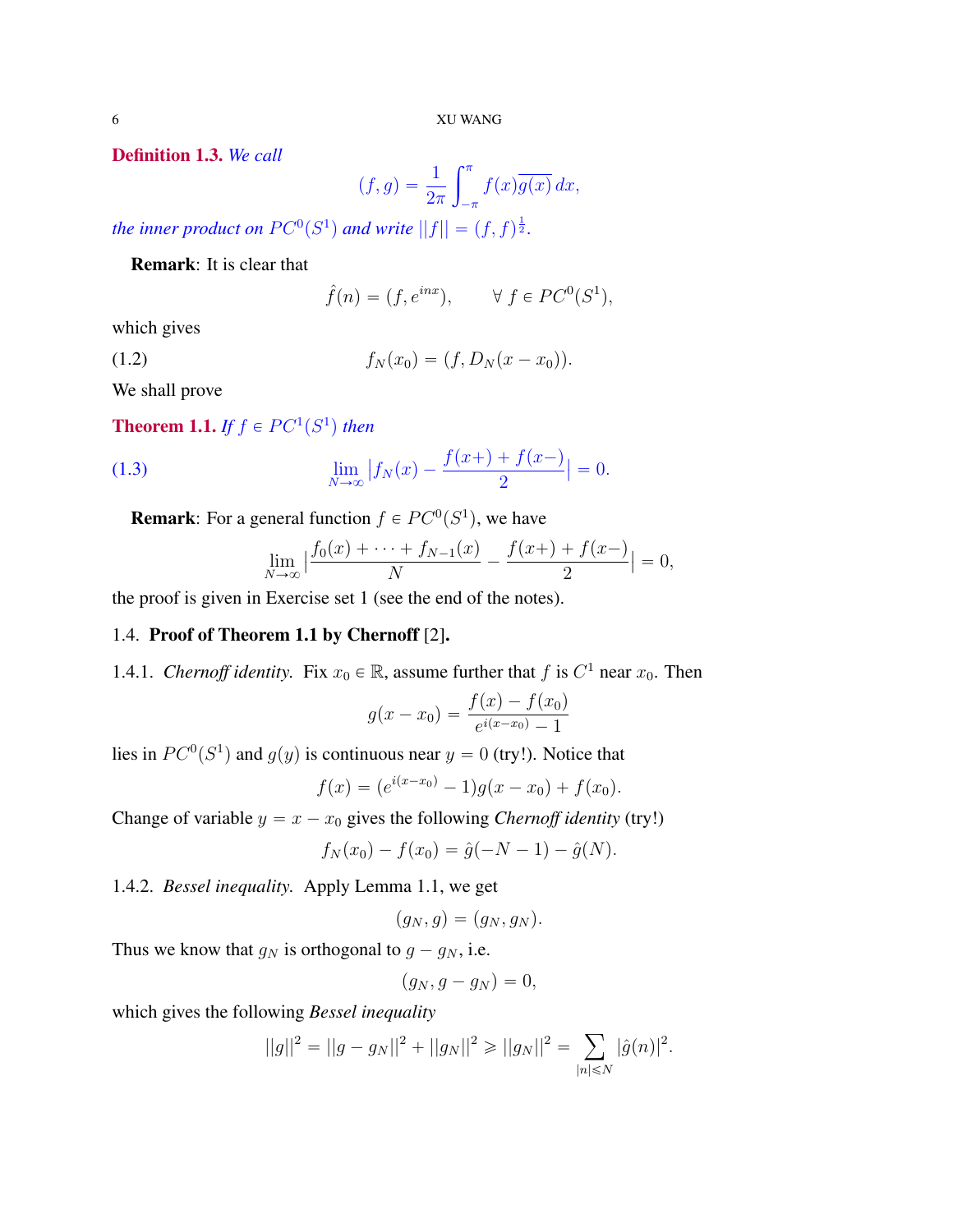Remark: The Bessel inequality

$$
||g||^2 \geqslant \sum_{|n| \leqslant N} |\hat{g}(n)|^2
$$

is true for every  $g \in PC^0(S^1)$ .

1.4.3. *Riemann–Lebesgue lemma.* The Bessel inequality gives the following *Riemann–Lebesgue lemma*

$$
|\hat{g}(n)| \to 0, \quad \text{as } |n| \to \infty,
$$

which proves (1.3) in case  $f$  is  $C^1$  at  $x$ .

Remark: The Riemann–Lebesgue lemma

$$
|\hat{g}(n)| \to 0, \quad \text{as } |n| \to \infty,
$$

is true for every  $g \in PC^0(S^1)$ .

1.4.4. *Using Dirichlet kernel for the general case.* Recall that

$$
f_N(x_0) = \frac{1}{2\pi} \int_{-\pi}^{\pi} f(x_0 + x) D_N(x) dx.
$$

Since  $D_N$  is even and  $f(x_0 + x)$  can be written as

$$
f(x_0 + x) = f_1(x) + f_2(x),
$$

where

$$
f_1(x) := \frac{f(x_0 + x) + f(x_0 - x)}{2}
$$

is even and

$$
f_2(x) := \frac{f(x_0 + x) - f(x_0 - x)}{2}
$$

is odd, we have

$$
f_N(x_0) = (f_1, D_N).
$$

Notice that (try!)  $f \in PC^1(S^1)$  implies that  $f_1$  is  $C^1$  near  $x_0$ , thus the previous argument gives

$$
\lim_{N \to \infty} |f_N(x_0) - f_1(0)| = 0.
$$

Since  $f_1(0) = \frac{f(x_0 +) + f(x_0 -)}{2}$ , the proof of Theorem 1.1 is complete.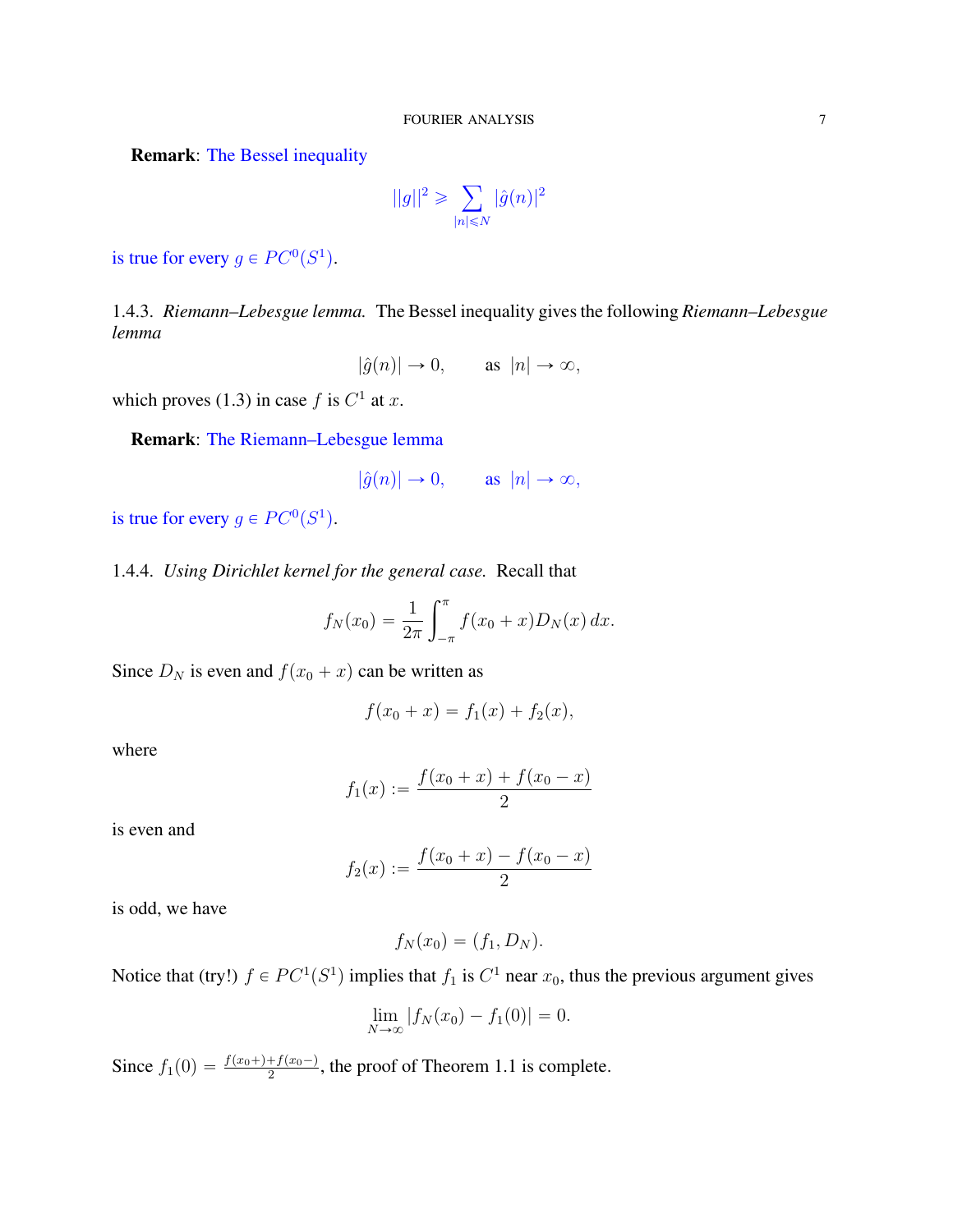# 1.5. Mean square convergence.

**Theorem 1.2.** For every  $f \in C^1(S^1)$ , we have

$$
|f_N(x) - f(x)|^2 \le ||f'||^2 \cdot \frac{2}{N}, \qquad \forall x \in \mathbb{R},
$$

in particular  $||f_N - f||^2 \leqslant ||f'||^2 \cdot \frac{2}{N}$ N

*Proof.* Let  $N' > N$ , we have

$$
|f_N(x) - f_{N'}(x)| = |\sum_{|n|=N+1}^{N'} \hat{f}(n)e^{inx}| \leq \sum_{|n|=N+1}^{N'} |\hat{f}(n)|.
$$

Notice that if  $n \neq 0$  then

$$
\hat{f}(n) = \frac{1}{2\pi} \int_{-\pi}^{\pi} f(x)e^{-inx} dx = \frac{1}{2\pi} \int_{-\pi}^{\pi} f(x) \left(\frac{e^{-inx}}{-in}\right)' dx.
$$

Thus integration by parts gives

$$
\hat{f}(n) = \frac{-i}{n} \cdot \hat{f}'(n).
$$

Now we have

$$
|f_N(x) - f_{N'}(x)| \le \sum_{|n|=N+1}^{N'} |\hat{f}'(n)| \cdot \frac{1}{n}.
$$

Thus the Cauchy-Schwarz inequality gives

$$
|f_N - f_{N'}|^2 \leqslant \left(\sum_{|n|=N+1}^{N'} |\hat{f}'(n)|^2\right) \cdot \left(\sum_{|n|=N+1}^{N'} \frac{1}{n^2}\right).
$$

Since

$$
\sum_{|n|=N+1}^{N'} \frac{1}{n^2} = 2 \sum_{n=N+1}^{N'} \frac{1}{n^2} \le 2 \int_N^{\infty} \frac{dx}{x^2} = \frac{2}{N}
$$

and Bessel's inequality gives

$$
\sum_{|n|=N+1}^{N'} |\hat{f}'(n)|^2 \leq ||f'||^2,
$$

we have

$$
|f_N(x) - f_{N'}(x)|^2 \leq ||f'||^2 \cdot \frac{2}{N},
$$

thus the theorem follows from Theorem 1.1 by letting  $N' \to \infty$ .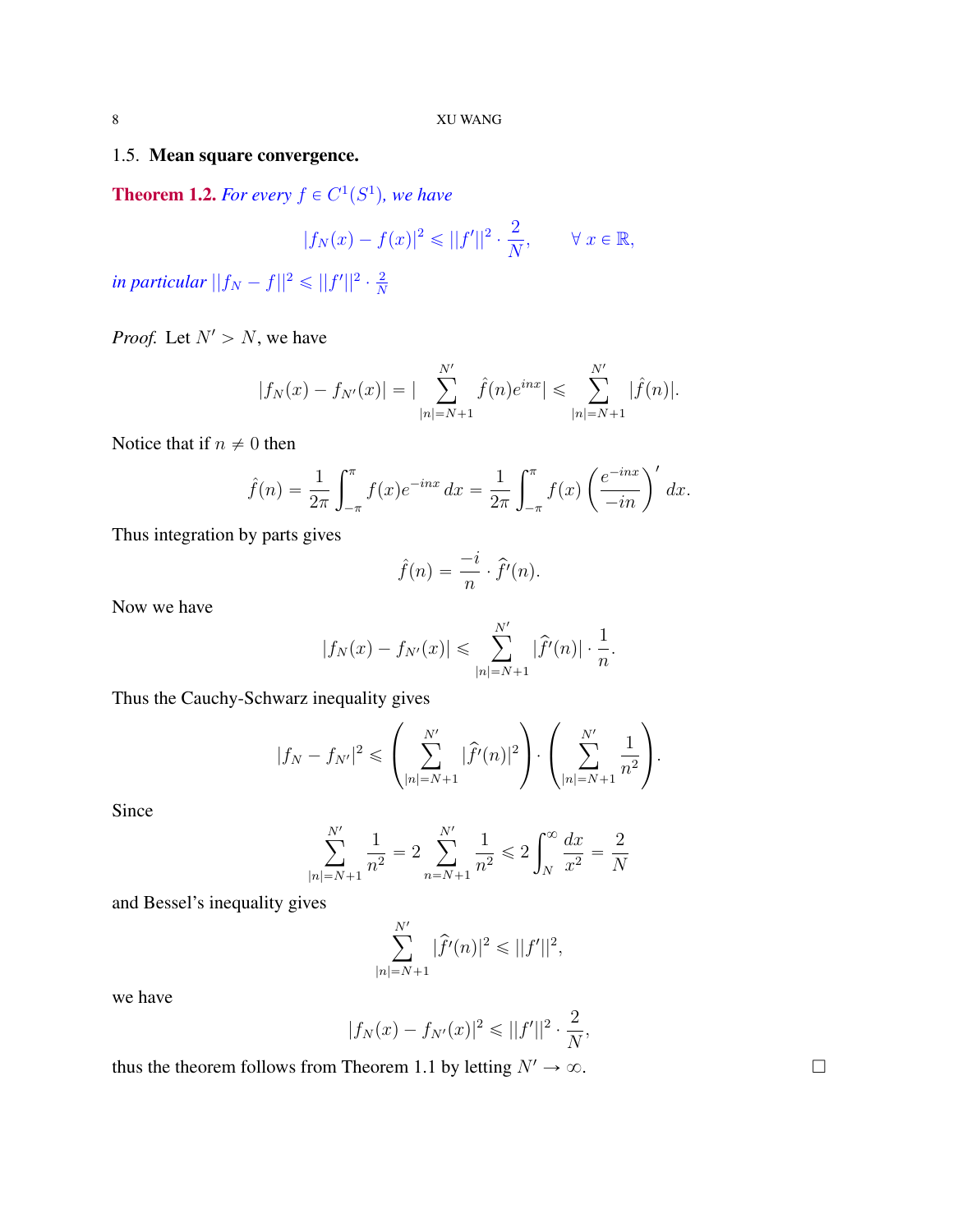**Remark**: Since  $\{e^{inx}\}_{n\in\mathbb{Z}}$  satisfies

$$
(e^{inx}, e^{inx}) = 1, (e^{inx}, e^{imx}) = 0, n \neq m,
$$

we know that  $\{e^{inx}\}_{n\in\mathbb{Z}}$  is an *orthonormal family* in  $C^1(S^1)$ . The above theorem says that every we know that  $\{e^{inx}\}_{n\in\mathbb{Z}}$  is an *orthonormal family* in  $C^1(S^1)$ . The above theorem says that every element in  $C^1(S^1)$  can be *approximated* by finite sums  $\sum_{|n| \le N} c_n e^{inx}$  generated by  $\{e^{inx}\}_{n\in\mathbb{Z}}$ , thus we know that

**Theorem 1.3.**  $\{e^{inx}\}_{n\in\mathbb{Z}}$  is an orthonormal basis in  $C^1(S^1)$ .

Another consequence of Theorem 1.2 is the following

**Theorem 1.4** (Parseval's identity).  $||f||^2 =$  $_{n\in\mathbb{Z}}$   $|\hat{f}(n)|^2$  for every  $f \in C^1(S^1)$ .

Remark: A similar proof (use "Week 2" exercise 5) in fact implies that *the Parseval's identity* is also true on  $PC^1(S^1)$ .

1.5.1. *Completion of*  $C^1(S^1)$ . Let us recall the following definitions

**Definition 1.4.**  $\{g_n\}_{n\in\mathbb{N}} \subset C^1(S^1)$  is said to be a Cauchy sequence if for every j there exists  $N_j$ *such that*

$$
||g_n - g_m|| < \frac{1}{j}, \qquad \forall \ n, m \ge N_j.
$$

*Two Cauchy sequences*  $\{g_n\}_{n\in\mathbb{N}}$  *and*  $\{h_n\}_{n\in\mathbb{N}}$  *are said to be equivalent if for every j there exists* N<sup>j</sup> *such that*

$$
||g_n - h_n|| < \frac{1}{j}, \qquad \forall \ n \ge N_j.
$$

*Denote by*  $\{g_n\}$  *the set of Cauchy sequences equivalent to*  $\{g_n\}$ *, we call*  $\{\{g_n\}$  *the equivalent class of*  $\{g_n\}$ *.* 

One may check that (try!)

$$
([\{g_n\}], [\{h_n\}]) := \lim_{n \to \infty} (g_n, h_n)
$$

is well defined.

**Definition 1.5.** We call the set of all equivalent classes of Cauchy sequences in  $C^1(S^1)$  with the *above inner product the completion of*  $C^1(S^1)$  *and denote it by*  $L^2(S^1)$  *or*  $L^2[-\pi, \pi]$ *.* 

Remark: Notice that

$$
f \mapsto [\{f, f, \cdots, \}]
$$

defines an injective map from  $C^1(S^1)$  to  $L^2(S^1)$ . Thus we may look at  $C^1(S^1)$  as a subset in  $L^2(S^1)$ . We leave it as an *exercise* to check that  $C^1(S^1)$  is dense in  $L^2(S^1)$ . Thus Theorem 1.2 implies

**Theorem 1.5.**  $L^2(S^1)$  is a separable complex Hilbert space *with orthonormal basis*  $\{e^{inx}\}_{n\in\mathbb{Z}}$ .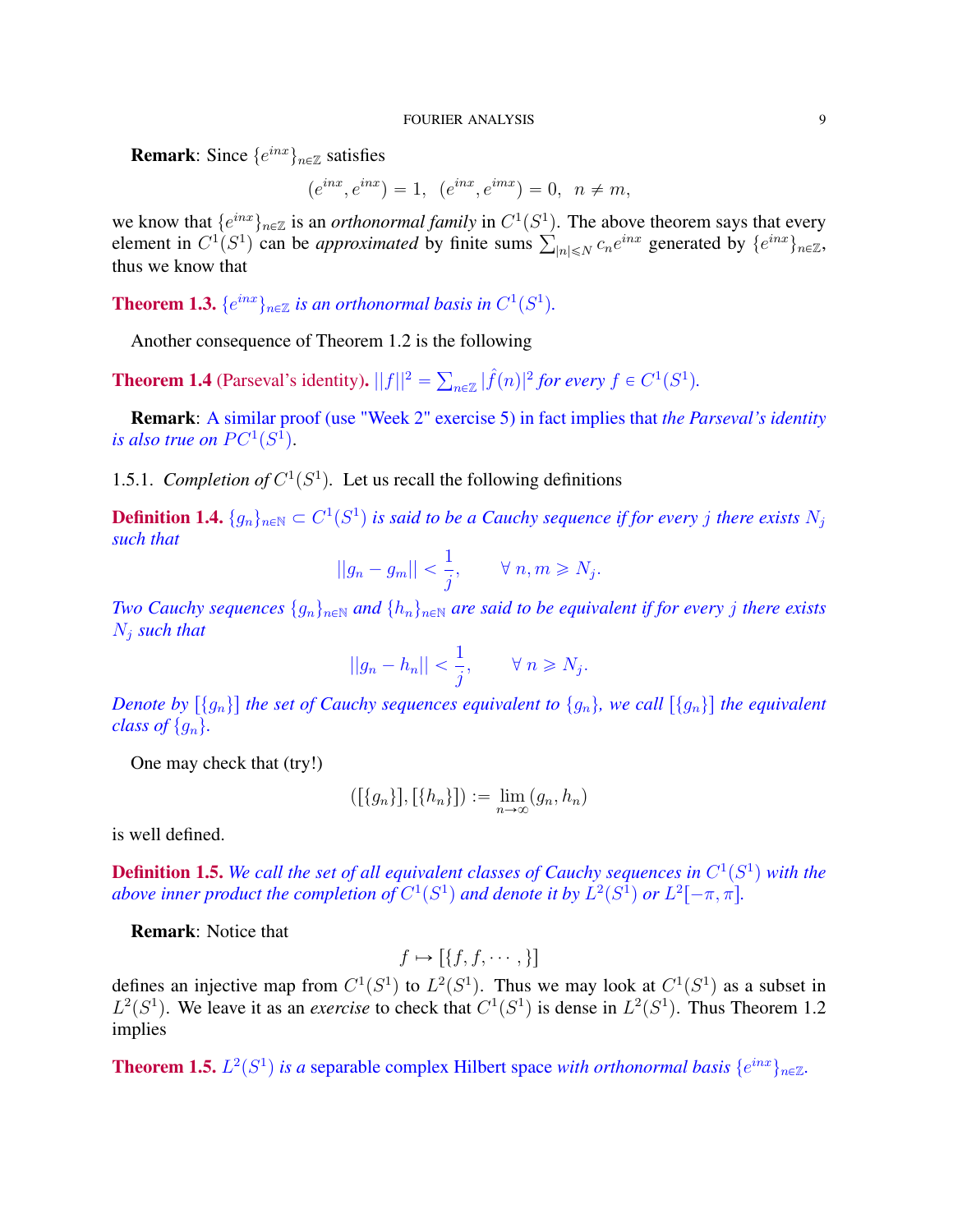**Remark**: Anther way to look at  $L^2[-\pi, \pi]$  is to use the *Lebesgue integral* theory (see Appendix 2), which gives the following isomorphism (the proof can be found in [13])

$$
L^{2}[-\pi,\pi] \simeq \{f \in \mathcal{M}[-\pi,\pi] : \int_{-\pi}^{\pi} |f|^{2} dx < \infty\}/\sim,
$$

where  $\mathcal{M}[-\pi, \pi]$  denote the space of Lebesgue measurable complex valued functions on  $[-\pi, \pi]$ and

$$
f \sim g \Leftrightarrow f = g \ a.e. \text{ on } [-\pi, \pi].
$$

## 1.6. Fourier series as an eigenfunction expansion. Let us look at the following *Dirac operator*

$$
D:=-i\frac{d}{dx}:f\mapsto -if',
$$

on  $C^{\infty}(S^1)$ . It satisfies the following property.

**Lemma 1.2.**  $(Df, g) = (f, Dg)$  for every  $f, g \in C^{\infty}(S^1)$ .

*Proof.* Recall that the inner product is defined by  $\int_1^{\pi}$ 

$$
(Df,g) = \frac{1}{2\pi} \int_{-\pi}^{\pi} -if'(x)\overline{g(x)} dx.
$$

Thus the first formula follows directly from integration by parts<br> $\int_{\pi}^{\pi}$ 

$$
\int_{-\pi}^{\pi} f'(x)\overline{g(x)} dx = f(x)\overline{g(x)}\Big|_{-\pi}^{\pi} - \int_{-\pi}^{\pi} f(x)\overline{g'(x)} dx = -\int_{-\pi}^{\pi} f(x)\overline{g'(x)}
$$

where the second identity follows since  $f, g$  are  $2\pi$ -periodic.

**Remark 1**: In general, a linear operator T on  $C^{\infty}(S^1)$  is said to be *self-adjoint* if

$$
(Tf,g)=(f,Tg),
$$

for every  $f, g \in C^{\infty}(S^1)$ . The above lemma implies that D is self-adjoint. Moreover, we know that the square of D is the *Laplacian operator*  $\Box := -\frac{d^2}{dx^2}$  $\frac{d^2}{dx^2}$ , that is the reason why we call D the Dirac operator.

Remark 2: We know that *all Hermitian matrices are diagonalizable with real eigenvalues*. This fact is also true for our Dirac operator  $D$ , in fact we have

$$
D(e^{inx}) = n(e^{inx}),
$$

we call  $e^{inx}$  the *eigenfunction of* D with *eigenvalue* n. Thus we may look at the Fourier series expansion of  $f \in C^{\infty}(S^1)$  as an *eigenfunction expansion* (compare it with the eigen-theory of matrices). Since  $\{e^{inx}\}$  generates  $C^{\infty}(S^1)$ , we know that D has no other eigenvalues.

**Remark 3:** Recall that if  $s \in \mathbb{C}$  is not an eigenvalue of a matrix M then  $M - s$  is invertible. Apply this fact to D, it is natural to ask whether  $D + s$  is invertible in case  $s \in \mathbb{C} \setminus \mathbb{Z}$ . In fact, the Fourier series expansion defines the inverse of  $D + s$  directly as follows

$$
(D + s)^{-1}f : y \mapsto \sum \hat{f}(n) \frac{e^{iny}}{n+s}, \quad f \in C^{\infty}(S^1).
$$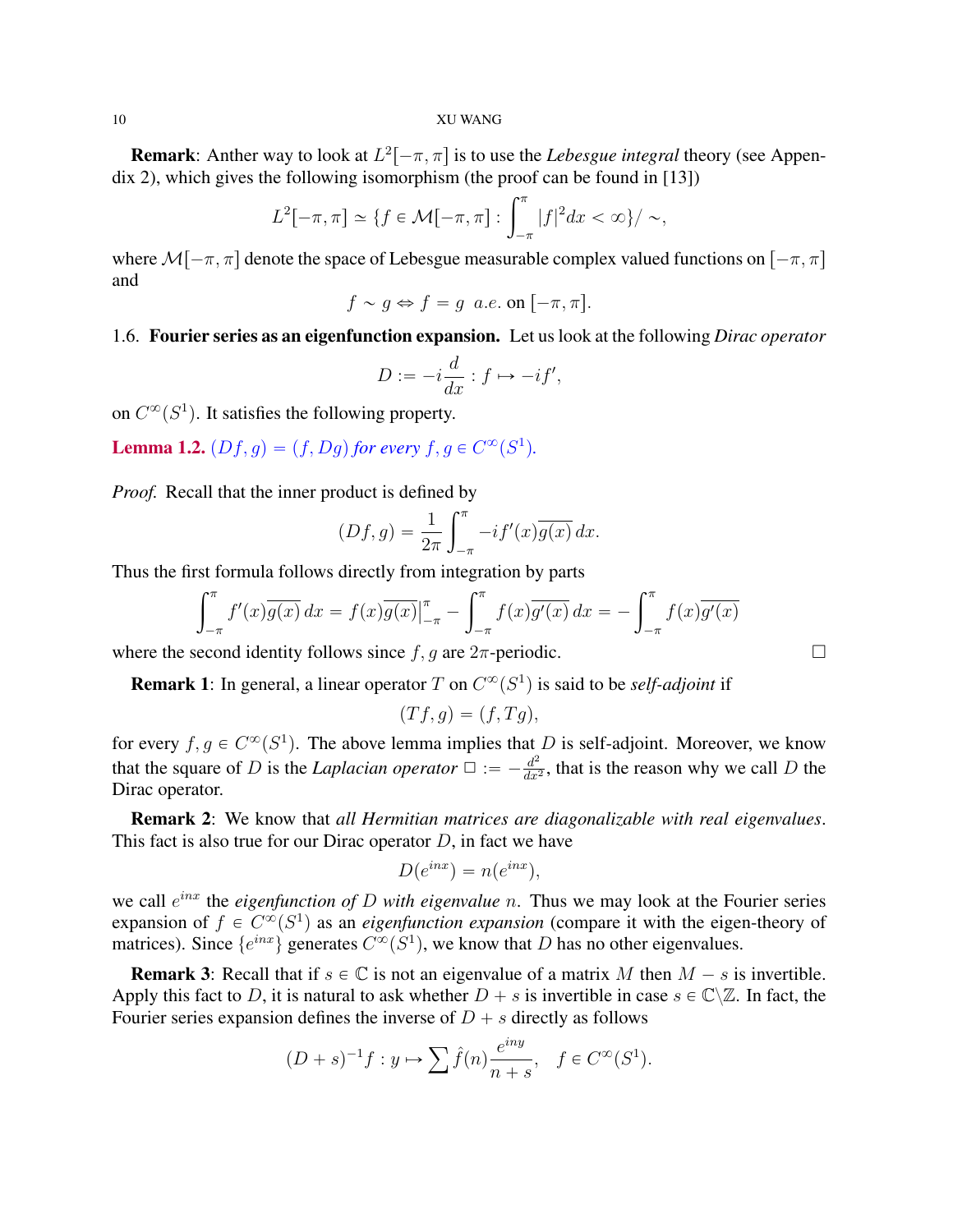Since  $\hat{f}(n) = \frac{-i}{n} \hat{f}'(n)$  and f is smooth we know that  $\sum \hat{f}(n) \frac{e^{iny}}{n+s}$  $\frac{e^{iny}}{n+s}$  also lies in  $C^{\infty}(S^1)$ . Moreover,  $\hat{f}(n) = (f, e^{inx})$  gives

$$
((D + s)^{-1}f)(y) = (f, G),
$$

where  $G$  is defined as follows:

**Definition 1.6.** *For every fixed*  $s \in \mathbb{C} \setminus \mathbb{Z}, y \in \mathbb{R}$ *, we call* 

$$
G(x) := \sum_{n \in \mathbb{Z}} \frac{e^{in(x-y)}}{n+\overline{s}},
$$

*the* y-Green function of  $D + s$ .

Recall that in *Example 2*, we proved that  $\sum_{n \in \mathbb{Z}} \frac{e^{inx}}{n+s}$  $\frac{e^{inx}}{n+s}$  is the Fourier series expansion of

$$
f(x) := \frac{\pi}{\sin \pi s} e^{i(\pi - x)s}, \qquad 0 \leq x \leq 2\pi.
$$

Thus Theorem 1.1 gives

(1.4) 
$$
\sum_{n \in \mathbb{Z}} \frac{e^{inx}}{n+s} = \frac{\pi}{\sin \pi s} e^{i(\pi - x)s}, \ \ \forall \ x \in (0, 2\pi),
$$

and the following crucial identity in *Eisenstein series* (see page 5 in [4])

(1.5) 
$$
\sum_{n \in \mathbb{Z}} \frac{1}{n+s} = \frac{f(0) + f(2\pi)}{2} = \pi \cot \pi s,
$$

i.e.  $\sum_{n\in\mathbb{Z}}\frac{e^{inx}}{n+s}$  $\frac{e^{inx}}{n+s}$  is equal to a  $2\pi$ -periodic function g such that

$$
g(x) = \frac{\pi}{\sin \pi s} e^{i(\pi - x)s}, \quad \forall x \in (0, 2\pi)
$$

and

$$
g(0) = \pi \cot \pi s.
$$

Now we know that G lies in  $PC^{\infty}(S^1)$ , a closed formula for G on  $[0, 2\pi]$  is the following:

**Theorem 1.6.** *Assume that*  $y \in (0, 2\pi)$  *and*  $s \in \mathbb{C} \setminus \mathbb{Z}$ *. We have*  $G(y) = \pi \cot \pi \bar{s}$ *,* 

$$
G(x) = \frac{\pi}{\sin \pi \bar{s}} e^{i(\pi - x + y)\bar{s}}, \quad \forall x \in (y, 2\pi]
$$

*and*

$$
G(x) = \frac{\pi}{\sin \pi \bar{s}} e^{-i(\pi + x - y)\bar{s}}, \quad \forall x \in [0, y).
$$

*Proof.* The first two formulas following directly (1.4) and (1.5). The last formula follows from

$$
\sum_{n \in \mathbb{Z}} \frac{e^{inx}}{n+s} = g(x+2\pi) = \frac{\pi}{\sin \pi s} e^{-i(\pi+x)s}, \ \ \forall \ x \in (-2\pi, 0),
$$

(think of x as  $x - y$ , s as  $\overline{s}$ ).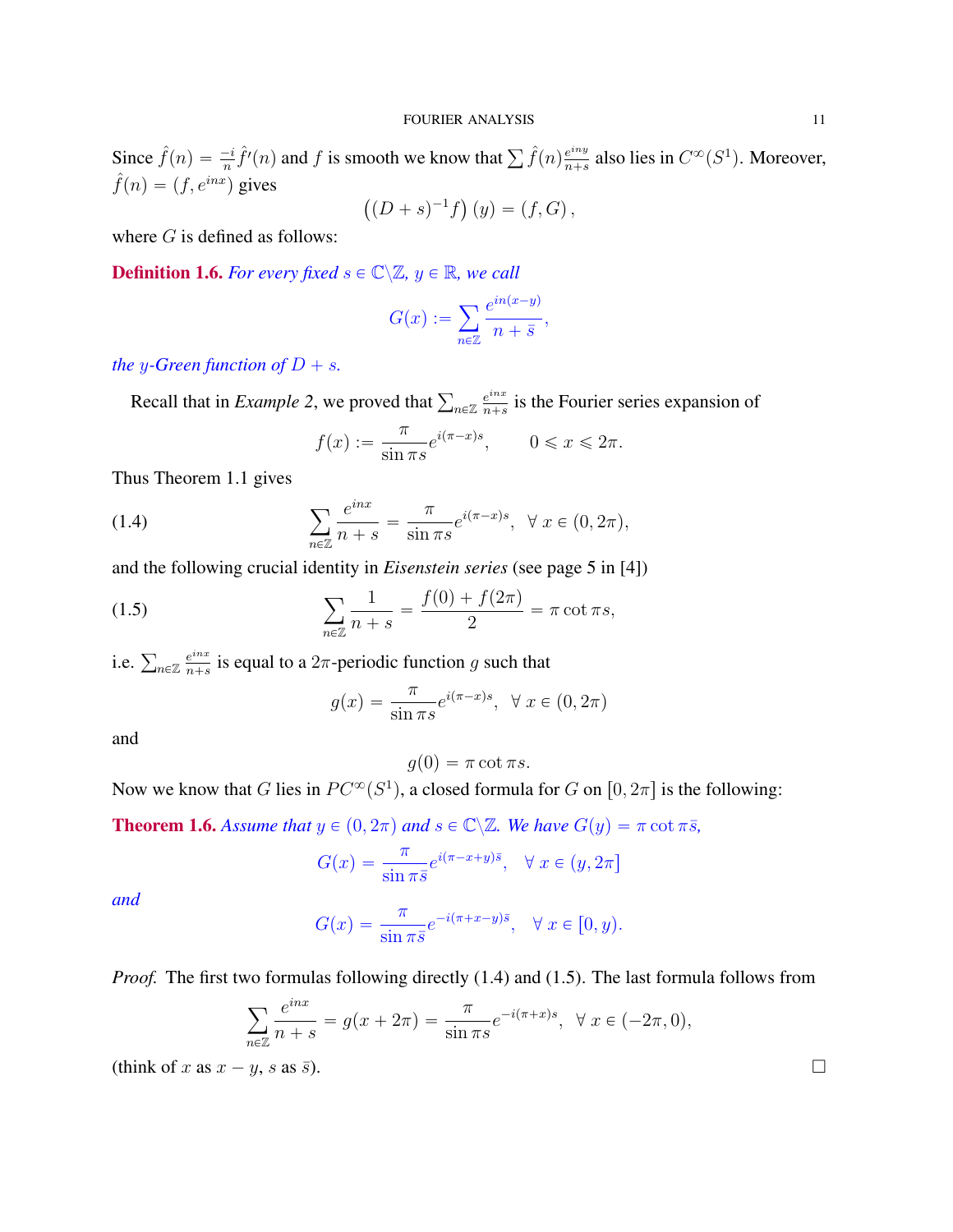**Remark 1**: Since  $G \in PC^{\infty}(S^1)$ , by the mean square convergence theorem, we know that

$$
||G - \sum_{|n| \le N} \frac{e^{in(x-y)}}{n+\bar{s}}|| \to 0, \quad N \to \infty,
$$

and

$$
||G||^2 = \sum_{n \in \mathbb{Z}} \frac{1}{|n+s|^2}.
$$

The above theorem gives (by a direct computation)

$$
||G||2 = \frac{\pi \sinh(2\pi \text{Im } s)}{|\sin(\pi s)|^2 \text{Im } s} = \frac{\pi \sinh(2\pi \text{Im } s)}{(\cosh(2\pi \text{Im } s) - \cos(2\pi \text{Re } s)) \text{Im } s}.
$$

Remark 2: Another way of looking at G is the following: G is the unique 2π*-periodic distribution* on  $\mathbb R$  that solves

$$
(D+\bar{s})(G) = 2\pi \sum_{k \in \mathbb{Z}} \delta_{y+2\pi k},
$$

where  $\delta_{\xi}$  is known as the Dirac distribution or *Dirac's delta function* (we will come back to it later).

Question: It is natural to ask the following questions:

- 1. What will happen if s goes to zero and how to define the Green function for D itself ?
- 2. Can you develop similar theories for  $D^k$  (try the Laplacian  $D^2$  first)?
- 3. What is the relation between Green function of  $D$  and Green function of  $D<sup>k</sup>$ .

# 1.7. Some applications of Fourier series.

1.7.1. *Wirtinger and Poincaré inequality.* We shall follow page 91 in [12]. The first version of the Wirtinger inequality (also called optimal one-dimensional Poincaré inequality) is

**Theorem 1.7.** Let  $f \in C^1(S^1)$  with  $(f, 1) = 0$ . Then

$$
||f|| \leq ||f'||,
$$

*with equality if and only if*  $f(x) = f_1(x) = \hat{f}(1)e^{ix} + \hat{f}(-1)e^{-ix}$ .

*Proof.* By the proof of Theorem 1.2, we have

$$
\hat{f}(n) = \frac{-i}{n} \cdot \hat{f}'(n).
$$

Apply Bessel's inequality to  $f'$ , we have

$$
||f'||^2 \geqslant \sum_{|n| \leqslant N} |\hat{f}'(n)|^2 = \sum_{|n| \leqslant N} n^2 |\hat{f}(n)|^2.
$$

Since  $(f, 1) = 0$  implies that  $\hat{f}(0) = 0$ , thus the Parseval's identity gives

$$
||f||^2 = \lim_{N \to \infty} \sum_{0 < |n| \neq N} |\hat{f}(n)|^2 \leq ||f'||^2,
$$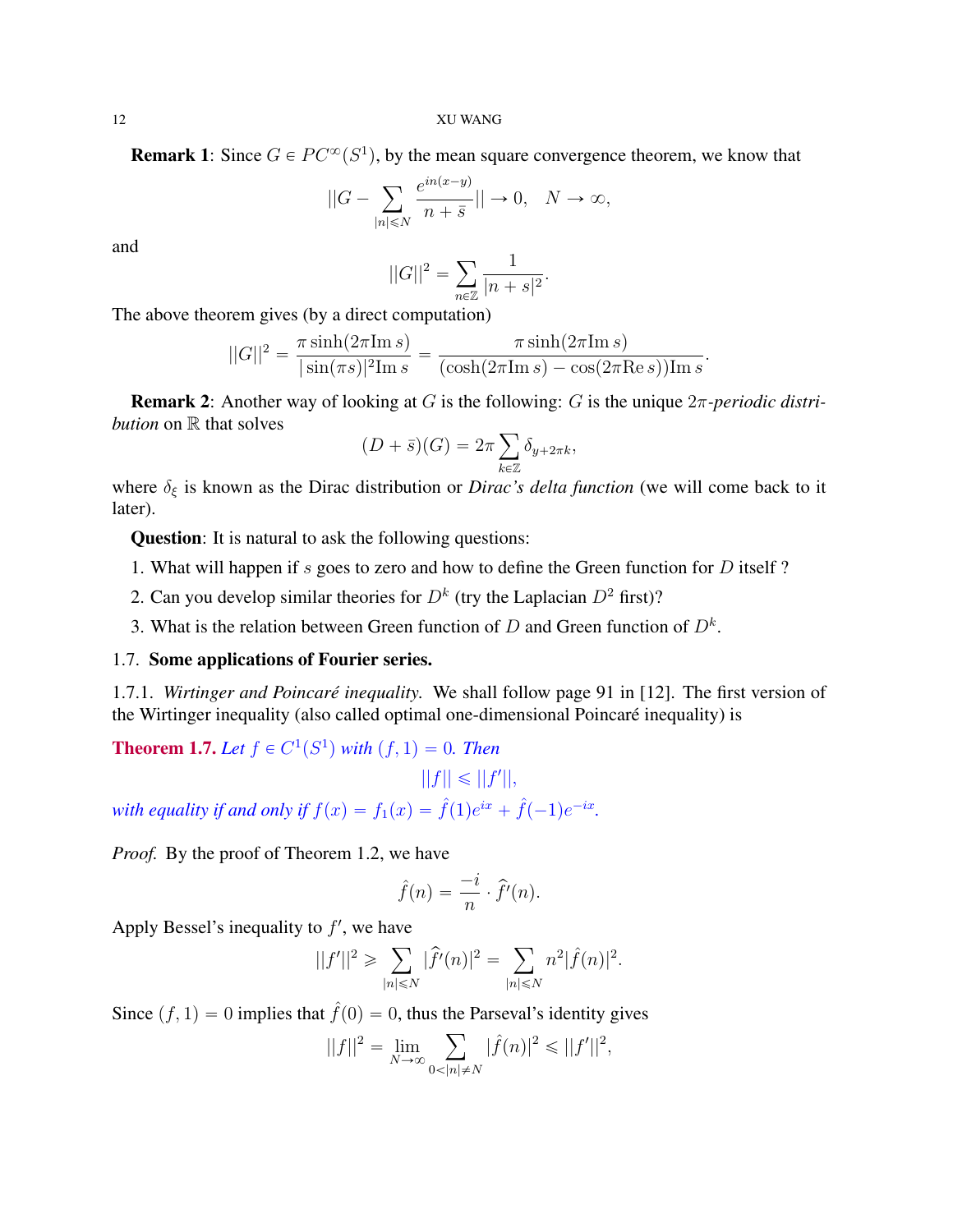with inequality if and only if  $\hat{f}(n) = 0$  for all  $|n| > 1$ , i.e.  $f = f_1$ .

**Remark**: Notice that  $|f'| = |Df|$ , thus the above theorem gives

$$
||Df|| \geq ||f||,
$$

in case  $f \in C^{\infty}(S^1)$  with  $(f, 1) = 0$ . The above identity is formally equivalent to that all non-zero eigenvalues, say  $\lambda$ , of D satisfy

 $|\lambda| \geqslant 1$ .

Theorem 1.7 also implies

**Proposition 1.1.** Let  $f \in C^1(S^1)$  with  $(f, 1) = 0$ . Then for every  $g \in C^1(S^1)$ , we have  $|(f, g)| \leq ||f|| \cdot ||g'||.$ 

*Proof.* Notice that

$$
(f, g) = (f, g - \hat{g}(0)).
$$

Thus the theorem follows from Cauchy–Schwarz inequality and Theorem 1.7.  $\Box$ 

The second version of the Wirtinger inequality

**Theorem 1.8.** Let f be a  $C^1$  function in a neighborhood of  $[0, \pi]$  such that  $f(0) = f(\pi) = 0$ . *Then*  $\int_0^\pi$  $\int_0^\pi$ 

$$
\int_0^{\pi} |f(x)|^2 dx \leq \int_0^{\pi} |f'(x)|^2 dx,
$$

*with equality if and only if*  $f(x) = A \sin x$ *.* 

*Proof.* Check (try!) that  $f|_{[0,\pi]}$  extends to an *odd* function (still denote it by f) in  $C^1(S^1)$ , in particular,  $(f, 1) = 0$ , thus Theorem 1.7 applies.

Remark: The above proof of the Wirtinger inequality also applies to the famous *isoperimetric inequality* (see page 103 in [12]). A natural high diemsional generalization of the *convex version of the isoperimetric inequality* is the classical Brunn–Minkowski inequality (see [7]).

**Theorem 1.9** (Brunn–Minkowski Theorem). Let  $A_0$ ,  $A_1$  be two compact convex sets in  $\mathbb{R}^n$  with *non-empty interior. Then*

$$
|A_0 + A_1|^{\frac{1}{n}} \geq |A_0|^{\frac{1}{n}} + |A_1|^{\frac{1}{n}},
$$

*where* |A| *denotes the Lebesgue measure (volume) of* A *and*

 $A_0 + A_1 := \{x + y \in \mathbb{R}^n : x \in A_0, y \in A_1\}$ 

*is called the Minkowski sum of*  $A_0$  *and*  $A_1$ *.* 

Remark: The above Brunn–Minkowski inequality is also true for every non-empty compact sets  $A_0$  and  $A_1$  (this general version is proved by Lazar Lyusternik in 1935), which can be seen as a generalization of the usual isoperimetric inequality.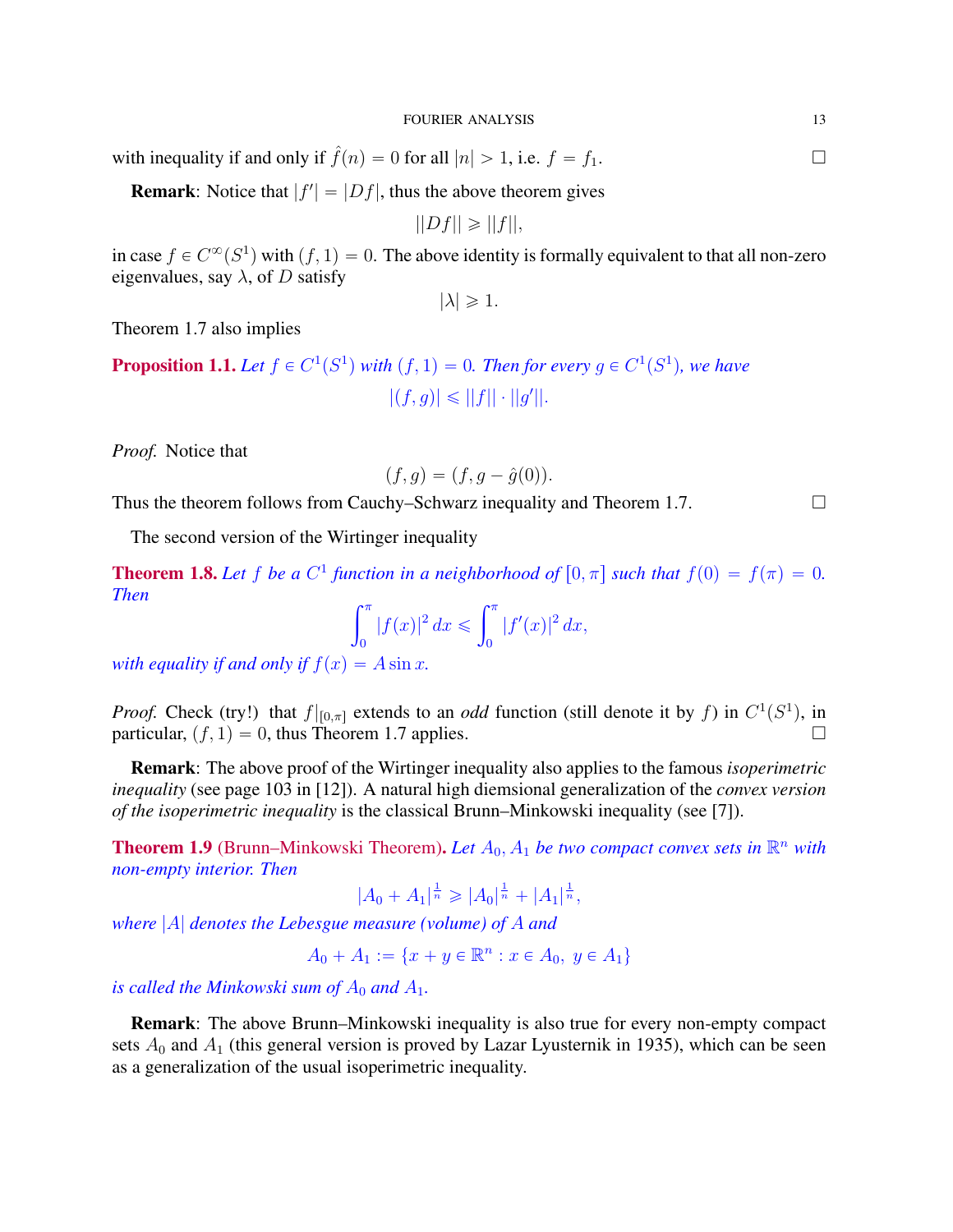# 1.7.2. *Heat equation on the circle.* We shall follow page 61–64 in [3].

The derivation of the heat equation is based on Newton's law of cooling, which states that the *flux* of heat across a point  $x_0$  is proportional to the gradient of the temperature at  $x_0$  (this is an experimental fact that is well verified for moderate temperature gradients, the full experimental relationship between flux and gradient is very complicated). This means that the amount of heat that flows past  $x_0$  from left to right in a short time  $[t_0, t_0 + \delta t]$  is approximately

$$
-c_1 \cdot u_x(x_0,t_0) \cdot \delta t
$$

with a positive constant  $c_1$  depending upon the meterial (the minus sign is present because *heat flows from the hotter place to the cooler*). To proceed, the net amount of heat flowing *out* of a small interval  $[x_0 - \delta x, x_0 + \delta x]$  in a short time  $[t_0, t_0 + \delta t]$  is therefore

$$
(-c_1 \cdot u_x(x_0 + \delta x, t_0) \cdot \delta t) - (-c_1 \cdot u_x(x_0 - \delta x, t_0) \cdot \delta t),
$$

or approximately so. This can be computed in a second way: It is, in fact, proportional to the product of the length of the interval and the (average) decrease of the temperature inside. The constant of proportionality is the "specific heat" of the conducting material. Therefore,

$$
-c_2u_t(x_0,t_0)2\delta x\cdot \delta t=(-c_1\cdot u_x(x_0+\delta x,t_0)\cdot \delta t)-(-c_1\cdot u_x(x_0-\delta x,t_0)\cdot \delta t),
$$

or approximately so. Letting  $\delta x$  and  $\delta t$  go to zero, you find

$$
u_t(x_0, t_0) = \frac{c_1}{c_2} u_{xx}(x_0, t_0).
$$

We can replace the time coordinate t by  $t = cT$ , where c is another positive constant. If we set  $U(x, T) = u(x, cT)$ , then

$$
U_T(x,T) = cu_t(x,cT) = \frac{cc_1}{c_2}u_{xx}(x,cT) = \frac{cc_1}{c_2}U_{xx}(x,T).
$$

Choose c such that  $2cc_1 = c_2$ , it is enough to study the following standard heat equation

$$
u_t = \frac{1}{2} u_{xx}.
$$

In this section, we shall study the above heat equation on the circle  $\mathbb{R}/\mathbb{Z}$  (of length one, i.e. the temperature is one-periodic with respect to x). Because u is supposed to be the temperature, it is natural to conjecture that the whole solution is determined by the temperature

$$
f(x) := u(x,0)
$$

at  $t = 0$ . Since u is one-periodic with respect to x, we can formally write<br>  $u(x, t) = \sum_i c_n(t) e^{2in\pi x}$ ,

$$
u(x,t) = \sum_{n \in \mathbb{Z}} c_n(t) e^{2in\pi x},
$$

with

$$
c_n(t) = \int_0^1 u(x,t)e^{-2in\pi x} dx.
$$

It is enough to compute  $c_n(t)$ .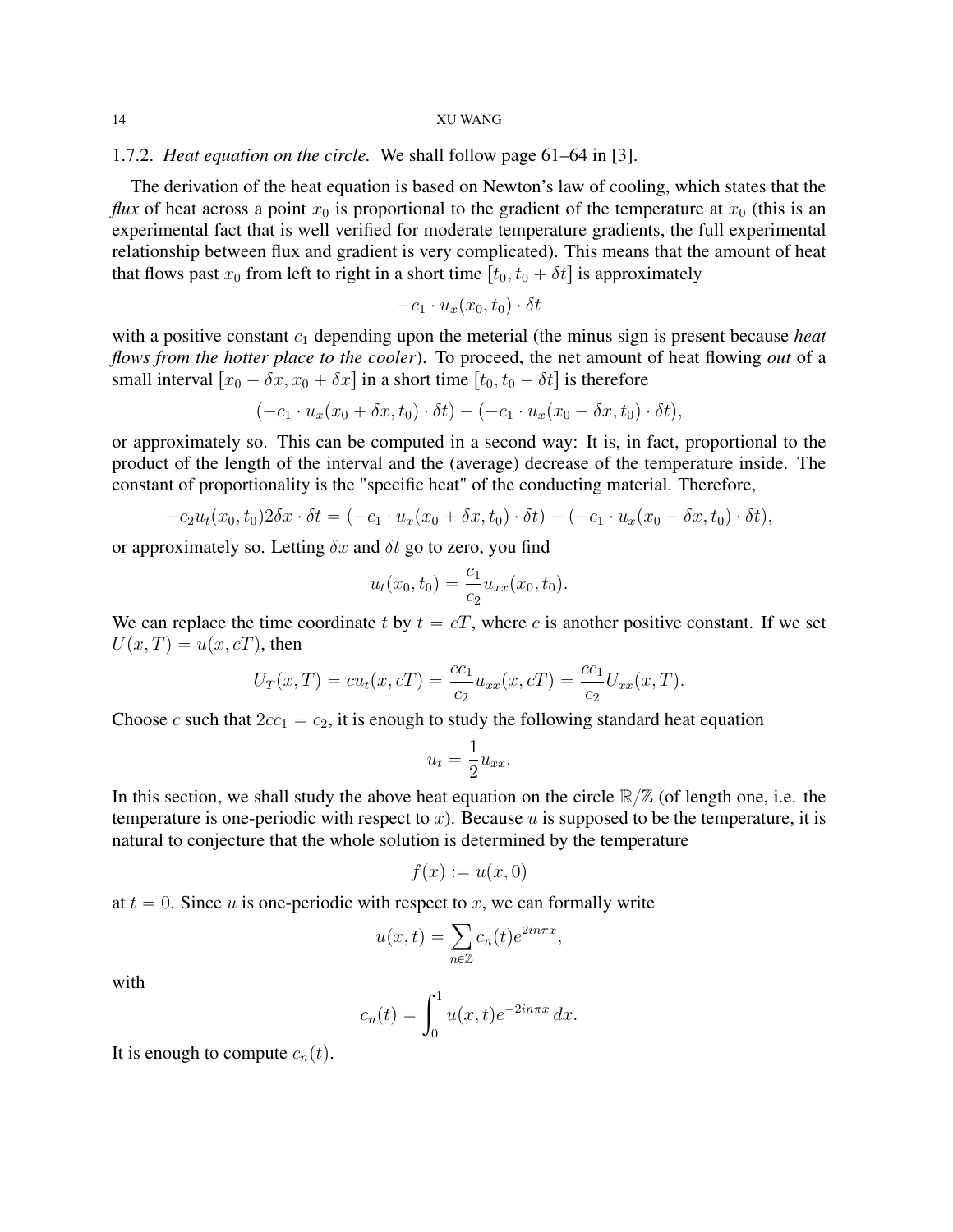**Lemma 1.3.** *Each*  $c_n(t)$  *satisfies* 

$$
c_n(0) = \int_0^1 f(x)e^{-2in\pi x} dx
$$

*and*

$$
c_n'(t) = -2\pi^2 n^2 c_n(t).
$$

*Proof.* The first identity is just the initial condition. For the second identity, notice that

$$
c'_{n}(t) = \int_{0}^{1} u_{t}(x,t)e^{-2in\pi x} dx = \frac{1}{2} \int_{0}^{1} u_{xx}(x,t)e^{-2in\pi x} dx.
$$

Integration by parts gives

$$
\int_0^1 u_{xx}(x,t)e^{-2in\pi x} dx = \int_0^1 u(x,t)(e^{-2in\pi x})_{xx} dx = -4\pi^2 n^2 \int_0^1 u(x,t)e^{-2in\pi x} dx.
$$
  
Thus the lemma follows.

Solving the above ODE gives

$$
c_n(t) = \left(\int_0^1 f(y)e^{-2in\pi y} dy\right) e^{-2\pi^2 n^2 t},
$$

thus

$$
u(x,t) = \sum \left( \int_0^1 f(y)e^{-2in\pi y} dy \right) e^{-2\pi^2 n^2 t} e^{2in\pi x} = \int_0^1 \theta(x - y, 2\pi i t) f(y) dy
$$

where  $\theta$  denotes the classical Riemann theta function defined by

(1.6) 
$$
\theta(z,t) := \sum_{n \in \mathbb{Z}} e^{\pi i (n^2 t + 2nz)}, \ \ z \in \mathbb{C}, \ t \in \mathbb{H} := \{t \in \mathbb{C} : \text{Im} \ t > 0\}.
$$

One may check that (try!)  $\theta$  is holomorphic on  $\mathbb{C} \times \mathbb{H}$ .

Definition 1.7. *We call* θ *the Jacobi theta function and*

$$
h(x, y, t) := \theta(x - y, 2\pi i t), \quad x, y \in \mathbb{R}, \ t > 0,
$$

*the heat kernel on the circle.*

The heat kernel above solves the heat equation in the following sense

**Theorem 1.10.** For  $f \in C^2(\mathbb{R}/\mathbb{Z})$ , put

$$
u(x,t) = \int_0^1 h(x, y, t) f(y) dy.
$$

*Then we have*

- 1) u *is one-periodic with respect* x and *is smooth on*  $\mathbb{R} \times (0, \infty)$ ;
- 2)  $u_t = \frac{1}{2}$  $\frac{1}{2}u_{xx}$  on  $\mathbb{R}\times (0,\infty)$ ;
- 3)  $\lim_{t\to 0+} \sup_{x\in\mathbb{R}} |u(x, t) f(x)| = 0.$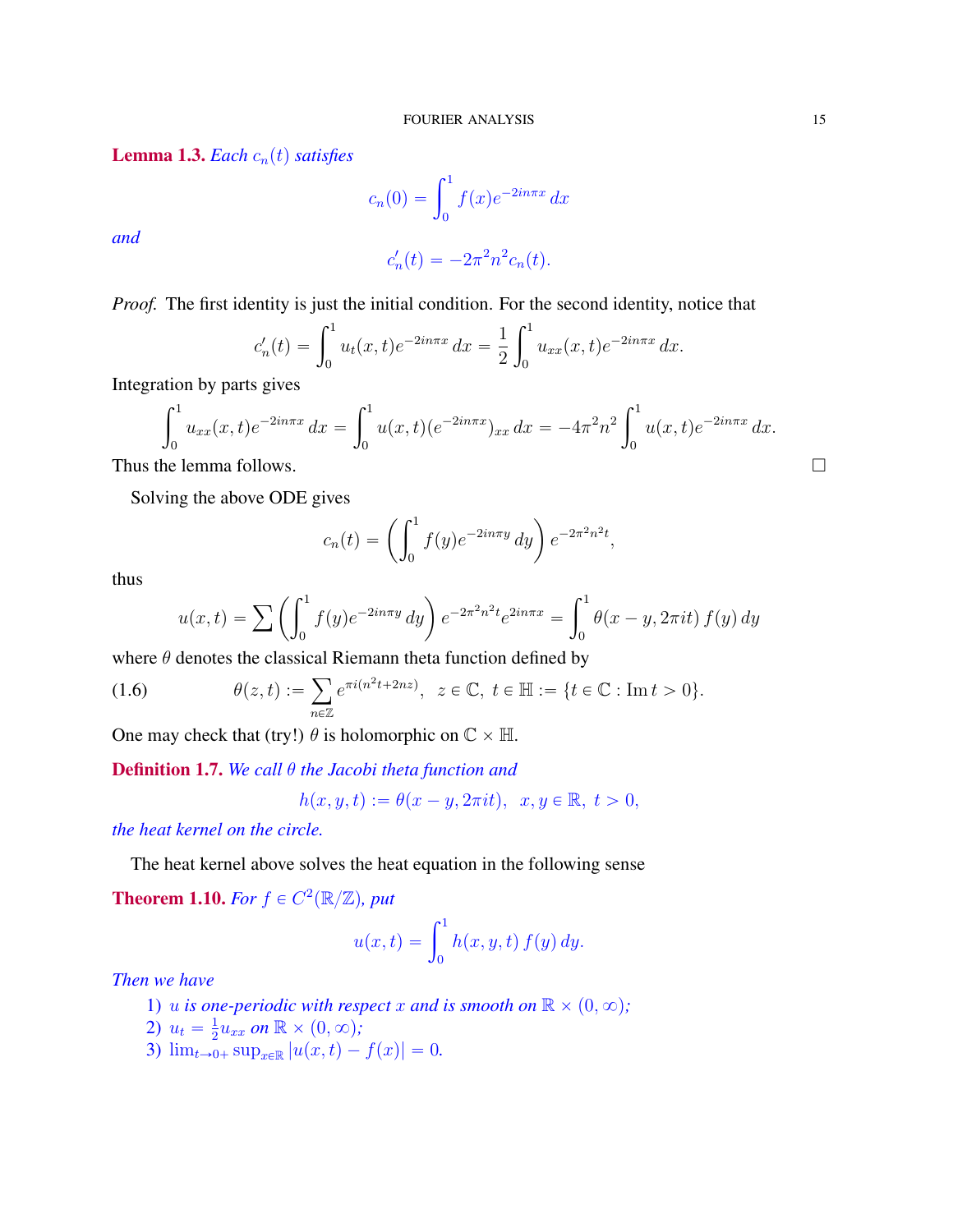*Proof.* It is easy to check 1) and 2) since  $e^{-2\pi^2 n^2 t}$  is a rapidly decreasing function of n. 3) follows from

$$
|u(x,t) - f(x)| \leq \sum_{n \in \mathbb{Z}} (1 - e^{-2\pi^2 n^2 t}) |\hat{f}(n)|,
$$

and

$$
|\widehat{f}(n)| = |(2\pi i n)^{-2} \widehat{f}''(n)| \leq (2\pi n)^{-2} \int_0^1 |f''(x)| dx.
$$

 $\Box$ 

**Remark**: The above theorem is also true for  $f \in C^0(\mathbb{R}/\mathbb{Z})$ , for the proof and the uniqueness of u, see page  $64-65$  in [3].

1.7.3. *Weyl's equidistribution theorem.* We shall follow page 106–112 in [12], for related results, see page 54–56 in [3]. A basic postulate of statistical mechanics is the so called *ergodic principle* of Boltzman and Gibbs, which states that the time average of a mechanical quantity should be the same as its phase average; see Ford and Uhlenbeck [6] (page 9–13) for a nice discussion of such matters. A simple instance of this phenomenon can be seen in the following model due to Weyl in 1916.

As *phase space*, bring in the circle  $\mathbb{R}/\mathbb{Z}$ , pick a number  $0 < \gamma < 1$ , and look at the *rotation* 

$$
x \mapsto x_1 := x + \gamma
$$

with addition modulo 1. The *trajectory* of the phase point  $x_0 = x$  is the arithmetic sequence

$$
x_0 = x, x_1 = x + \gamma, \cdots, x_n = x + n\gamma, \cdots,
$$

considered modulo 1. A *mechanical quantity* is a function  $f \in PC^0(\mathbb{R}/\mathbb{Z})$ . Its *time average* is

$$
\lim_{n \to \infty} \frac{\sum_{k=0}^{n-1} f(x_k)}{n},
$$

assuming this limit to exist, while its *phase everage* is just the arithmetic mean

$$
\int_0^1 f(x) \, dx.
$$

Weyl proved that

**Theorem 1.11.** *If*  $\gamma$  *is irrational then* 

$$
\lim_{n \to \infty} \frac{\sum_{k=0}^{n-1} f(k\gamma)}{n} = \int_0^1 f(x) \, dx,
$$

for every  $f \in C^0(\mathbb{R}/\mathbb{Z})$ .

*Proof.* Use Fejér's theorem to approximate f uniformaly by trigonometric polynomials (see Exercise set 1), it is enough to prove the theorem for  $f = e^{2\pi imx}$ . If  $m = 0$  then both sides are 1. If  $m \neq 0$  then

$$
\sum_{k=0}^{n-1} f(k\gamma) = \sum_{k=0}^{n-1} a^k, \ \ a := e^{2\pi i m \gamma}.
$$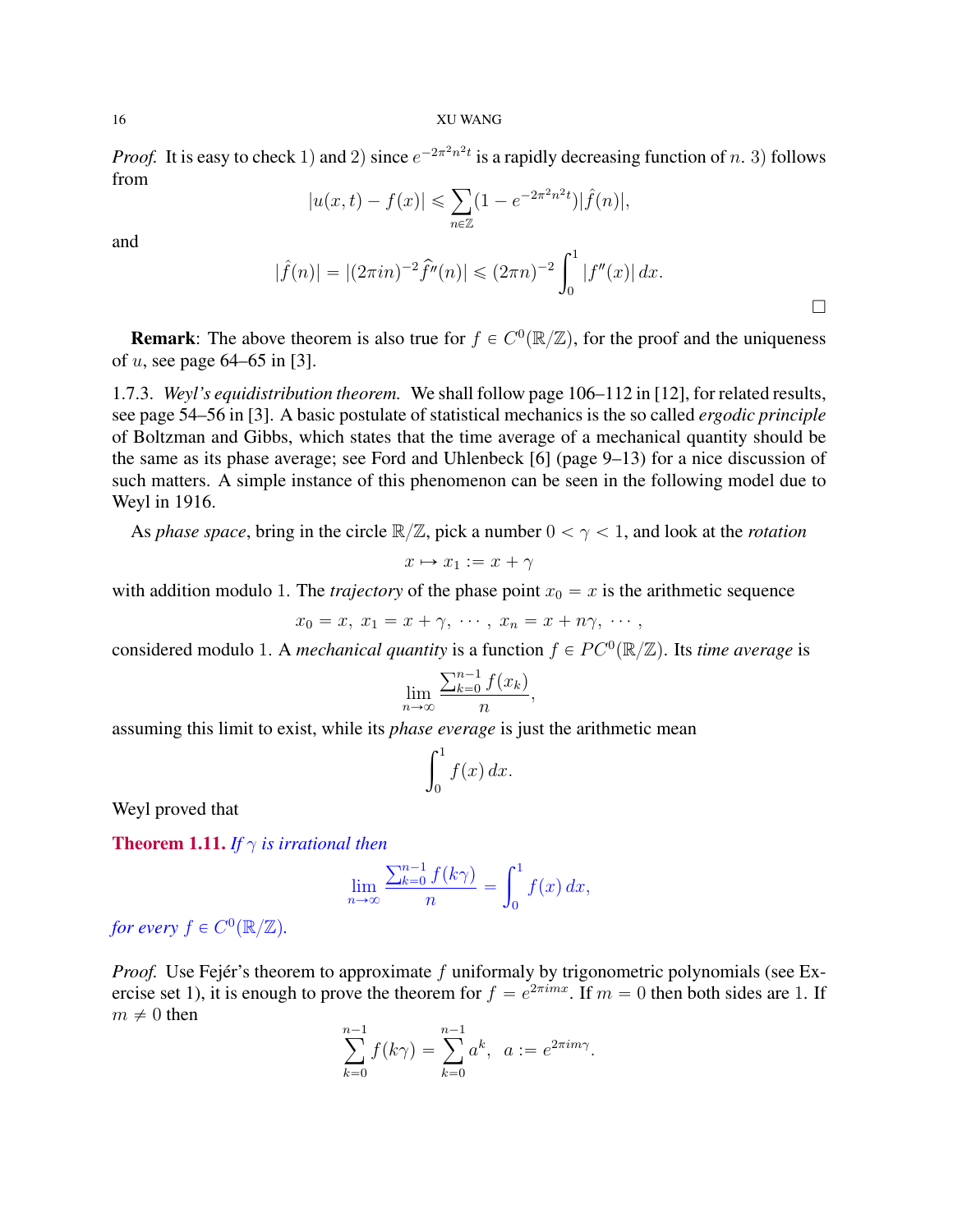Since  $\gamma$  is irrational, we know that  $a \neq 1$  and

$$
\sum_{k=0}^{n-1} a^k = \frac{1 - a^n}{1 - a}
$$

is bounded by  $2|1 - a|^{-1}$ . Thus

$$
\lim_{n \to \infty} \frac{\sum_{k=0}^{n-1} f(k\gamma)}{n} = 0 = \int_0^1 f(x) \, dx.
$$

The proof is complete.  $\Box$ 

**Remark:** Fix two real numbers  $a < b$  with  $b - a < 1$ , consider the following one-periodic indicator function defined by

$$
1_{[a,b]+{\mathbb Z}}(x) := 1 \text{ if } x + n \in [a,b],
$$

for some ineteger n and  $1_{[a,b]+ \mathbb{Z}}(x) := 0$  otherwise. One may prove that the above theorem also applies to  $1_{[a,b]+Z}$ : the idea is to approximate  $1_{[a,b]+Z}$  above and below by continuous funcalso applies to  $I_{[a,b]+{\mathbb Z}}$ : the idea is to approximate  $I_{[a,b]+{\mathbb Z}}$  above and below by continuous functions  $f^+$  and  $f^-$  so as to make  $\int_0^1 (f^+ - f^-) dx$  small and use the above theorem to  $f^+$  and  $f^$ respectively. Thus we get: if  $\gamma$  is irrational then

$$
\lim_{n \to \infty} \frac{\#\{k < n : k\gamma \in [a, b] + \mathbb{Z}\}}{n} = b - a,
$$

and we say that  $\{k\gamma + \mathbb{Z}\}\$ is *equidistributed* in  $\mathbb{R}/\mathbb{Z}$ . A generalization of this fact is the following Weyl's criterion

**Theorem 1.12.** Let  $\{\xi_n\}_{n=0}^{\infty}$  be a sequence of real number. Then  $\{\xi_n + \mathbb{Z}\}$  is equidistributed in R{Z *if and only if for every nonzero integer* k*,*

$$
\lim_{N \to \infty} \frac{\sum_{n=0}^{N} e^{2\pi i k \xi_n}}{N} = 0.
$$

*Proof.*  $\Rightarrow$ : Since equidistributive property of  $\{\xi_n + \mathbb{Z}\}\$ is equivalent to that for every one-periodic indicator function  $f$ ,

$$
\lim_{n \to \infty} \frac{\sum_{k=0}^{n-1} f(\xi_n)}{n} = \int_0^1 f(x) dx.
$$

Approximating  $f \in C^0(S^1)$  by one-periodic indicator function, we know that the above identity is also true for every  $f \in C^0(S^1)$ . Now it is enough to apply it to  $f(x) = e^{2\pi i kx}$ .

 $\Leftarrow$ : Follows by a similar argument as in the proof of equidistributive property of  $\{k\gamma+\mathbb{Z}\}$ . □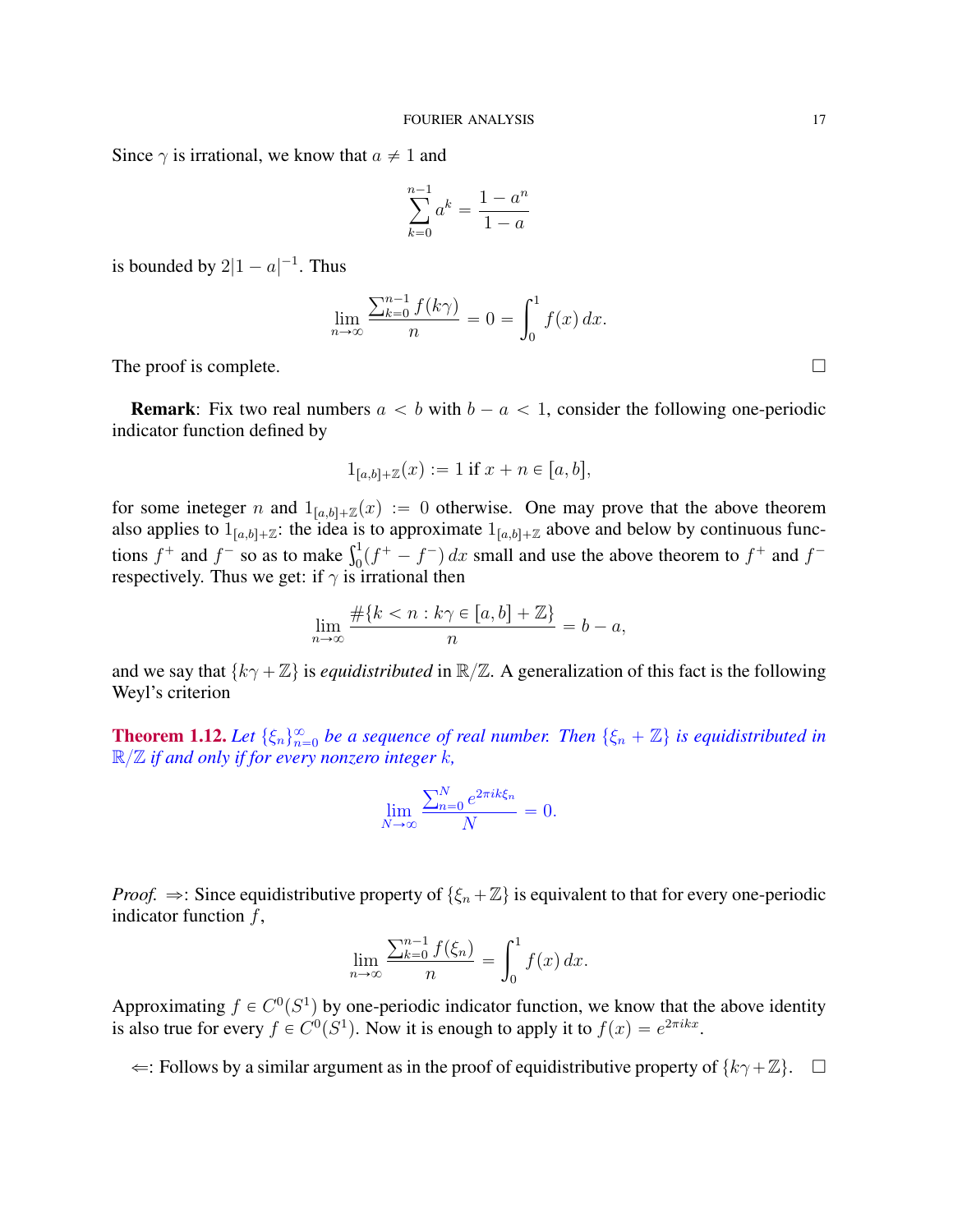# 1.8. Several dimensional Fourier series. We shall follow page 81–85 in [3].

**Definition 1.8.** A function  $f$  on  $\mathbb{R}^d$  is said to be  $\mathbb{Z}^d$ -invariant if

$$
f(x+k) = f(x), \qquad \forall \ k \in \mathbb{Z}^d.
$$

We call a  $\mathbb{Z}^d$ -invariant function a function on the standard torus  $T^d$ .

We shall denote by  $L^2(T^d)$  the completion of the space  $C^{\infty}(T^d)$  of smooth  $\mathbb{Z}^d$ -invariant functions with respect to the following inner product ˙

$$
(f,g) := \int_0^1 \cdots \left( \int_0^1 f(x_1, \cdots, x_d) \overline{g(x_1, \cdots, x_d)} dx_1 \right) dx_2 \cdots dx_d, \ \ f, g \in C^\infty(T^d).
$$

Since finite C-linear combinations of functions in  $\{1|_Q\}$ , where Q denotes an arbitray *n*-cube, are dense in  $L^2(T^d)$  and

$$
1|_{Q}(x) = 1|_{Q_1}(x_1) \cdots 1|_{Q_d}(x_d), \qquad Q := Q_1 \times \cdots \times Q_d,
$$

we know that

$$
e_Z(x) := e^{2\pi i Z \cdot x}, \ Z \in \mathbb{Z}^d
$$

defines an orthonormal basis of  $L^2(T^d)$ , which gives

1.8.1. *Fourier series on a standard Torus.*

**Theorem 1.13.** *Every*  $f \in L^2(T^d)$  *satisfies* 

$$
\lim_{N \to \infty} ||f - \sum_{Z \in [-N,N]^d} \hat{f}(Z) e_Z || \to 0,
$$

*(later we shall write the above identity as*  $f =$  $_{Z\in\mathbb{Z}^d}\hat{f}(Z)e_Z$ ) where  $\hat{f}(Z) := (f, e_Z),$ 

*denotes the* Z*-th Fourier coefficient of* f*.*

1.8.2. *Application to Random walks.* Pólya discovered a very beautiful application of several dimensional Fourier series to "random walks". Think of a particle moving on the d-dimensional lattice  $\mathbb{Z}^d$  according to the following rule. The particle starts at time 0 at the origin and moves at time  $n \geq 1$  by a unit step  $u_n$  to a neighborhood lattice point; for example, if  $d = 3$ , the possible steps are

$$
u = (\pm 1, 0, 0), (0, \pm, 0), (0, 0, \pm 1), |u| = 1.
$$

The position of the particle at time  $n \geq 1$  is the sum of the individual steps:  $s_n = u_1 + \cdots + u_n$ . The step  $u_n$  is statistically independent of the preceding steps  $u_j : j < n$  and the possible steps are equally likey at each stage. This means that

$$
P(u_1 = \hat{u}_1, \dots, u_n = \hat{u}_n) = P(u_1 = \hat{u}_1) \times \dots \times P(u_n = \hat{u}_n) = (2d)^{-n}
$$

for any fixed unit steps  $\hat{u}_1, \dots, \hat{u}_n$ , in which  $P(E)$  means "the probability of the event E".

*The problem is to compute*  $P(s_n = Z)$  *and to study the behavior of*  $s_n$  *for*  $n \to \infty$ *.*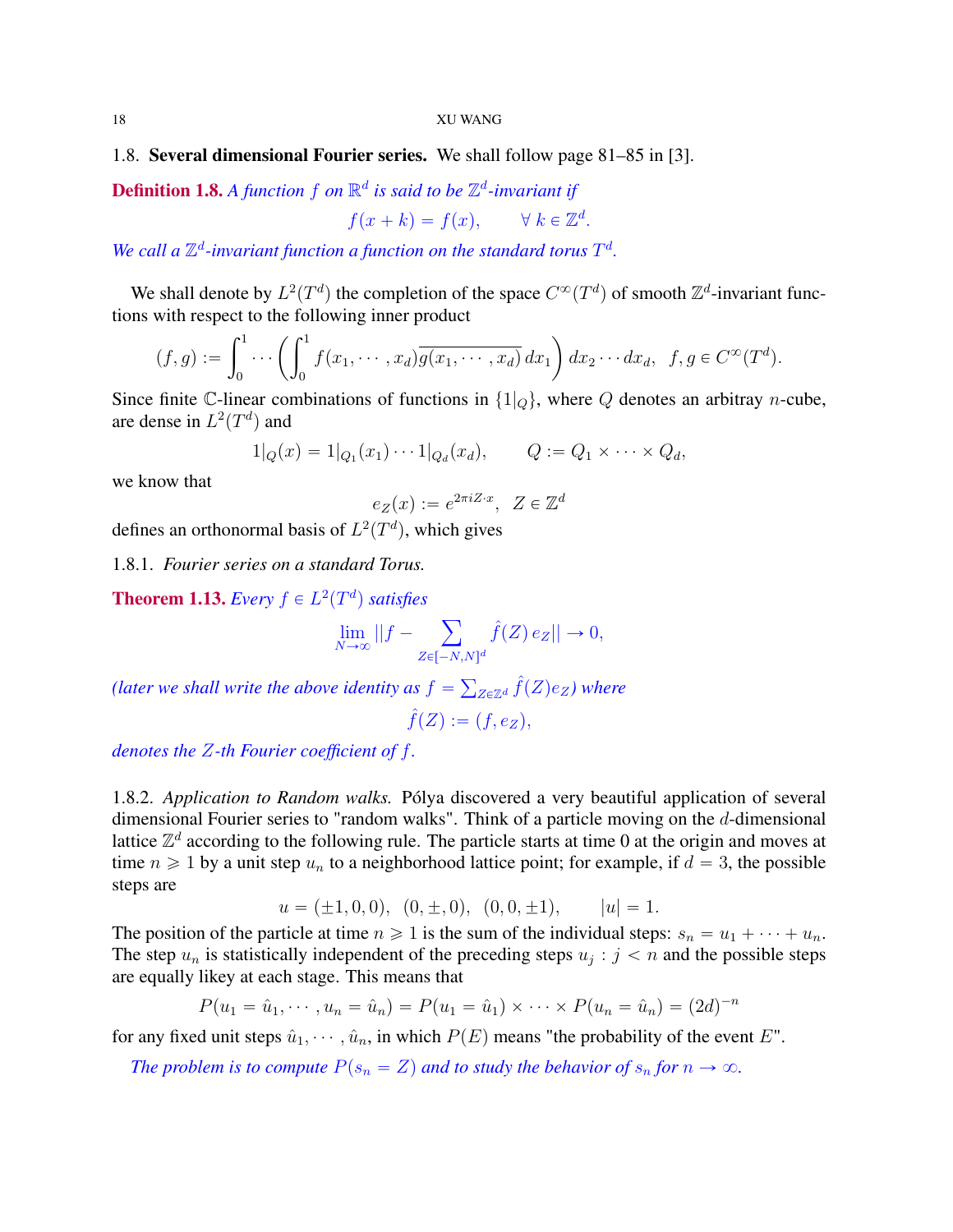### FOURIER ANALYSIS 19

Pólya's idea is to think of  $P(s_n = Z)$  as the Fourier coefficient  $\hat{f}(Z)$  of a function  $f \in L^2(T^n)$ :

$$
f(x) = \sum P(s_n = Z)e_Z(x) = \sum_{Z \in \mathbb{Z}^d} P(s_n = Z)e^{2\pi i Z \cdot x}.
$$

The sum is just the "expectation" or "mean value" of  $e^{2\pi i s_n \cdot x}$  and is easily computed using the

independence of the individual steps. In fact, notice that  
\n
$$
P(s_n = Z) = \sum_{\hat{u}_1 + \dots + \hat{u}_n = Z} P(u_1 = \hat{u}_1) \times \dots \times P(u_n = \hat{u}_n) = \sum_{\hat{u}_1 + \dots + \hat{u}_n = Z} (2d)^{-n}.
$$

Thus

$$
P(s_n = Z)e^{2\pi i Z \cdot x} = \sum_{\hat{u}_1 + \dots + \hat{u}_n = Z} (2d)^{-n} e^{2\pi i (\hat{u}_1 + \dots + \hat{u}_n) \cdot x},
$$

which gives

$$
f(x) = \sum_{Z \in \mathbb{Z}^d} \sum_{\hat{u}_1 + \dots + \hat{u}_n = Z} (2d)^{-n} e^{2\pi i (\hat{u}_1 + \dots + \hat{u}_n) \cdot x} = \left( (2d)^{-1} \sum_{|u|=1} e^{2\pi i u \cdot x} \right)^n.
$$

Since

$$
\sum_{|u|=1} e^{2\pi i u \cdot x} = 2 (\cos 2\pi x_1 + \dots + \cos 2\pi x_d),
$$

put

$$
f_d(x) := \frac{\cos 2\pi x_1 + \dots + \cos 2\pi x_d}{d},
$$

we get

$$
f(x) = f_d(x)^n.
$$

Thus Theorem 1.13 gives the following *Pólya's formula*

$$
P(s_n = Z) = \hat{f}(Z) = (f_d^n, e_Z).
$$

In particular,

$$
P(s_n = 0) = \int_{[0,1]^d} f_d(x)^n dx_1 \cdots dx_d.
$$

Since  $|f_d| \leq 1$ , the expected number of times the particle visits the origin can be expressed as

$$
\sum_{n=0}^{\infty} P(s_n = 0) = \lim_{\varepsilon \to 1} \sum_{n=0}^{\infty} \varepsilon^n P(s_n = 0) = \lim_{\varepsilon \to 1} \int_{[0,1]^d} \sum_{n=0}^{\infty} \varepsilon^n f_d(x)^n dx_1 \cdots dx_d.
$$

Since

$$
\lim_{\varepsilon \to 1} \int_{[0,1]^d} \sum_{n=0}^{\infty} \varepsilon^n f_d(x)^n = \lim_{\varepsilon \to 1} \int_{[0,1]^d} (1 - \varepsilon f_d)^{-1} = \int_{[0,1]^d} (1 - f_d)^{-1},
$$

we get

$$
\sum_{n=0}^{\infty} P(s_n = 0) = \int_{[0,1]^d} \frac{1}{1 - \frac{\cos 2\pi x_1 + \dots + \cos 2\pi x_d}{d}} dx_1 \dots dx_d.
$$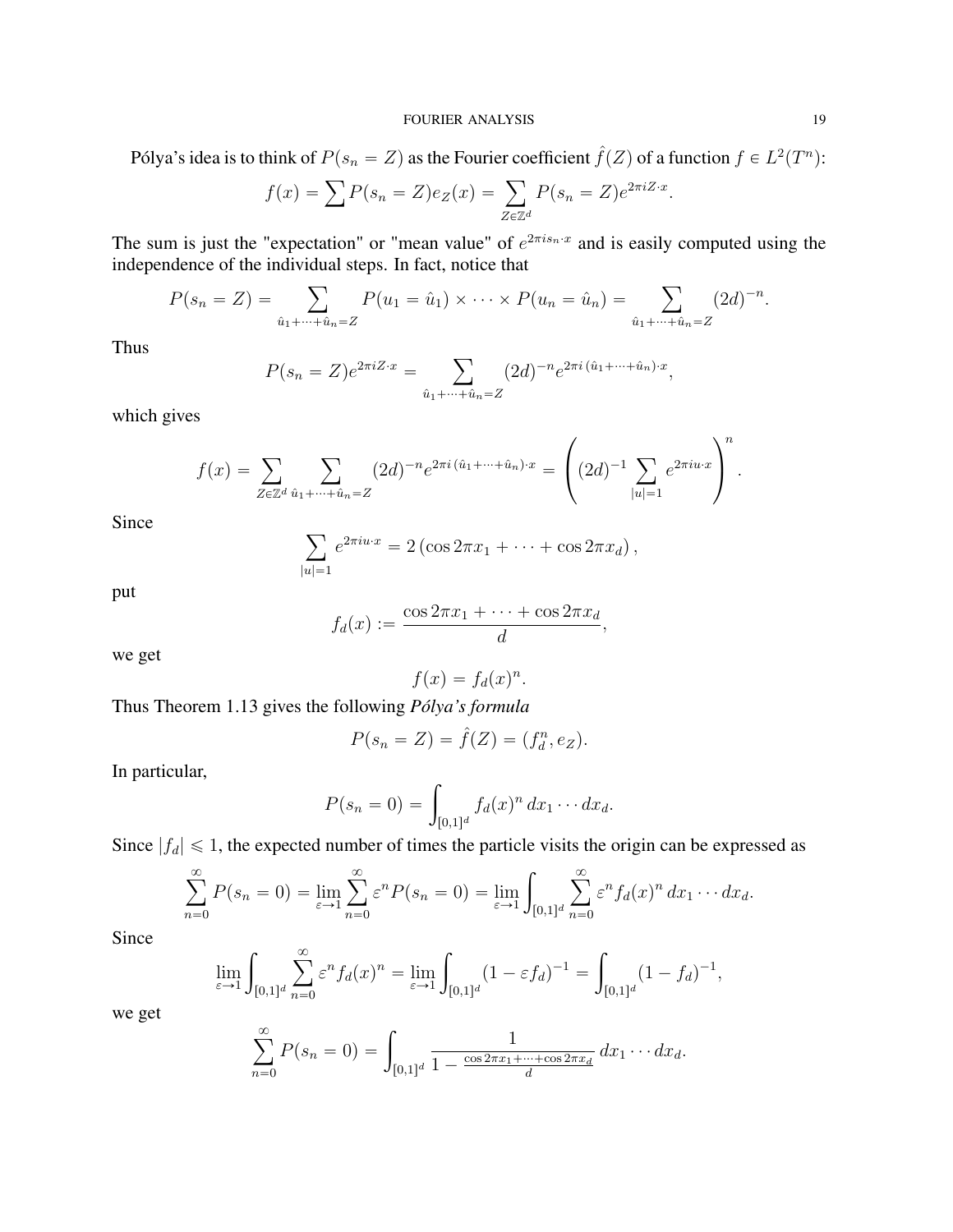By the definition of  $e^x$  in Appendix 1 and the Euler formula, we get

$$
\cos x = 1 - \frac{x^2}{2} + \frac{x^4}{4!} + \cdots,
$$

which implies that

$$
\frac{x^2}{3} \leqslant 1 - \cos x \leqslant \frac{x^2}{2},
$$

when |x| is small enough. Thus (leave as an exercise)  $\sum_{n=0}^{\infty} P(s_n = 0) < \infty$  if and only if

$$
\int_{[0,\varepsilon]^d} \frac{1}{x_1^2 + \dots + x_d^2} \, dx_1 \dots dx_d < \infty,
$$

which is equivalent to  $d \geq 3$  (by using the polar coordinate). Pólya used this to prove a very striking fact about the ultimate begavior of the walk.

## **Theorem 1.14.** *If*  $d \geq 3$  *then*

$$
P(\lim_{n \to \infty} |s_n| = \infty) = 1.
$$

*If*  $d \leq 2$  *then* 

$$
P(s_n = 0 \text{ infinitely often}) = 1.
$$

*Proof.* If  $d \geq 3$  then we know that the expected number, say P, of times the particle visits the origin is less than infinity. Denote by  $p_n$  the probability of n actural number of visits. We know that

$$
P = p_{\infty} \times \infty + \sum_{n=0}^{\infty} n p_n < \infty, \ \ p_{\infty} + \sum_{n=0}^{\infty} p_n = 1.
$$

Thus we must have  $p_{\infty} = 0$  and the actual number of visits is less than infinity with probability 1, and since the origin is not special in any way, the same must be true for every lattice point in  $\mathbb{Z}^d$ . This means that for any  $R < \infty$ , the particle ultimately stops visiting the ball  $|Z| < R$ , and that is the same as to say

$$
P(\lim_{n\to\infty}|s_n|=\infty)=1.
$$

Now let us assume that  $d \le 2$ . At time  $n = 1$ , the particle steps to one of the 2d nearest neighbors of the origin. The problem is to check that the probability  $p$  of ultimately returning to the origin is 1. In fact, the probability of visiting the origin  $m$  or more times (including the visit at time  $n = 0$ ) is  $p^{m-1}$ . Thus the probability of precisely m visits is

$$
p^{m-1} - p^m = p^{m-1}(1 - p).
$$

If  $p < 1$  then  $p^{\infty} = 0$  and the expected number of visits would be

$$
\infty \times 0 + \sum_{m=1}^{\infty} m p^{m-1} (1-p) = (1-p)^{-1} < \infty,
$$

contradicting the evaluation that  $\sum_{n=0}^{\infty} P(s_n = 0) = \infty$ . The proof is finished; for additional information on the subject, see Feller [5], pp  $342-371$ .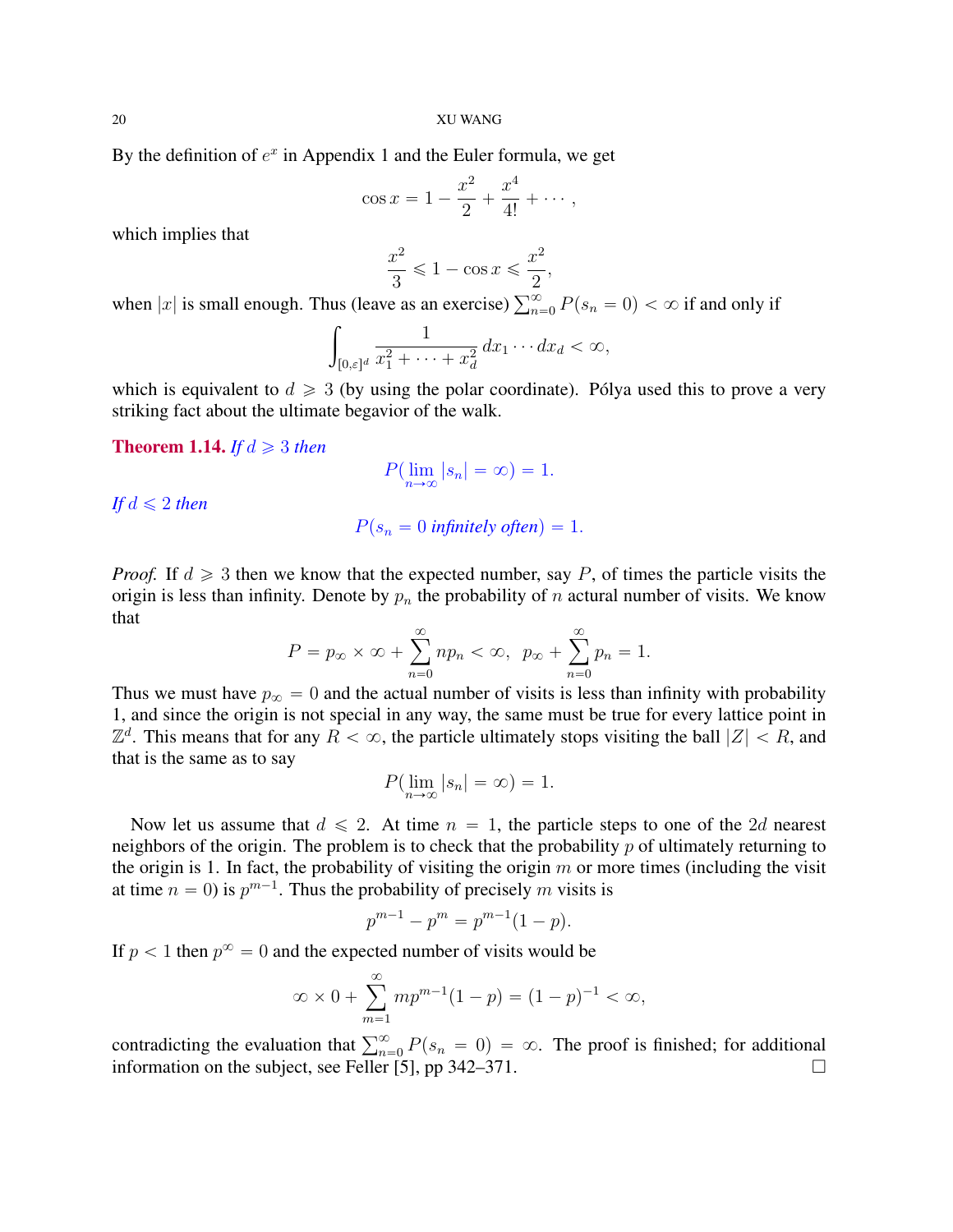1.8.3. *Fourier series on a two dimensional Torus.* Pick numbers  $a \in \mathbb{R}$ ,  $b > 0$  and introduce the "non-standard" lattice  $L \subset \mathbb{R}^2$  of all points of the form

$$
\omega = j(1,0) + k(a,b), \qquad (j,k) \in \mathbb{Z}^2.
$$

Definition 1.9. *A function* f *on* R 2 *is said to be* L*-periodic if*

$$
f(x + (1,0)) = f(x) = f(x + (a,b)),
$$

*for every*  $x \in \mathbb{R}^2$ .

**Definition 1.10.** We call the set of all points  $\omega' \in \mathbb{R}^2$  such that

 $\omega'\cdot\omega\in\mathbb{Z},$ 

*for every*  $\omega \in L$  *the dual lattice of L, and denote it by L'.* 

*Exercise*: Check that  $L'$  is the lattice of points

$$
\omega'=j\big(1,-\frac{a}{b}\big)+k\big(0,\frac{1}{b}\big),\qquad(j,k)\in\mathbb{Z}^2.
$$

 $L' = L$  if and only if  $a \in \mathbb{Z}$  and  $b = 1$ .

*Exercise*: Check that

$$
e_{\gamma}(x) := e^{2\pi i \gamma \cdot x}
$$

is *L*-periodic if and only if  $\gamma \in L'$ .

Remark: One may look at the torus

$$
T_L:=\mathbb{R}^2/L
$$

by identifying opposite sides of the following "fundamental cell"

$$
F_L := \{ t(1,0) + s(a,b) : 0 \leq t, s \leq 1 \}.
$$

Denote by  $C^{\infty}(T_L)$  the space of smooth L-periodic functions on  $\mathbb{R}^2$ . Let  $L^2(T_L)$  be the completion of  $C^{\infty}(T_L)$  with respect to the following inner product

$$
(f,g)_L := \int_{F_L} f(x) \overline{g(x)} dx_1 \cdots dx_n, \qquad f, g \in C^{\infty}(T_L).
$$

Then we have the following generalization of the standard torus Fourier series expansion.

**Theorem 1.15.** *Every*  $f \in L^2(T_L)$  *has the following orthogonal decomposition* 

$$
f=\sum_{\gamma\in L'}\widehat{f}(\gamma)e_\gamma,
$$

*where*

$$
\hat{f}(\gamma) := (f, e_\gamma)_L.
$$

*Moreover, the following Plancherel identity holds* ÿ

$$
||f||_L^2 = b \cdot \sum_{\gamma \in L'} |\hat{f}(\gamma)|^2.
$$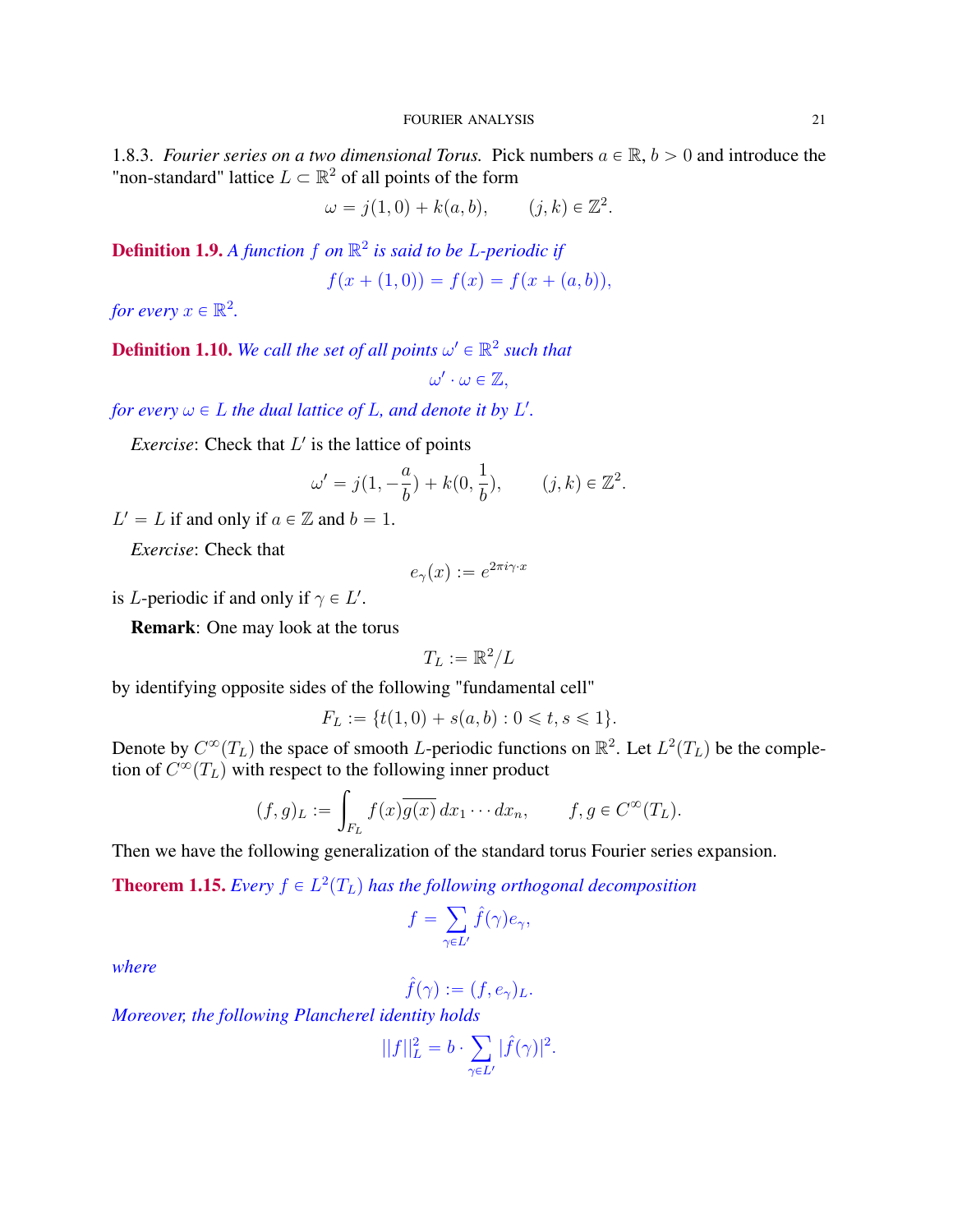*Proof.* Think of f and  $e_\gamma$  as functions of  $y_1 = x_1 - \frac{a}{b}$  $\frac{a}{b}x_2$  and  $y_2 = \frac{1}{b}$  $\frac{1}{b}x_2$ . This will bring you back to the standard torus case.

*Exercise*: Try to write down the details of the proof of the above theorem (notice that b is the area of  $F_L$ ; if f is Z-periodic then

$$
g(y) := f(y_1 + ay_2, by_2),
$$

is  $\mathbb{Z}^n$ -invariant).

*Exercise*: Try to develop similar Fourier series theory for general high dimensional torus.

### 2. FOURIER TRANSFORM

Recall that if a smooth function on  $\mathbb R$  is 2L-periodic then the following Fourier series expansion holds ˆ  $\mathcal{L}^L$ 

$$
f(x) = \sum_{n=-\infty}^{\infty} \left( \frac{1}{2L} \int_{-L}^{L} f(y) e^{-2\pi i n \frac{y}{2L}} dy \right) e^{2\pi i n \frac{x}{2L}}.
$$

A small change in viewpoint leads at once to the Fourier integral: the idea is that the right hand side is really a Riemann sum over a subdivision with spacing  $\frac{1}{2L}$ , and with any luck, it should approximate the integral

$$
f(x) = \int_{-\infty}^{\infty} \left( \int_{-\infty}^{\infty} f(y) e^{-2\pi i y \gamma} dy \right) e^{2\pi i x \gamma} d\gamma
$$

as L goes to  $\infty$ . This does not make too much sense for a periodic function f (the integral cannot converge well), but it does suggest that something can be done to recover a nice function  $f$  from its *Fourier integral (or transform)*:

$$
\hat{f}(\gamma) := \int_{-\infty}^{\infty} f(y)e^{-2\pi iy\gamma} dy
$$

via the *inverse Fourier integral*

$$
\check{\hat{f}} = \int_{-\infty}^{\infty} \hat{f}(\gamma) e^{2\pi i x \gamma} d\gamma.
$$

The purpose of the next two sections is to put this formal discussion on a solid mathematical foundation.

## 2.1. Fourier transform on the Schwartz space.

Definition 2.1. *By the Schwartz space, say* S*, on* R*, we mean the space of all smooth functions, say* f*, on* R *such that*

$$
\sup_{x \in \mathbb{R}} |x|^k |f^{(l)}(x)| < \infty,
$$

for every non-negative integers  $k, l$ , where  $f^{(l)}$  denotes the *l*-th order derivative of f.

*Examples*:  $e^{-x^2} \in S$  but  $(1 + x^2)^{-1}$  does not belong to S; nor does  $e^{-|x|}$ , but for a different reason (try to verify this statement).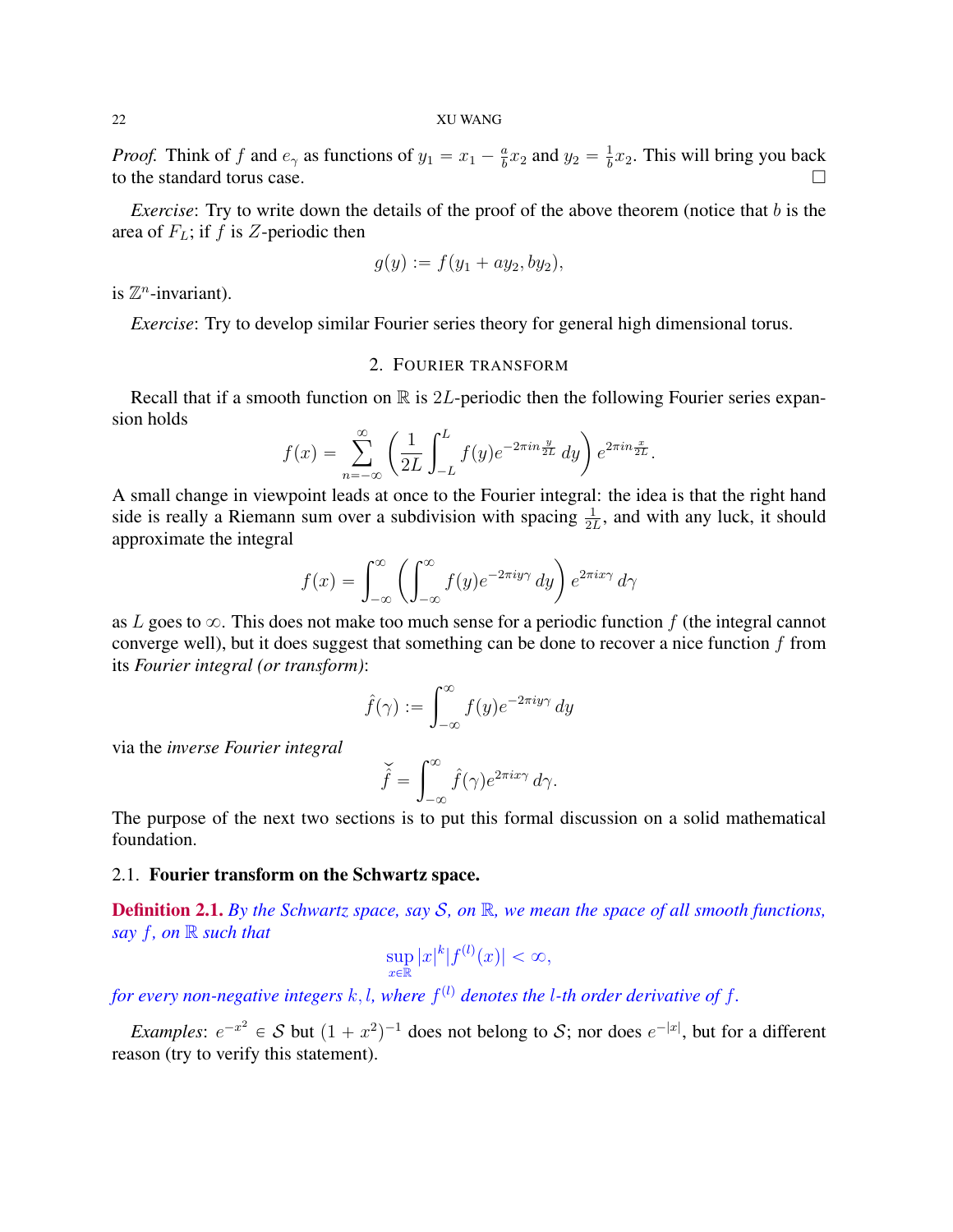**Definition 2.2.** *The Fourier transform of a function*  $f \in S$  *is defined by* 

$$
\hat{f}(\gamma) := \int_{-\infty}^{\infty} f(y) e^{-2\pi i y \gamma} dy.
$$

*The inverse Fourier transform of a function*  $g \in S$  *is defined by* 

$$
\check{g}(x) = \int_{-\infty}^{\infty} g(\gamma) e^{2\pi i x \gamma} d\gamma.
$$

**Remark:** We have  $\hat{f}(x) = \check{f}(-x)$ .

The Fourier transform interchanges convolutions with pointwise products. Moreover, we have

# **Proposition 2.1.** *If*  $f \in S$  *then*

1)  $f(x+h) = \hat{f}(\gamma)e^{2\pi i h\gamma}$  whenever  $h \in \mathbb{R}$ ; 2)  $f(x)e^{-2\pi i hx} = \hat{f}(\gamma + h)$  whenever  $h \in \mathbb{R}$ ; 3)  $\overline{f(\delta x)} = \delta^{-1} \hat{f}(\delta^{-1} \gamma)$  whenever  $\delta > 0$ ;  $\overrightarrow{f'(x)} = 2\pi i \gamma \hat{f}(\gamma);$  $\overbrace{5}$ )  $-2\pi i \overline{x} f(x) = \frac{d}{d\gamma} \hat{f}(\gamma).$ 

*Proof.* We only prove 4) and leave the others as exercises (see page 136–137 in [12]). Integration by parts gives

$$
\int_{-N}^{N} f'(x)e^{-2\pi ix\gamma} dx = f(x)e^{-2\pi ix\gamma}\Big|_{-N}^{N} + 2\pi i\gamma \int_{-N}^{N} f(x)e^{-2\pi ix\gamma} dx,
$$

so letting N goes to infinity gives 4).

*Example*: The above theorem can be used to prove the following *crucial identity* in Fourier transform:

**Proposition 2.2.** The Gaussian function  $e^{-\pi x^2}$  is the fixed point of the Fourier transform, more *precisely, we have*

$$
\widehat{e^{-\pi x^2}} = e^{-\pi \gamma^2}.
$$

*Proof.* Put  $f(x) = \widehat{e^{-\pi x^2}}$ . Then we have

$$
f'(x) = -2\pi x f(x)
$$

Thus 4) and 5) in the above Proposition give

$$
\frac{d}{d\gamma}\hat{f}(\gamma) = \widehat{i f'(x)} = -2\pi\gamma \hat{f}(\gamma).
$$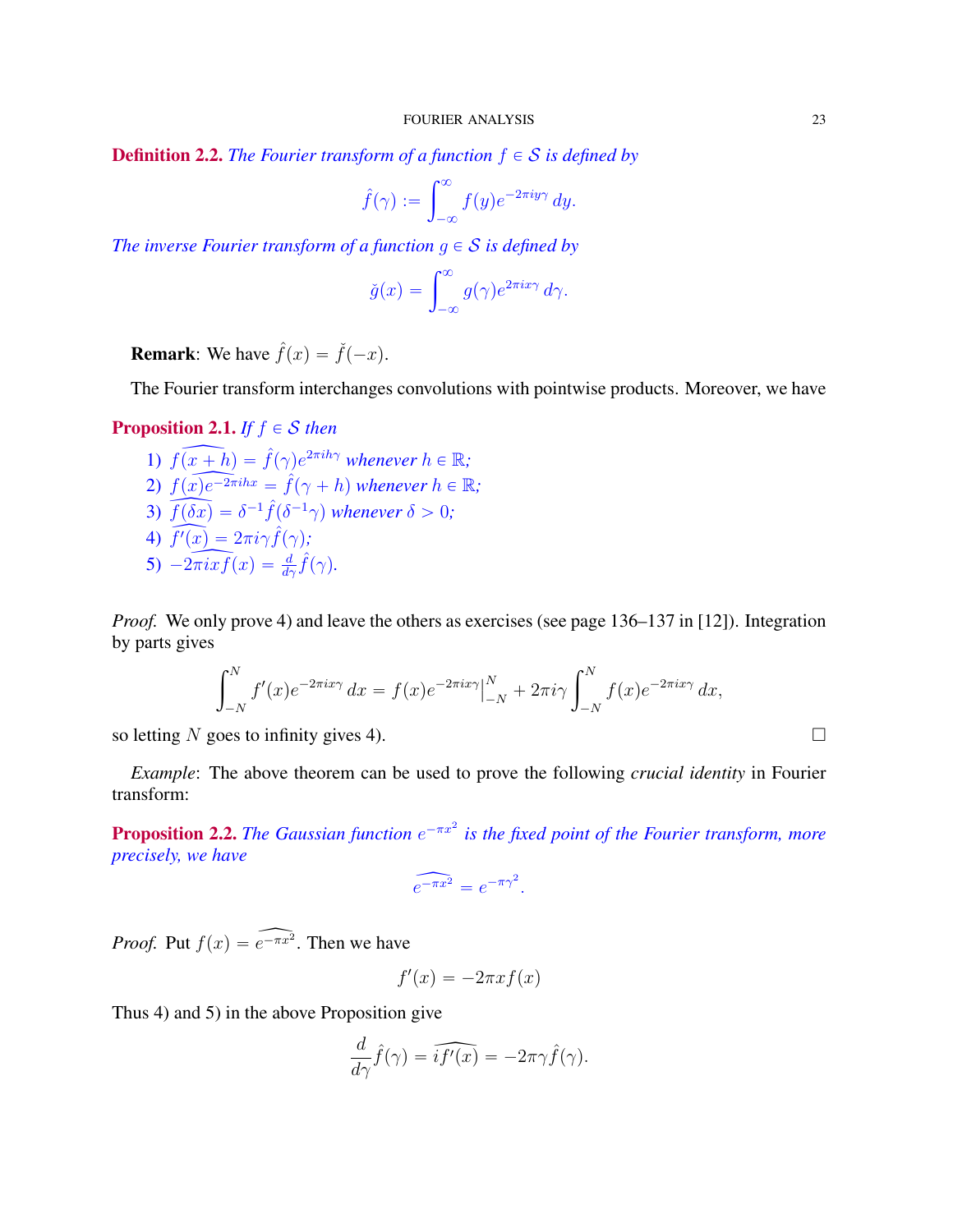Thus formally we have  $\frac{d}{d\gamma} \ln \hat{f}(\gamma) = 2\pi\gamma$  and  $\hat{f}(\gamma) = ce^{-\pi\gamma^2}$  (for a rigorous proof, one may compute the derivative of  $\hat{f}(\gamma)e^{-\pi\gamma^2}$  and show that it vanishes). Now it is enough to prove that  $c = 1$ . Notice that

$$
c = \hat{f}(0) = \int_{\mathbb{R}} e^{-\pi x^2} dx.
$$

Thus  $c = 1$  follows from the Gaussian integral formula, see Week 4–Exercise 1.

Remark 1: In general, it is also natural to study eigenvalue and eigenvectors of the Fourier transform (see Exercise set 4, see also a recent result of Rodgers and Tao [16] on non-negativity of the De Bruijn–Newman constant).

**Remark 2:** The above proposition together with 3) imply that for every  $s > 0$ ,

(2.1) 
$$
\widehat{e^{-\pi x^2 s}} = s^{-\frac{1}{2}} e^{-\pi \gamma^2/s},
$$

we shall use this identity to prove the *Jacobi Theta Identity*.

The fact that Fourier transform interchanges differentiation and multiplication can be used to prove (try!) the following result.

**Theorem 2.1.** *If*  $f \in S$  *then*  $\hat{f} \in S$ *.* 

**Definition 2.3.** *For every*  $f, g \in S$ *, we call* 

$$
f \star g: x \mapsto \int_{-\infty}^{\infty} f(x - y)g(y) dy,
$$

*the convolution of* f *and* g*.*

**Proposition 2.3.** *If*  $f, g, h \in S$  *then* 

1) 
$$
f \star g \in S
$$
;  
\n2)  $f \star g = g \star f$ ;  
\n3)  $\overline{f \star g} = \hat{f}\hat{g}$ ;  
\n4)  $(f \star g) \star h = f \star (g \star h)$ ;  
\n5)  $(f \star g)' = f' \star g = g' \star f$ .

*Proof.* Exercise (see page 142–143 in [12]).

2.2. Classical Poisson summation formula. We need a lemma to state the classical Poisson summation formula.

Lemma 2.1. *Let* f *be a continuous function on* R *such that*

$$
|f(x)| \leq C(1+x^2)^{-1}.
$$

*Then*

$$
f_T(x) := \sum_{k \in \mathbb{Z}} f(x + kT),
$$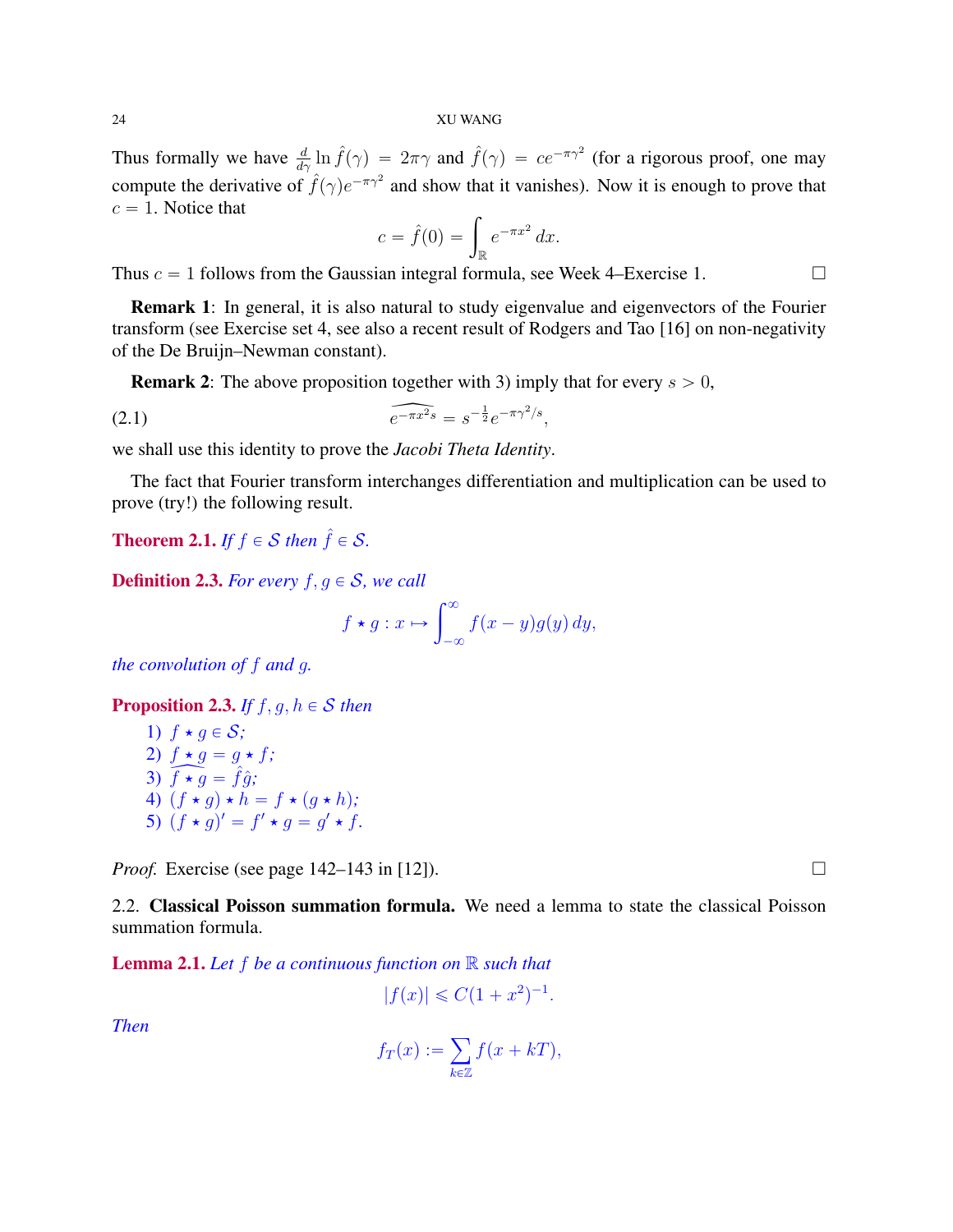*defines a* T*-periodic continuous function on* R *such that*

$$
|f_T(x) - f(x)| \leq C \frac{\pi^2}{T^2}, \quad \forall \ |x| \leq \frac{T}{2}.
$$

*Proof.* Put

$$
f_N(x) := \sum_{|k| \le N} f(x + kT).
$$

Then we know that  $f_N$  converges uniformly to  $f_T$ . Thus  $f_T$  is continuous and obviously  $f_T$  is T-periodic. The final estimate follows from

$$
|f_T(x) - f(x)| \le \frac{2C}{T^2} \sum_{k=1}^{\infty} \frac{1}{(k - \frac{1}{2})^2} = C \frac{\pi^2}{T^2} \quad \forall \ |x| \le \frac{T}{2}.
$$

**Remark**: If  $f \in S$  then every *n*-th derivative  $f^{(n)}$  of f fits the above lemma, thus  $f_T$  is smooth and T-periodic. Apply the Fourier series expansion, we get<br>  $f_T(x) = \sum_i c_n e^{2\pi i n \frac{x}{T}},$ 

$$
f_T(x) = \sum_{n \in \mathbb{Z}} c_n e^{2\pi i n \frac{x}{T}},
$$

where

$$
c_n = \frac{1}{T} \int_{|y| < \frac{T}{2}} f_T(y) e^{-2\pi i n \frac{y}{T}} \, dy.
$$

Notice that

$$
\int_{|y| < \frac{T}{2}} f_T(y) e^{-2\pi i n \frac{y}{T}} \, dy = \sum_{k \in \mathbb{Z}} \int_{|y| < \frac{T}{2}} f(y + kT) e^{-2\pi i n \frac{y}{T}} \, dy = \int_{\mathbb{R}} f(y) e^{-2\pi i n \frac{y}{T}} \, dy = \hat{f} \left( \frac{n}{T} \right),
$$

which gives

**Theorem 2.2.** *If*  $f \in S$  *then* 

$$
f_T(x) = \frac{1}{T} \sum_{n \in \mathbb{Z}} \hat{f}\left(\frac{n}{T}\right) e^{2\pi i n \frac{x}{T}}.
$$

*In particular, we have the following Poisson summation formula (just take*  $T = 1$ ,  $x = 0$ )<br>
(2.2)  $\sum_{n=0}^{n} f(n) = \sum_{n=0}^{n} \hat{f}(n)$ 

(2.2) 
$$
\sum_{n\in\mathbb{Z}}f(n)=\sum_{n\in\mathbb{Z}}\hat{f}(n)
$$

Application to Jacobi theta identities: Apply the above theorem to

$$
f(x) = e^{\pi i(x^2t + 2xz)}
$$
,  $z, t \in \mathbb{C}$ , Im  $t > 0$ ,

by  $(2.1)$ , we get

$$
\hat{f}(\lambda) = (-it)^{-\frac{1}{2}} e^{-i\pi \frac{(\lambda - z)^2}{t}}.
$$

Thus by the Poisson summation formula and the definition of theta function in  $(1.6)$ , we get

(2.3) 
$$
\theta(z,t) = (-it)^{-\frac{1}{2}} e^{-\frac{i\pi z^2}{t}} \theta\left(\frac{z}{t}, -\frac{1}{t}\right).
$$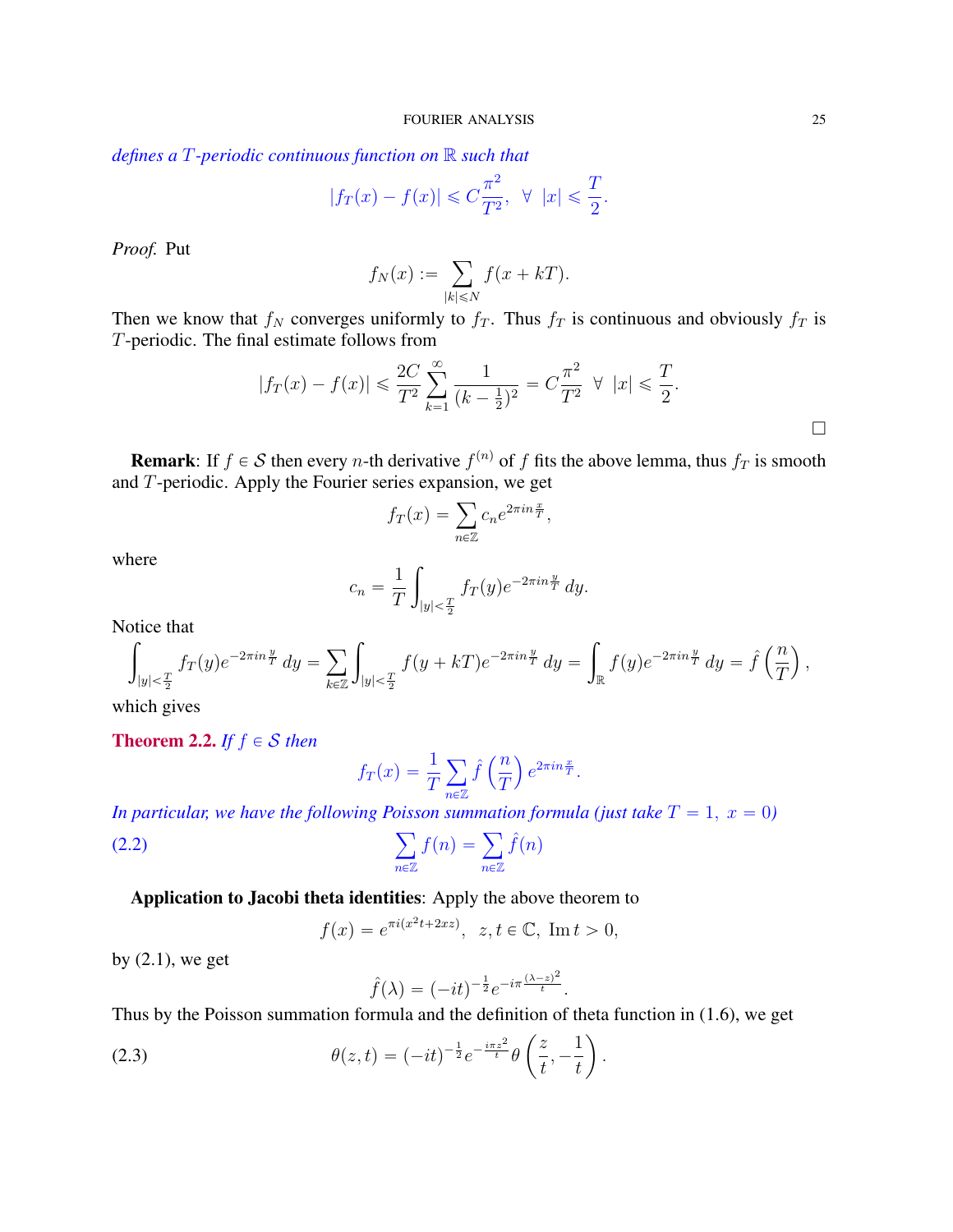The readers can easily check the remaining theta identities  
\n(2.4) 
$$
\theta(z, t+1) = \theta\left(z + \frac{1}{2}, t\right), \ \theta(z + 1, t) = \theta(z, t), \ \theta(z, t) = e^{\pi i (t+2z)} \theta(z + t, t).
$$

Remark: Notice that

$$
f_T(x) = \sum_{k \in \mathbb{Z}} e^{\pi i ((x + kT)^2 t + 2(x + kT)z)} := \theta(z, t; x, T),
$$

then the above theorem implies

$$
(2.5) \ T \cdot \theta(z, t; x, T) = \sum_{n \in \mathbb{Z}} (-it)^{-\frac{1}{2}} e^{-i\pi \frac{\left(\frac{n}{T} - z\right)^2}{t}} e^{2\pi i n \frac{x}{T}} = (-it)^{-\frac{1}{2}} e^{-\frac{i\pi z^2}{t}} \theta\left(\frac{z}{t} + x, -\frac{1}{t}; 0, \frac{1}{T}\right).
$$

2.3. Fourier inversion formula and Plancherel identity. The Poisson summation formula implies the following result (for a direct *Fourier series expansion* proof, see page 89 in [3]).

Theorem 2.3. *Every* f *in* S *satisfies the Fourier inversion formula*

$$
f(x) = \int_{-\infty}^{\infty} \hat{f}(\gamma) e^{2\pi i x \gamma} d\gamma
$$

*and the Plancherel identity*

$$
\int_{-\infty}^{\infty} |f(x)|^2 dx = \int_{-\infty}^{\infty} |\hat{f}(\gamma)|^2 d\gamma.
$$

*Proof.* By the definiton of Riemann integral, we have

$$
\int_{-\infty}^{\infty} \hat{f}(\gamma) e^{2\pi i x \gamma} d\gamma = \lim_{T \to \infty} \frac{1}{T} \sum_{n \in \mathbb{Z}} \hat{f}\left(\frac{n}{T}\right) e^{2\pi i n \frac{x}{T}}.
$$

By Theorem 2.2, the above sum is equal to

$$
f_T(x) = \sum_{k \in \mathbb{Z}} f(x + kT).
$$

Thus we have

$$
\int_{-\infty}^{\infty} \hat{f}(\gamma) e^{2\pi i x \gamma} d\gamma - f(x) = \lim_{T \to \infty} \sum_{k \neq 0} f(x + kT),
$$

but obviously the above limit is zero since  $f \in S$ . Now let us prove the Plancherel identity. By Theorem 2.2 and the Plancherel identity for the Fourier series (recall that  $\{e^{2\pi i nx/T}\}\)$  is an orthogonal basis of  $L^2[-T/2, T/2]$  ), we have<br> $\int_{-1}^{\infty} \frac{1}{(T-1)^2} \int_{-1}^{2} \frac{1}{(T-1)^2} \int_{-1}^{\infty} \int_{-1}^{\infty}$ 

$$
\int_{|x|<\frac{T}{2}}|f_T(x)|^2\,dx=\frac{1}{T}\sum_{n\in\mathbb{Z}}|\widehat{f}\left(\frac{n}{T}\right)|^2\to\int_{-\infty}^{\infty}|\widehat{f}(\gamma)|^2\,d\gamma,\text{ as }T\to\infty.
$$

The left hand side goes to  $\int_{-\infty}^{\infty} |f(x)|^2 dx$  as T goes to infinity, thus the theorem follows.  $\square$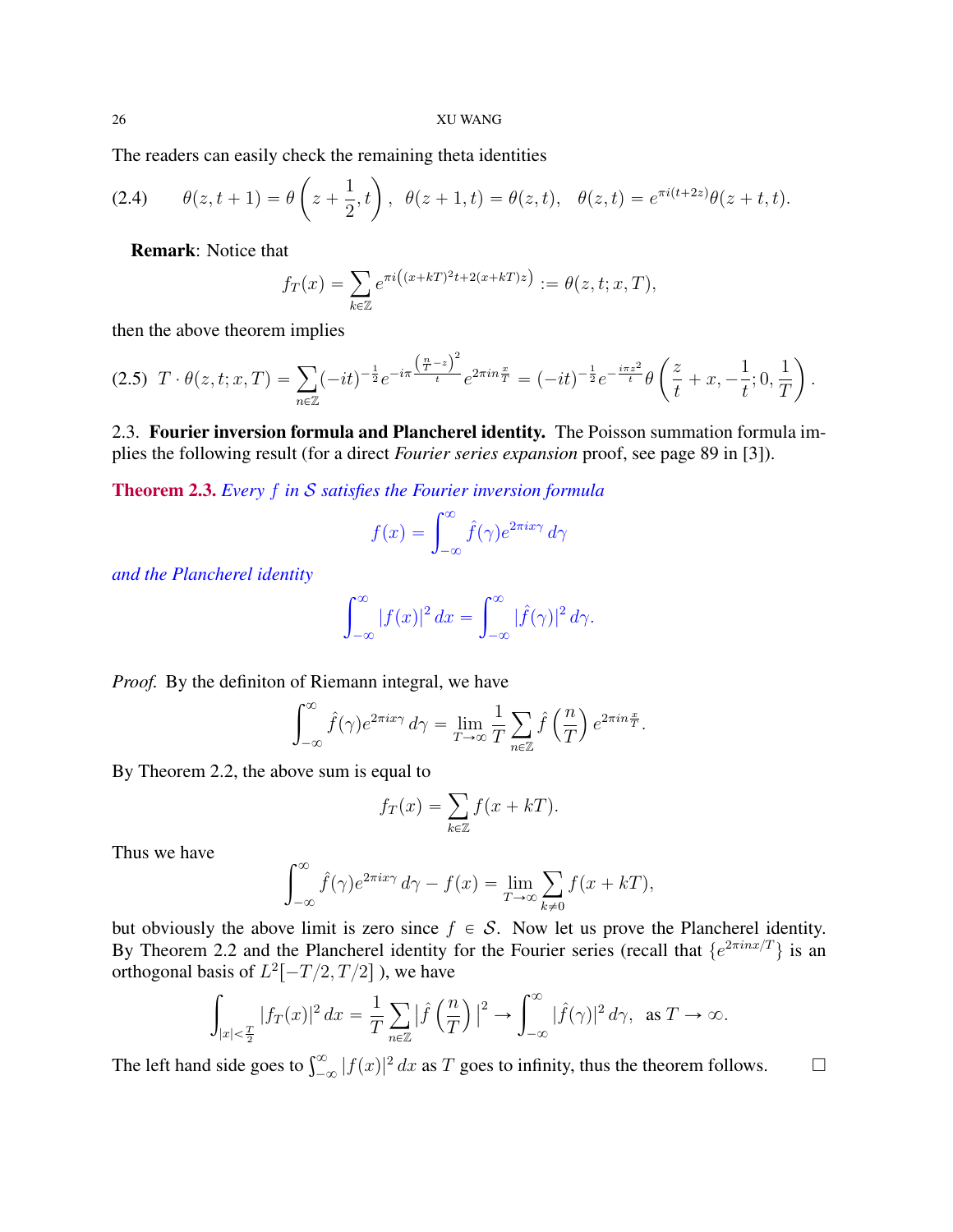Denote by

$$
(f,g) := \int_{-\infty}^{\infty} f(x) \overline{g(x)} \, dx,
$$

the inner product space structure on  $S$ . Put

 $||f|| := (f, f)^{\frac{1}{2}}.$ 

**Definition 2.4.** We call the set of all equivalent classes of Cauchy sequences in S with the above inner product the completion of S and denote it by  $L^2(\mathbb{R})$ .

**Remark**: Anther way to look at  $L^2(\mathbb{R})$  is to use the *Lebesgue integral* theory (see Appendix 2), which gives the following isomorphism

$$
L^{2}(\mathbb{R}) \simeq \{f \in \mathcal{M}(\mathbb{R}) : \int_{-\infty}^{\infty} |f|^{2} dx < \infty\}/\sim,
$$

where  $\mathcal{M}(\mathbb{R})$  denote the space of Lebesgue measurable complex valued functions on R and

$$
f \sim g \Leftrightarrow f = g \ a.e.
$$
 on R.

The Plancherel identity implies that both the Fourier transform  $\hat{f}$  and the Fourier inversion  $(\hat{f})^{\vee}$  extend to  $L^2(\mathbb{R})$  on which the Fourier inversion formula and the Plancherel identity still hold. See *Exercise set 4* for a canonical basis of  $L^2(\mathbb{R})$  using eigenfunctions of the Fourier transform.

2.4. Fourier transform of tempered distributions. In applications (e g elementary solution or Green's function of a partial differential operator, see Theorem 7.1.20 in [8] and the Week 5-2 exercise 5), it is crucial to extend Fourier transforms to a larger class of functions. A natural way to do it is to use the notion of *distribution* introduced by Schwartz.

*Test functions*: Denote by  $\mathcal{D}_R$  the space of smooth functions, say f, on R such that

$$
f(x) = 0, \quad \text{if } |x| \ge R.
$$

Put

$$
\mathcal{D}=\cup_{R>0}\mathcal{D}_R.
$$

We call  $D$  the space of *test functions*. It is clear that  $D$  is a subspace of  $S$ .

*Exercise:*  $D$  is not empty. Check that the classical cut-off function (see Wikipedia for "Mollifier")

(2.6) 
$$
\chi(x) := ce^{\frac{1}{|x|^2 - 1}}
$$
,  $|x| < 1$ ;  $\chi(x) := 0$ ,  $|x| \ge 1$ , is smooth on  $\mathbb{R}$ , where  $c$  is choosing such that  $\int_{\mathbb{R}} \chi \, dx = 1$ . For  $\varepsilon > 0$ , put

$$
\chi_{\varepsilon}(x) := \varepsilon^{-1} \chi(\varepsilon^{-1} x),
$$

then  $\chi_{\varepsilon} \in \mathcal{D}_{\varepsilon}$ . Moreover, for every  $\delta > \varepsilon$ ,

$$
\chi_{\varepsilon,\delta}(x) := \int_{|y| \leq \delta} \chi_{\varepsilon}(x - y) \, dy
$$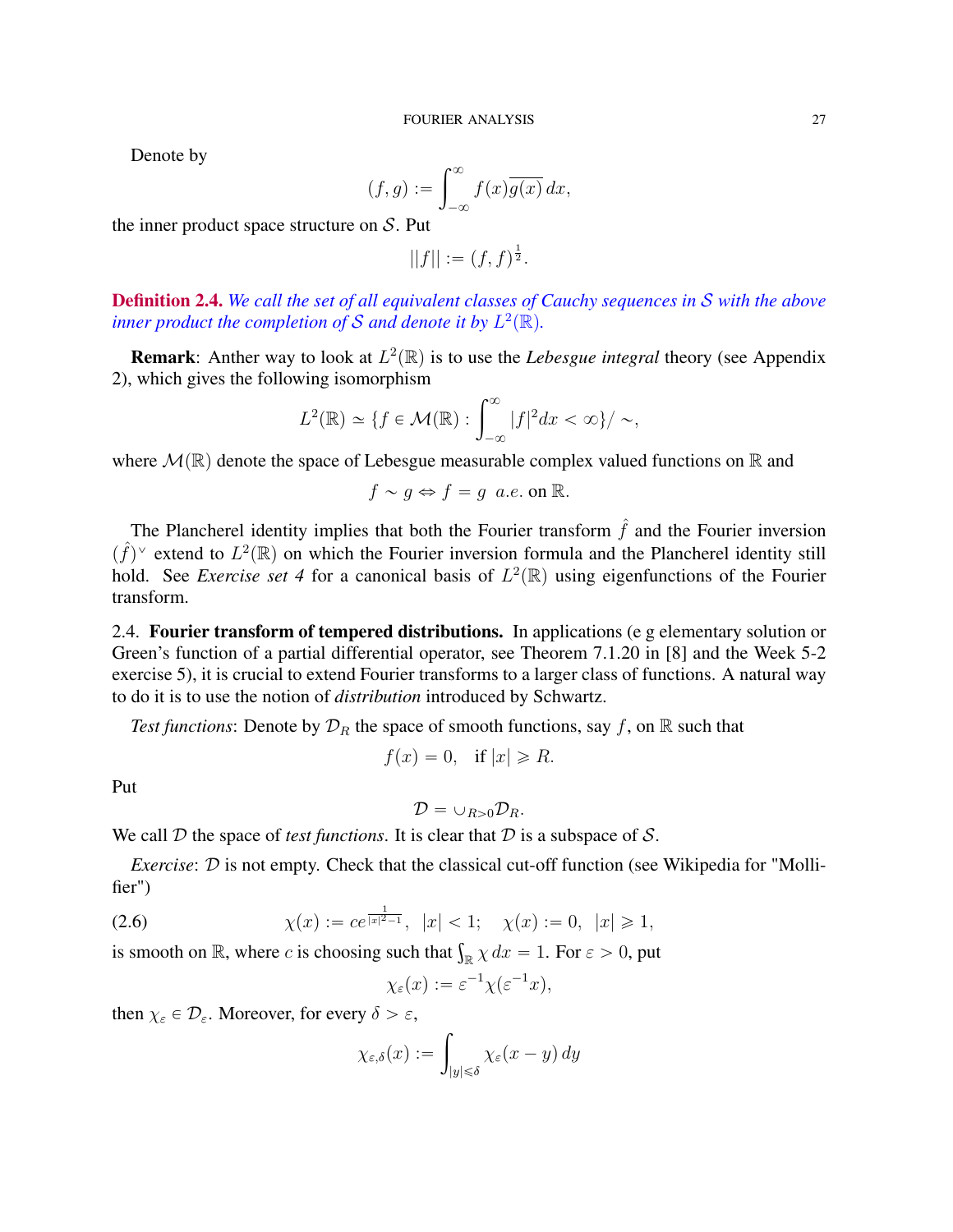lies in  $\mathcal{D}_{\varepsilon+\delta}$  and  $\chi_{\varepsilon,\delta}(x) = 1$  if  $|x| \le \delta - \varepsilon$ .

Definition 2.5. *A* C*-linear map*

$$
T:\mathcal{D}\rightarrow\mathbb{C}
$$

*is said to be a distribution on*  $\mathbb R$  *if for every*  $R > 0$  *there exists a positive constant*  $C(R)$  *and a positive integer*  $N(R)$  *such that* 

$$
|T(f)| \leqslant C(R) \sup_{|x| < R, 0 \leqslant n \leqslant N(R)} |f^{(n)}(x)|, \qquad \forall \ f \in \mathcal{D}_R.
$$

*A distribution* T *on* R *is said to be tempered if it extends to a* C*-linear map, still denote it by* T*,*

$$
T:\mathcal{S}\rightarrow\mathbb{C},
$$

*such that there exists a positive constant* C *and a positive integer* N *with*

$$
|T(f)| \leq C||f||_N, \quad ||f||_N := \sup_{x \in \mathbb{R}, 0 \leq k, l \leq N} |x|^k |f^{(l)}(x)|, \qquad \forall f \in \mathcal{S}.
$$

We shall denote by  $D'$  the space of all distrubutions on  $\mathbb R$  and by  $S'$  the space of all tempered *distributions on* R*.*

Remark: Notice that (try!)

$$
\lim_{n \to \infty} ||f - \chi_{1,n}f||_N \to 0 = 0, \qquad \forall f \in \mathcal{S}
$$

implies that every tempered distribution is uniquely determined by its restriction on  $D$ .

# Examples of distribution:

*Piecewise continuous functions*: If f is a piecewise continuous function then

$$
T_f: g \mapsto \int_{\mathbb{R}} f(x)g(x) \, dx,
$$

defines a distribution (sometimes we identity f with  $T_f$ ). Check that  $T_{e^x}$  is not tempered.

*Dirac's delta function*: Fix  $\xi \in \mathbb{R}$ , the Delta funcion

$$
\delta_{\xi}: f \mapsto f(\xi),
$$

defines a distribution on  $\mathbb{R}$ , moreover  $\delta_{\xi} \in \mathcal{S}'$ 

*L*<sup>2</sup>-functions: One may look at *L*<sup>2</sup>(
$$
\mathbb{R}
$$
) as a subspace of *S'*: in fact, for every  $f = [\{f_n\}]$ ,  
\n
$$
T_f : g \mapsto \lim_{n \to \infty} \int_{\mathbb{R}} f_n(x)g(x) dx, \qquad g \in S,
$$

defines a tempered distribution (we will identify  $f$  with  $T_f$ ) since

$$
\left| \int_{\mathbb{R}} f_n(x) g(x) \, dx \right| \leq \int_{\mathbb{R}} |f_n(x)| (1+x^2)^{-\frac{1}{2}} \, dx \cdot \sup_{x \in \mathbb{R}} |(1+x^2)^{\frac{1}{2}} |g(x)|
$$

and

$$
\int_{\mathbb{R}} |f_n(x)| (1+x^2)^{-\frac{1}{2}} dx \le ||f_n|| \left( \int_{\mathbb{R}} (1+x^2)^{-1} dx \right)^{\frac{1}{2}} = \pi^{\frac{1}{2}} \cdot ||f_n||
$$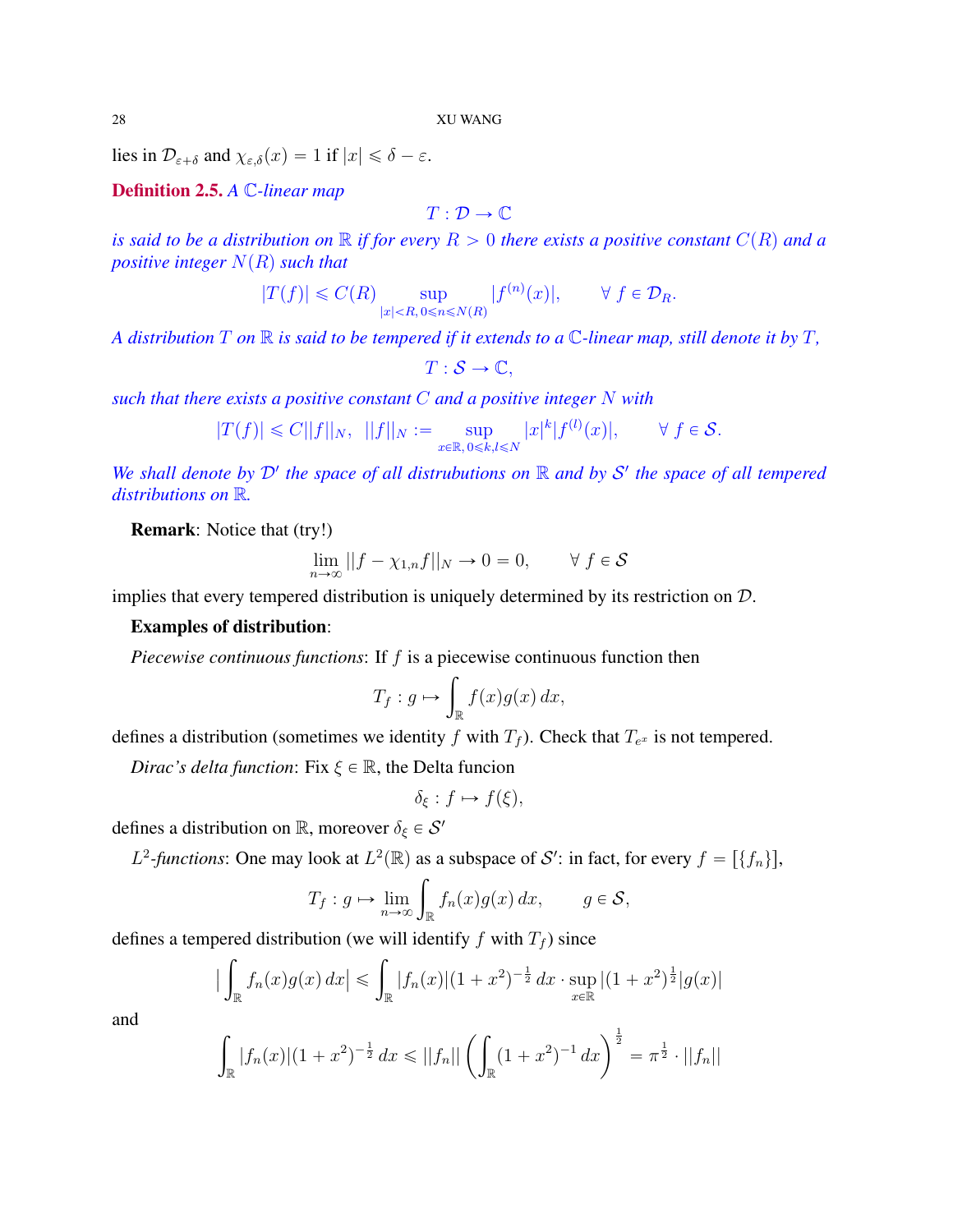give

$$
|T_f(g)| \leq (2\pi)^{\frac{1}{2}} \cdot ||f|| \sup_{x \in \mathbb{R}, \ 0 \leq k \leq 1} |x|^k |g(x)|.
$$

*Cauchy principal values*: The Cauchy principal value ˙

$$
p.v. \left(\frac{1}{x}\right) : f \mapsto \lim_{\varepsilon \to 0} \int_{|x| > \varepsilon} \frac{f(x)}{x} dx
$$

defines a tempered distribution. In fact, we have

$$
\int_{|x|>\varepsilon} \frac{f(x)}{x} dx = \int_{\varepsilon}^{\infty} \frac{f(x) - f(-x)}{x} dx.
$$

Since

$$
\left|\frac{f(x) - f(-x)}{x}\right| = \left|\frac{1}{x}\int_{-x}^{x} f'(t) dt\right| \leq 2 \sup_{|t| \leq x} |f'(t)|, \ \ x > 0,
$$

we get

$$
\Big|\int_{\varepsilon}^{1} \frac{f(x) - f(-x)}{x} dx\Big| \leq 2 \sup_{x \in \mathbb{R}} |f'(x)|,
$$

and

$$
\Big|\int_1^\infty \frac{f(x) - f(-x)}{x} dx\Big| \leq 2 \left( \sup_{x \in \mathbb{R}} |xf(x)| \right) \int_1^\infty \frac{1}{x^2} dx = 2 \sup_{x \in \mathbb{R}} |xf(x)|.
$$

Thus

$$
\left| \left[ p.v.\left(\frac{1}{x}\right) \right] (f) \right| \leqslant 2 \sup_{x \in \mathbb{R}} |f'(x)| + 2 \sup_{x \in \mathbb{R}} |xf(x)|,
$$

which implies that  $p.v.$   $\left(\frac{1}{r}\right)$ x defines a tempered distribution.

˙

*Derivative of a distribution.* Let  $T \in \mathcal{D}'$ . The derivatives of T are always well defined

$$
T^{(k)}: f \mapsto T((-1)^k f^{(k)}).
$$

Notice that  $T \in \mathcal{S}'$  implies that  $T^{(k)} \in \mathcal{S}'$ . If g is a smooth function then  $T_g^{(k)} = T_{g^{(k)}}$ .

*Multiplication by smooth functions:* Let  $f \in \mathcal{D}, T \in \mathcal{D}'$ . Then

$$
fT(g) := T(fg),
$$

defines  $fT \in \mathcal{D}'$ . It is easy to check that

$$
xT\in \mathcal{S}',\;\;fT\in S',
$$

if  $f \in \mathcal{S}, T \in \mathcal{S}'$ .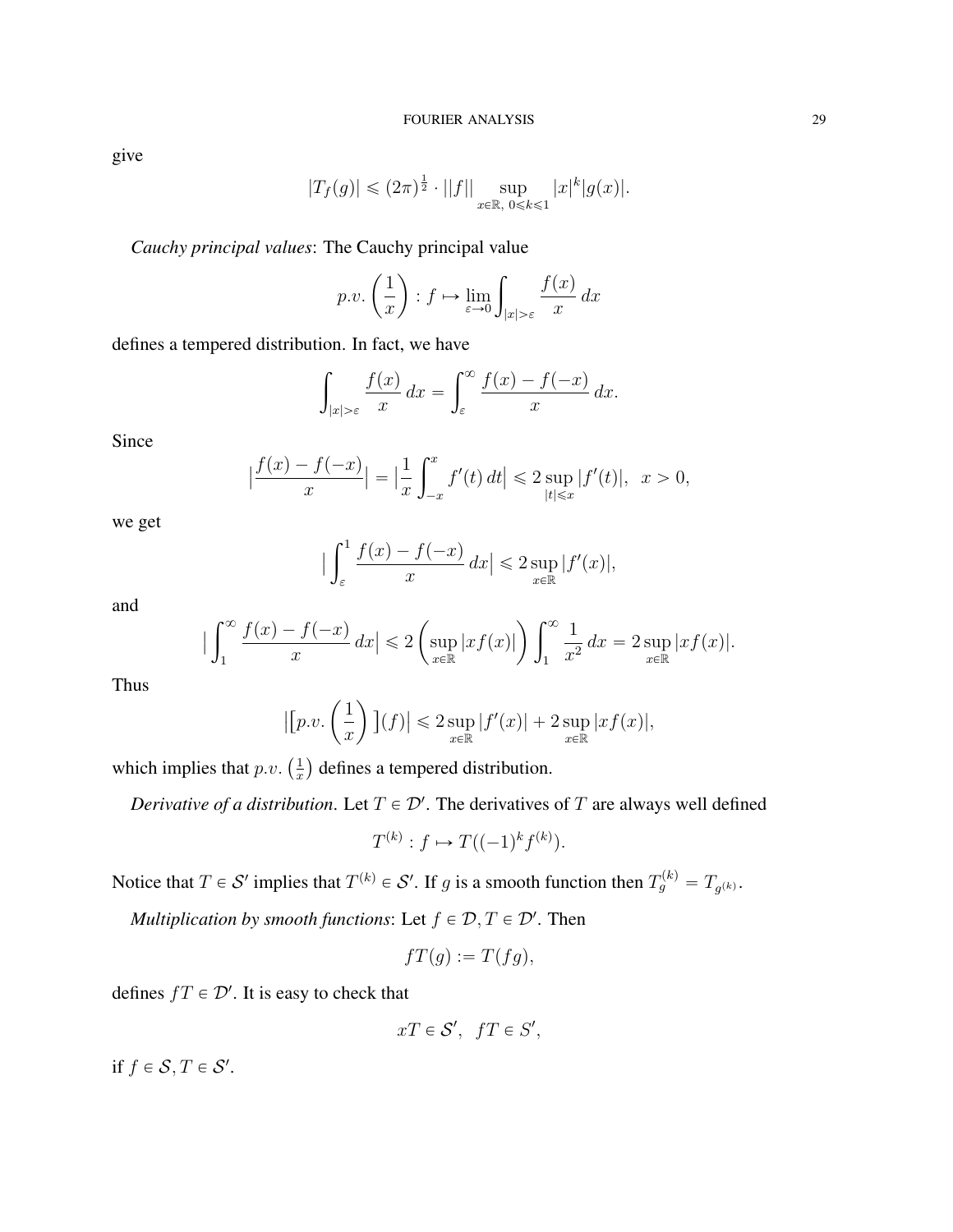2.4.1. *Fourier transform of a tempered distribution.* The motivation for extending Fourier transform to tempered distributions comes from the following identity (which is sometimes called the multiplication formula)

**Theorem 2.4.** *If*  $f, g \in S$  *then* 

$$
\int_{-\infty}^{\infty} f(x)\hat{g}(x) dx = \int_{-\infty}^{\infty} \hat{f}(y)g(y) dy.
$$

*Proof.* Put  $F(x, y) = f(x)g(y)e^{-2\pi i xy}$  then the theorem follows from

$$
\int_{-\infty}^{\infty} \left( \int_{-\infty}^{\infty} F(x, y) dy \right) dx = \int_{-\infty}^{\infty} \left( \int_{-\infty}^{\infty} F(x, y) dx \right) dy,
$$

the details are left to the readers.

**Definition 2.6** (Fourier transform on  $\mathcal{S}'$ ). Let  $T \in \mathcal{S}'$ , put

$$
\hat{T}: f \mapsto T(\hat{f}), \quad \check{T}: f \mapsto T(\check{f}),
$$

*we call*  $\hat{T}$  *the Fourier transform of*  $T$  *and*  $\check{T}$  *the inverse Fourier transform of*  $T$ *.* 

**Remark:** The following lemma implies that  $\hat{T}$ ,  $\check{T} \in \mathcal{S}'$  if  $T \in \mathcal{S}'$ .

**Lemma 2.2.** *For every*  $f \in S$ *, we have* 

$$
||\hat{f}||_N \leq C(N) ||f||_{N+2}
$$

*Proof.* Follows from

$$
|x^{k}\hat{f}^{(l)}(x)| = |(\widehat{y^{l}f)^{(k)}}(x)| \leq \int_{\mathbb{R}} |(y^{l}f)^{(k)}| dy \leq \pi \sup_{y \in \mathbb{R}} (1+y^{2})|(y^{l}f)^{(k)}|.
$$

One may define  $f \star T$  ( $f \in S, T \in S'$ ) as follows

$$
(f \star T)(h) := T(f^- \star h), \qquad h \in \mathcal{S},
$$

where  $f^{-}(x) := f(-x)$ . Then the following basic properties of the Fourier transform can be naturally generalized to tempered distributions.

**Theorem 2.5.** For every  $f, g \in S$ ,  $T \in S'$ , we have

1) 
$$
\widehat{f \star T} = \hat{f}\hat{T};
$$
  
\n2) 
$$
\widehat{T^{(k)}} = (2\pi ix)^k \hat{T};
$$
  
\n3) 
$$
-2\pi ixT = (\hat{T})^{(1)};
$$
  
\n4) 
$$
\tilde{T} = T.
$$

 $\Box$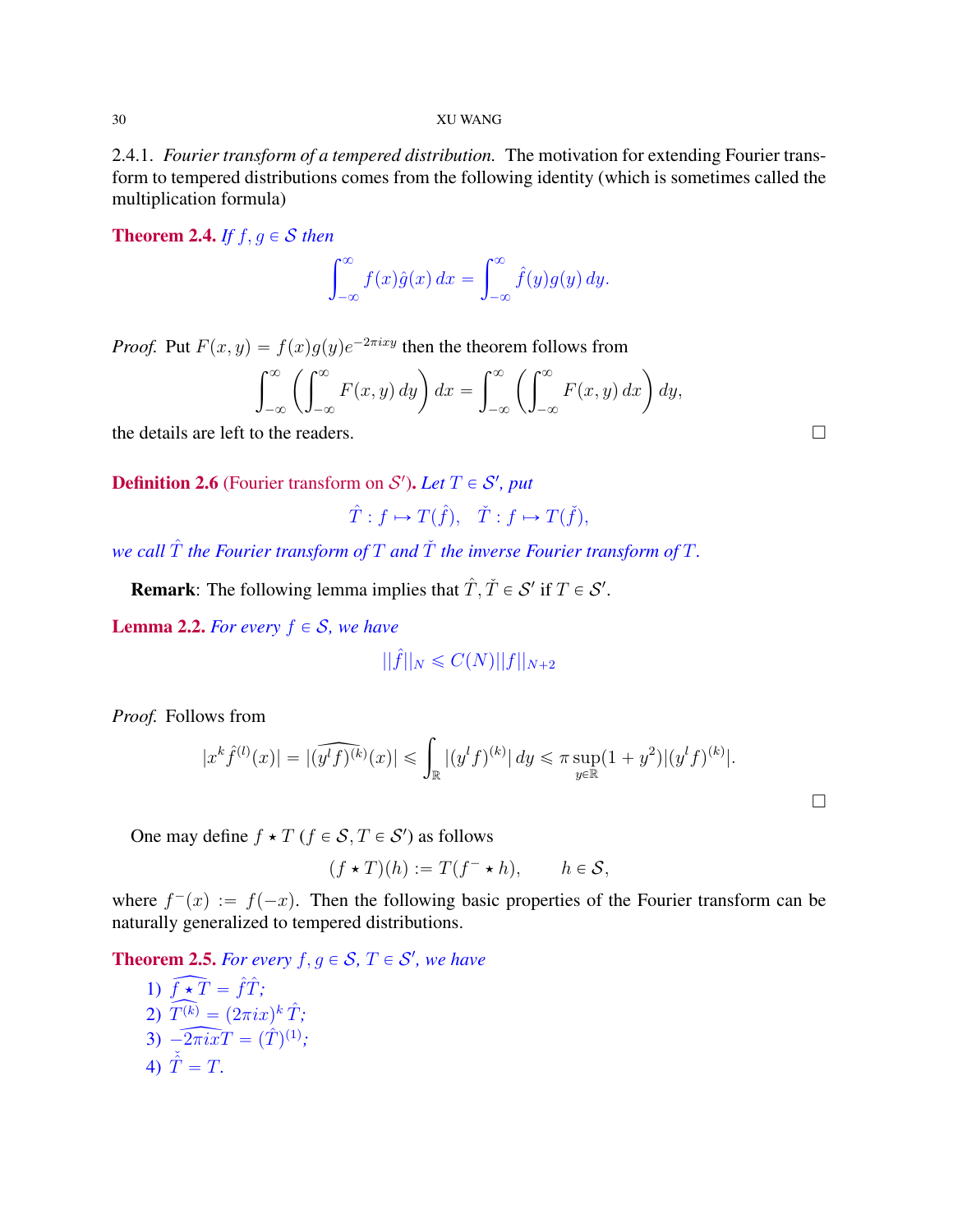*Example*: Fourier transform of the Delta function  $\delta_{\xi}$ :

$$
\widehat{\delta}_{\xi}(f) = \delta_{\xi}(\widehat{f}) = \widehat{f}(\xi) = T_{e^{-2\pi ix\xi}}(f).
$$

Thus

$$
\widehat{\delta_{\xi}}=T_{e^{-2\pi i x\xi}}
$$

and the Fourier inversion formula gives

$$
\widehat{T_{e^{2\pi ix\xi}}} = \delta_{\xi}.
$$

Sometimes we just write  $\hat{\delta}_{\xi} = e^{-2\pi i x \xi}$  and  $\hat{e^{2\pi i x \xi}} = \delta_{\xi}$ .

2.4.2. *Poisson summation formula and periodic distributions.* We shall follow page 177–181 in [8]. By Lemma 2.1, we know that

$$
u:=\sum_{k\in\mathbb{Z}}\delta_k,
$$

defines a tempered distribution. From the definition, we know that the Poisson summation formula is equivalent to

Theorem 2.6. *The Fourier transform of* u *is equal to itself.*

**Definition 2.7.** A distribution  $T \in \mathcal{D}'$  is said to be 1-periodic if

$$
T(f) = T(f_n), \ \ \forall \ f \in \mathcal{D}, \ n \in \mathbb{Z},
$$

*where*  $f_n(x) := f(x + n)$ *.* 

It is clear that u is 1-periodic. In general, let  $T \in \mathcal{D}'$  be 1-periodic, put

$$
\phi_n(x) = \frac{\chi(x+n)}{\sum_{k \in \mathbb{Z}} \chi(x+k)},
$$

where  $\chi$  is defined in (2.6), then  $\phi_0 \in \mathcal{D}_1$  and  $\sum_{n \in \mathbb{Z}} \phi_n = 1$  gives

$$
T(f) = \sum_{n \in \mathbb{Z}} T(f \phi_n) = \sum_{n \in \mathbb{Z}} T(f_n \phi_0), \ \ \forall \ f \in \mathcal{D}.
$$

The above formula also implies that *every* 1*-periodic distribution is tempered*. Together with the Poisson summation formula

$$
\sum_{n \in \mathbb{Z}} \hat{f}(x+n) = \sum_{n \in \mathbb{Z}} f(n) e^{-2\pi i nx}
$$

it gives

$$
T(\hat{f}) = \sum_{n \in \mathbb{Z}} T(e^{-2\pi inx} \phi_0) f(n).
$$

Thus we get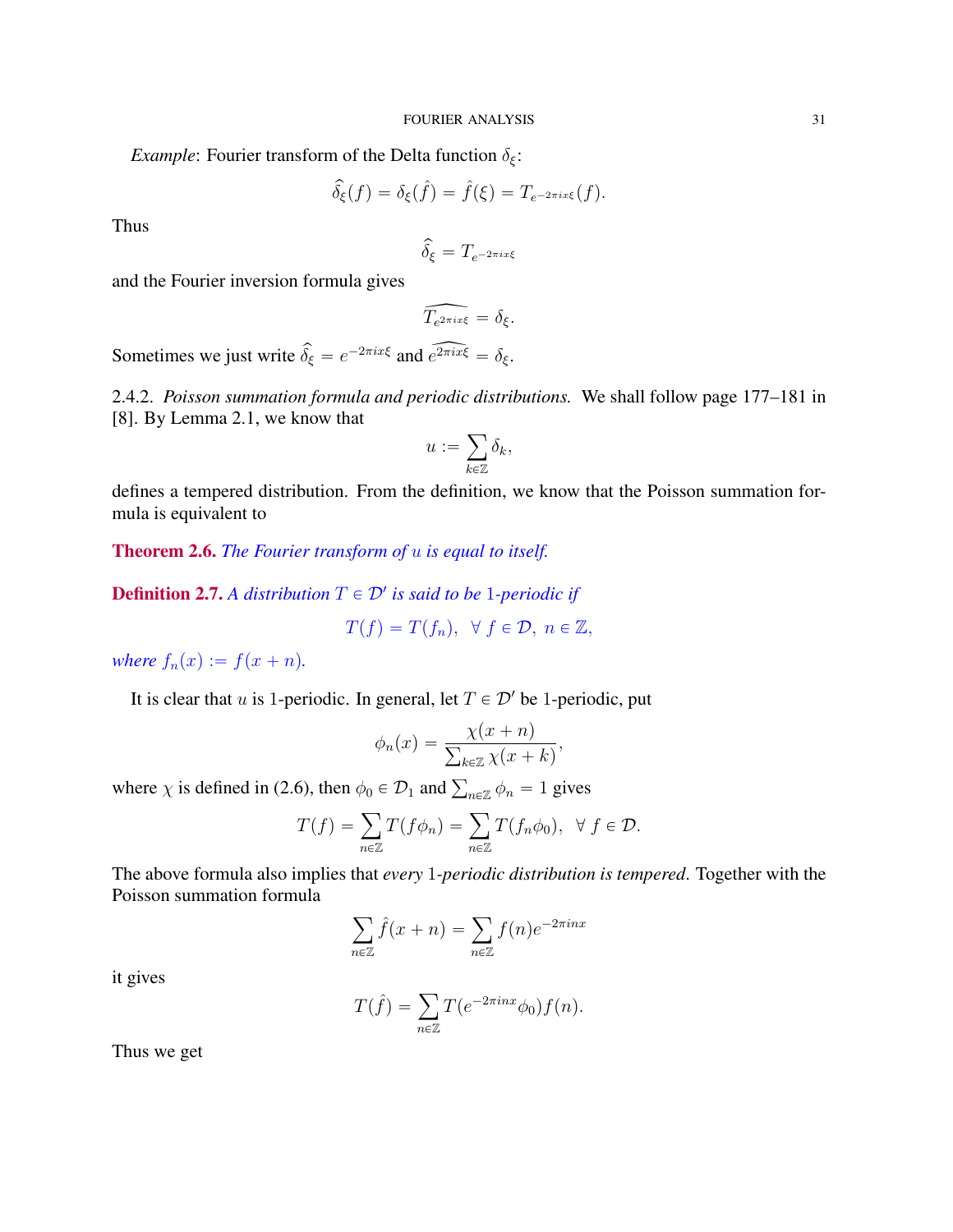**Theorem 2.7.** If  $T \in \mathcal{D}'$  is 1-periodic then ÿ

$$
\hat{T} = \sum_{n \in \mathbb{Z}} T_{\mathbb{R}/\mathbb{Z}} (e^{-2\pi i n x}) \delta_n,
$$

where  $T_{\mathbb{R}/\mathbb{Z}}(e^{-2\pi i n x}):=T(e^{-2\pi i n x}\phi_0)$  does not depend on  $\phi_0$ .

**Remark:** In case  $T = T<sub>g</sub>$  for a 1-periodic continuous function g, we have

$$
T(e^{-2\pi inx}\phi_0) = \int_0^1 g(x)e^{-2\pi inx} dx = \hat{g}(n)
$$

Moreover, by the Fourier inversion formula, the above theorem gives z i odne mycholní formála, ale do le dicorem

$$
\int_{\mathbb{R}} f(x)g(x) dx = T(f) = \hat{T}(\hat{f}^{-}) = \sum_{n \in \mathbb{Z}} \hat{g}(n) \int_{\mathbb{R}} f(x)e^{2\pi i n x} dx,
$$

which can be seen as a generalization of the Fourier series expansion  $g(x) \sim \sum_{n \in \mathbb{Z}} \hat{g}(n) e^{2\pi i nx}$ .

2.4.3. *Elementary solution of*  $D + s$ . Recall that the Dirac operator D is defined by  $-i\frac{d}{dx}$ .

**Definition 2.8.** *Fix*  $\xi \in \mathbb{R}$ ,  $s \in \mathbb{C} \backslash 2\pi \mathbb{Z}$ *. If a* 1*-periodic distribution* T *satisfies* 

$$
(D + s)T = \sum_{k \in \mathbb{Z}} \delta_{\xi + k},
$$

*then we call*  $T$  *an elementary solution of*  $D + s$  *on*  $\mathbb{R}/\mathbb{Z}$ *.* 

Assume that  $T$  is an elementary solution. Apply the Fourier transform to the equation, Theorem 2.7 gives

$$
(2\pi x + s)\hat{T} = \sum_{n \in \mathbb{Z}} e^{-2\pi i n \xi} \delta_n.
$$

Since  $s \in \mathbb{C} \backslash 2\pi \mathbb{Z}$ , we get

$$
\hat{T} = \sum_{n \in \mathbb{Z}} \frac{e^{-2\pi i n \xi}}{2\pi n + s} \delta_n,
$$

which gives uniqueness of T. Moreover, since  $\widetilde{\delta_n} = e^{2\pi i nx}$ , one may guess that T is given by the following function

$$
f(x) = \sum_{n \in \mathbb{Z}} \frac{e^{2\pi i n(x-\xi)}}{2\pi n + s}.
$$

Recall that we have proved that

$$
\frac{\pi}{\sin \pi s} e^{i(\pi - x)s} = \sum_{n \in \mathbb{Z}} \frac{e^{inx}}{n+s}, \text{ if } x \in (0, 2\pi), \quad \pi \cot \pi s = \sum_{n \in \mathbb{Z}} \frac{1}{n+s}.
$$

in Theorem 1.6, from which we get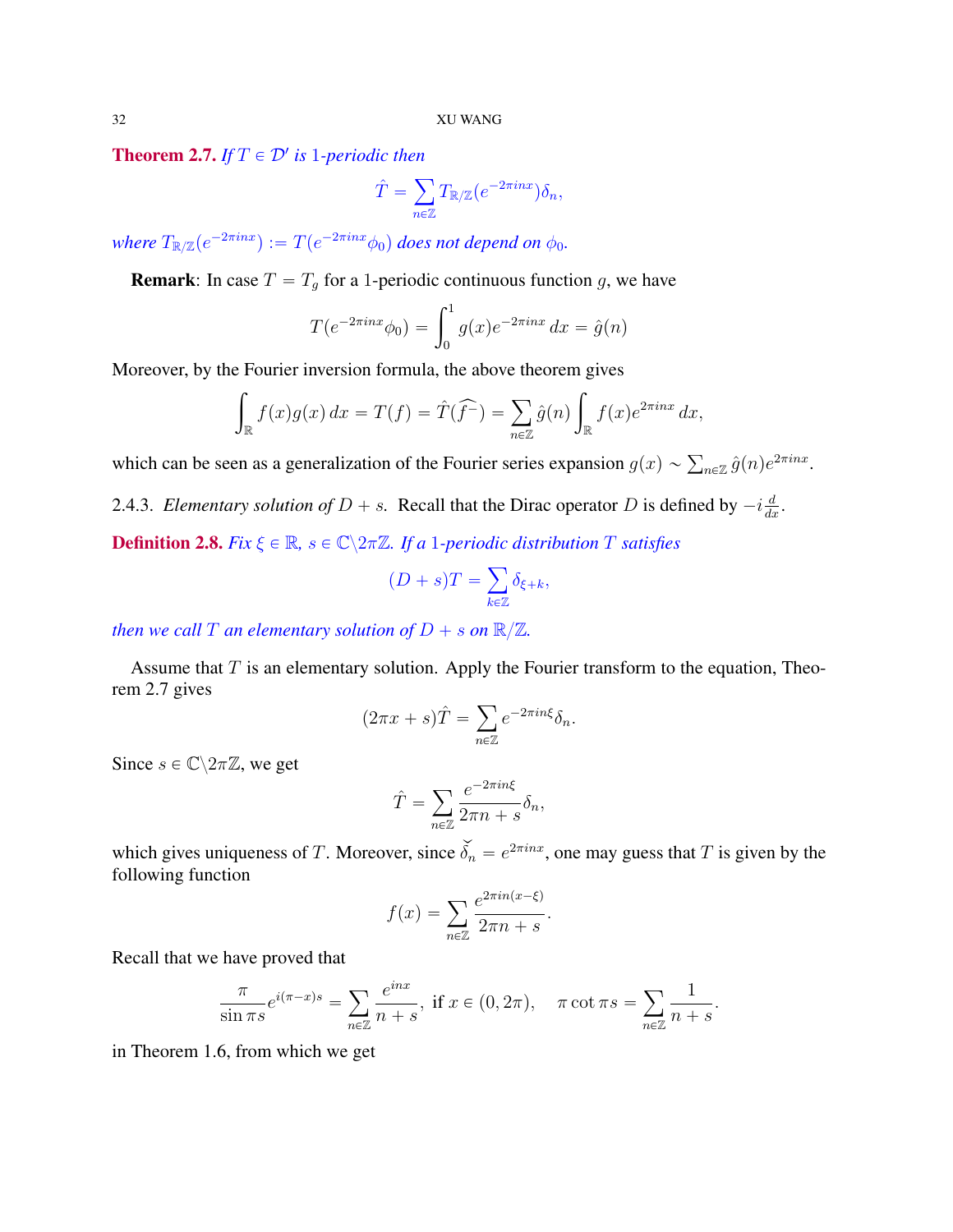### FOURIER ANALYSIS 33

**Theorem 2.8.** The elementary solution of  $D + s$  on  $\mathbb{R}/\mathbb{Z}$  is unique and can be written as  $T_f$ , *where f is a piecewise smooth* 1*-period function. When*  $\xi \in (0, 1)$ *, we have (see the remark below)* ˆ

$$
f(x) = ie^{is(\xi - x)} \left( H(x - \xi) + \frac{1}{e^{is} - 1} \right),
$$

*when*  $x \in [0, 1] \setminus \{\xi\}$  *and* 

$$
f(\xi) = i\left(\frac{1}{2} + \frac{1}{e^{is} - 1}\right) = \frac{1}{2}\cot(s/2).
$$

**Remark:** Assume that  $\xi \in (0, 1)$ . Another way to find the elementary solution is to find a piecewise smooth function on  $[0, 1]$  such that

$$
-if'(x) + sf(x) = \delta_{\xi}, \ \ f(0) = f(1),
$$

where the first equation is defined in the sense of distribution. Let us rewrite the equation as

$$
(fe^{isx})' = ie^{is\xi}\delta_{\xi}.
$$

It is easy (try!) to check that the following *Heaviside function*

$$
H(x) = 0, \ x < 0, \ H(x) = 1, \ x > 1, \ H(0) = \frac{1}{2}
$$

satisfies  $H' = \delta_0$ . Thus we have

$$
fe^{isx} = ie^{is\xi}H(x-\xi) + C.
$$

Now  $f(0) = f(1)$  gives

$$
C = \frac{ie^{is\xi}}{e^{is} - 1}
$$

.

Thus we get

$$
f(x) = ie^{is(\xi - x)} \left( H(x - \xi) + \frac{1}{e^{is} - 1} \right),
$$

when  $x \in [0, 1] \setminus \{\xi\}$  and

$$
f(\xi) = i\left(\frac{1}{2} + \frac{1}{e^{is} - 1}\right) = \frac{1}{2}\cot(s/2).
$$

˙

2.4.4. *Wave and heat equations associated to* D*.*

**Definition 2.9.** Let D be a selfadjoint operator, we call  $\partial/\partial t + D$  the heat operator associated to D and  $\partial^2/\partial t^2 + D$  the wave operator associated to D.

**Remark 1**: In case D is the Dirac operaror  $-i\frac{d}{dx}$ , then we can have

ˆ

$$
\partial/\partial t + D = \partial/\partial t - i\partial/\partial x.
$$

Consider the complex coordinate

$$
z := x + it, \quad \bar{z} := x - it
$$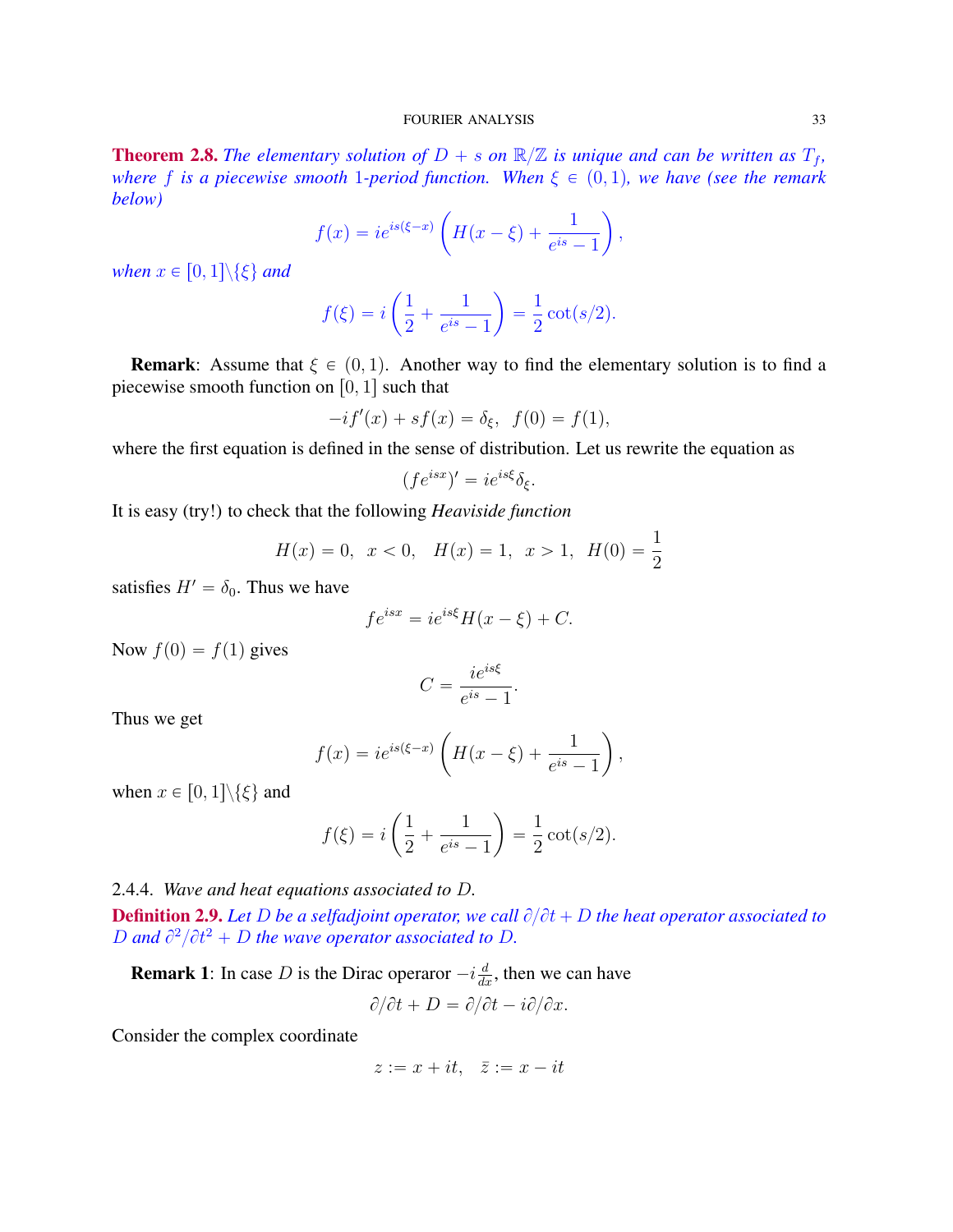then we have

$$
\partial/\partial \bar{z} = \frac{1}{2} \left( \partial/\partial x + i \partial/\partial t \right) = \frac{i}{2} \left( \partial/\partial t + D \right).
$$

Thus up to a constant, the heat operator associated to D is equal to the *Cauchy–Riemann operator*  $\partial/\partial \overline{z}$  whose kernel gives the holomorphic functions.

**Remark 2:** Still let D be the Dirac operaror  $-i\frac{d}{dx}$ , then the wave operator associated to D is

$$
\partial^2/\partial t^2 - i \partial/\partial x,
$$

this operaor can be seen as a time-dependent Schrödinger operator with trivial potential energy, see [15] for a nice introduction of the Schrödinger equation.

**Remark 3**: In case D is the Laplacian  $-d^2/dx^2$ , i e square of the Dirac operator, then

$$
\partial/\partial t - \partial^2/\partial x^2
$$

is just the classical heat operator and

$$
\partial^2/\partial t^2 - \partial^2/\partial x^2
$$

is the classical wave operator .

2.4.5. *Fourier transform of the Heaviside function.* Recall that

$$
2\pi i x \widehat{H - C} = \widehat{H'} = \widehat{\delta}_0 = 1,
$$

thus one might guess that

$$
\widehat{H-C} = \frac{1}{2\pi i} p.v. \left(\frac{1}{x}\right)
$$

and C should be  $\frac{1}{2}$  since the right hand side is odd.

**Theorem 2.9.**  $\widehat{H - \frac{1}{2}} = \frac{1}{2\pi}$  $\frac{1}{2\pi i} p.v.$  ( 1 x *.*

*Proof.* By definition, for every  $f \in S$ , we have

$$
\widehat{H - \frac{1}{2}}(f) = \frac{1}{2} \left( \int_0^\infty \hat{f}(x) \, dx - \int_{-\infty}^0 \hat{f}(x) \, dx \right) = \frac{1}{2} \lim_{k \to \infty} \int_{\frac{1}{k}}^k \hat{f}(x) - \hat{f}(-x) \, dx.
$$

Definition of  $\hat{f}$  and the Euler formula give

$$
\frac{\hat{f}(x) - \hat{f}(-x)}{2} = -i \int_{\mathbb{R}} f(y) \sin(2\pi xy) dy.
$$

Thus

$$
\widehat{H - \frac{1}{2}}(f) = \frac{1}{-2\pi i} \lim_{k \to \infty} \int_{y \in \mathbb{R}} f(y) \frac{\cos(2\pi k y) - \cos(2\pi k^{-1} y)}{y} \, dy,
$$

Since  $y^{-1}$  cos ay is odd, we have

$$
\int_{y \in \mathbb{R}} f(y) \frac{\cos(2\pi ky) - \cos(2\pi k^{-1}y)}{y} dy = \int_0^\infty (f(y) - f(-y)) \frac{\cos(2\pi ky) - \cos(2\pi k^{-1}y)}{y} dy.
$$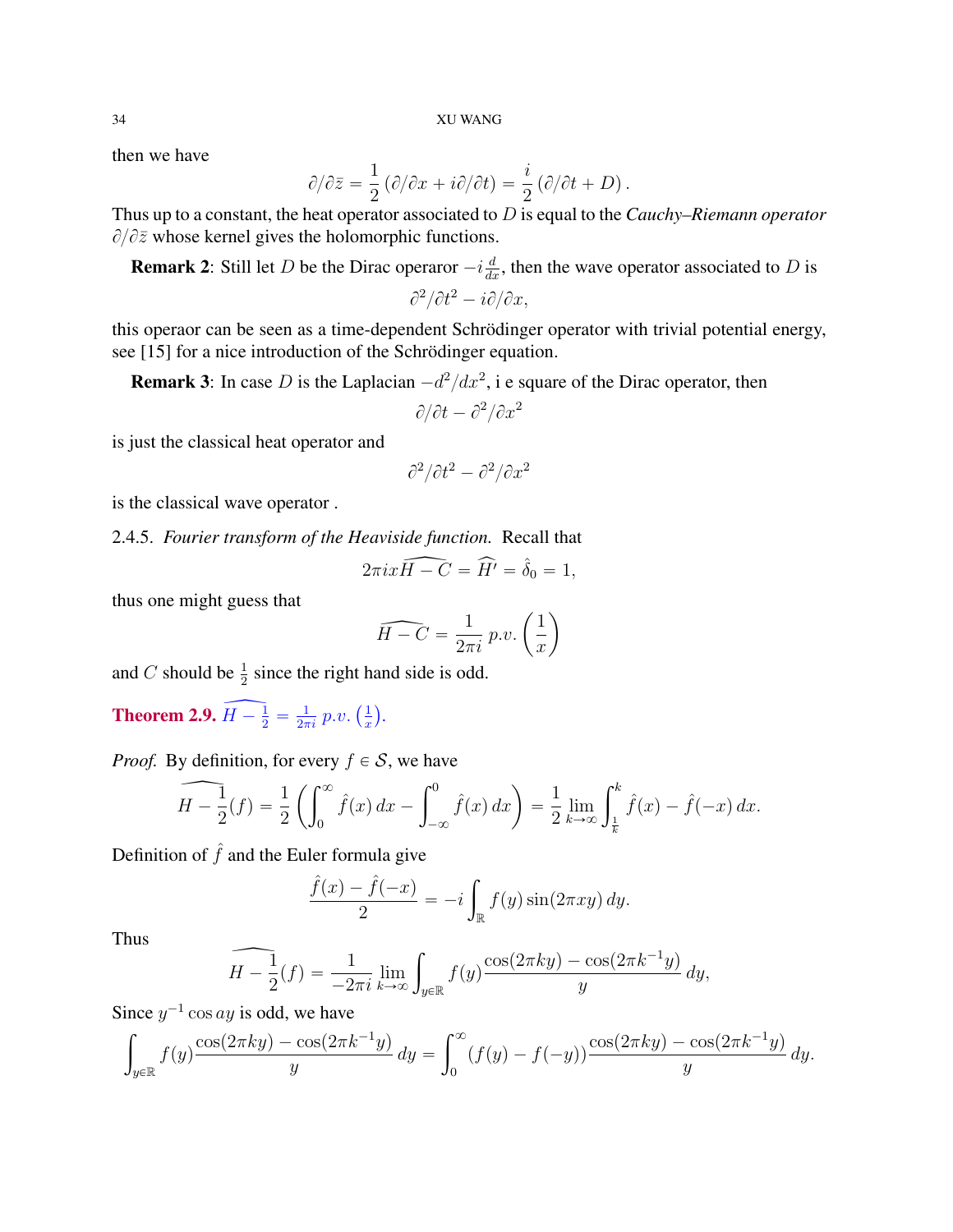Since  $f \in S$ , we have

$$
\left| \int_{N}^{\infty} (f(y) - f(-y)) \frac{\cos(2\pi k y) - \cos(2\pi k^{-1} y)}{y} dy \right| \le N^{-1}
$$

when  $N$  is large enough. Moreover, the Riemann-Lebesgue lemma implies that

$$
\lim_{k \to \infty} \int_0^N \frac{f(y) - f(-y)}{y} \cos(2\pi k y) dy = 0
$$

since  $\frac{f(y)-f(-y)}{y}$  is continuous on [0, N]. Thus

$$
\widehat{H - \frac{1}{2}}(f) = \frac{1}{2\pi i} \lim_{N \to \infty} \lim_{k \to \infty} \int_0^N \frac{f(y) - f(-y)}{y} \cos(2\pi k^{-1}y) dy = \frac{1}{2\pi i} \int_0^\infty \frac{f(y) - f(-y)}{y} dy.
$$
\nThus the theorem follows.

2.5. Fourier–Laplace transform and Paley–Wiener theorem. The aim is study the Fourier– Laplace transform and prove the Paley–Wiener theorem with the help of Cauchy integral formula and the maximum principle in complex analysis. We shall follow Chapter 1 of Hörmander's book [9] in this section. Our starting point is the following basic observation: if  $g \in \mathcal{D}_R$  then

$$
\hat{g}(z) = \int_{\mathbb{R}} g(y)e^{-2\pi i yz} dy = \int_{-R}^{R} g(y)e^{-2\pi i yz} dy,
$$

defines a holomorphic function on  $z \in \mathbb{C}$ , i.e.  $\hat{q}$  is an *entire function*.

**Definition 2.10.** *We call*  $\hat{g}(z)$ ,  $z \in \mathbb{C}$  *the Fourier–Laplace transform of*  $g \in \mathcal{D}_R$ *.* 

Let us write

$$
z = a + ib, \qquad a, b \in \mathbb{R}
$$

then

$$
\hat{g}(a+ib) = \int_{-R}^{R} g(y)e^{-2\pi iay}e^{2\pi by} dy
$$

gives

$$
|\hat{g}(a+ib)| \leq e^{2\pi R|b|} \int_{-R}^{R} |g(y)| dy.
$$

Moreover, for every natural number  $k$ , integration by parts gives

$$
\widehat{g^{(k)}} = (2\pi i z)^k \widehat{g}(z).
$$

Thus

$$
(2\pi)^k |z^k \hat{g}(z)| \leq e^{2\pi R|b|} \int_{-R}^R |g^{(k)}(y)| dy.
$$

The smooth version of the Paley–Wiener theorem can be seen as an *inverse statement* of the above estimate.

,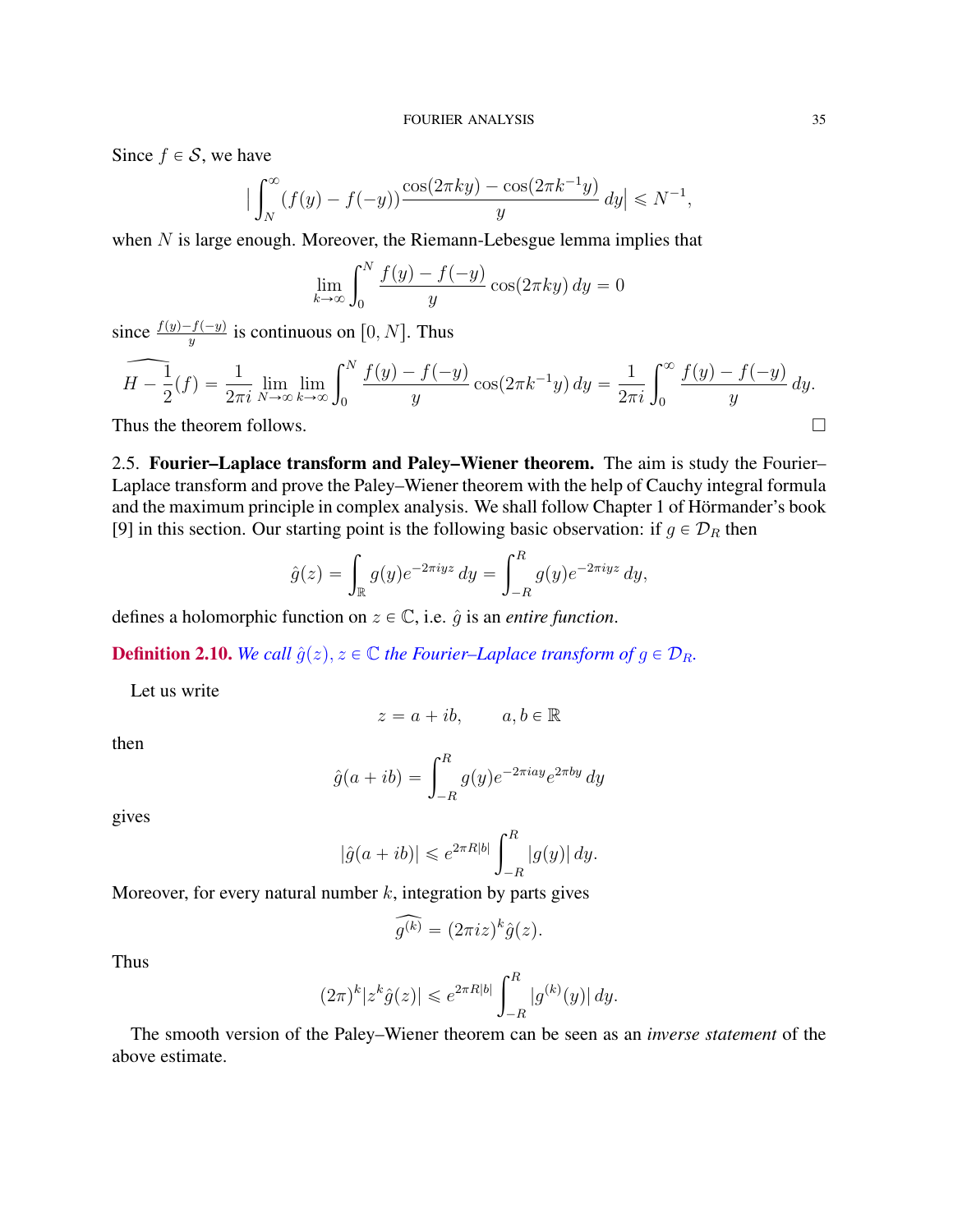Theorem 2.10 (Paley–Wiener–Schwartz). *Let* U *be an entire function such that*

(2.7) 
$$
(1+|z|)^k |U(z)| \leq C_k e^{2\pi R |\text{Im } z|},
$$

*for every non-negative integer* k. Then there exists  $u \in \mathcal{D}_R$  *whose Fourier–Laplace transform is* U*.*

*Proof.* By the Fourier inversion formula, it suffices to define

(2.8) 
$$
u(x) = \int_{\mathbb{R}} U(y)e^{2\pi ixy} dy
$$

and check that  $u \in \mathcal{D}_R$ . By (2.7), we know that  $U|_{\mathbb{R}} \in \mathcal{S}$ , thus  $u \in \mathcal{S}$ . Now it is enough to check that  $u(x) = 0$  if  $|x| > R$ . The key of the proof is to use the Cauchy integral formula: notice that (2.7) permits us to shift the integration in (2.8) into the complex domains, which gives<br>  $u(x) = \int U(y + ib)e^{2\pi i x(y + ib)} dy$ ,

$$
u(x) = \int_{\mathbb{R}} U(y+ib)e^{2\pi ix(y+ib)} dy,
$$

for every  $b \in \mathbb{R}$ . Estimating the integral by means of (2.7) with  $k = 2$ , we obtain

$$
|u(x)| \leq C_2 e^{-2\pi x b + 2\pi R b} \int_{y \in \mathbb{R}} (1 + |y|)^{-2} dy,
$$

and the integral is convergent. If we choose  $b = tx$  and let  $t \to \infty$ , it now follows that  $u(x) = 0$ if  $|x| > R$ .

In the next section, we shall study a distribution version of the above theorem.

2.5.1. *Fourier–Laplace transform of distributions with bounded support.*

Definition 2.11. *The support of a complex function,* f*, on* R *is defined as*

$$
Supp f := \{x \in \mathbb{R} : f(x) \neq 0\}.
$$

Let K be a bounded subset in R. We shall denote by  $\mathcal{E}(K)$  the space of smooth functions on R *with support in* K*.*

**Definition 2.12.** Let T be a distribution on  $\mathbb{R}$ . Fix  $x \in \mathbb{R}$ , we say that T is zero at x if there exists  $\varepsilon > 0$  *such that* 

$$
T(f) = 0, \qquad \forall f \in \mathcal{E}([x - \varepsilon, x + \varepsilon]).
$$

*The support* Supp T *of* T *is defined as the set of points where* T *is not zero. We say that* T *has compact support if* Supp T *is bounded. Let* K *be a bounded subset in* R*. We shall denote by*  $\mathcal{E}'(K)$  the space of distributions with support in K.

**Example:** Let g be a continuous function on R with support in  $[-R, R]$ . Then for each  $k \geq 1$ , the k-th order derivative,  $T_g^{(k)}$ , of  $T_g$  lies in  $\mathcal{E}'([-R, R])$ . In fact, every distribution on  $\mathcal{E}'([-R, R])$  can be represented in this way (see [9] for related results). In particular, every distribution with bounded support is tempered.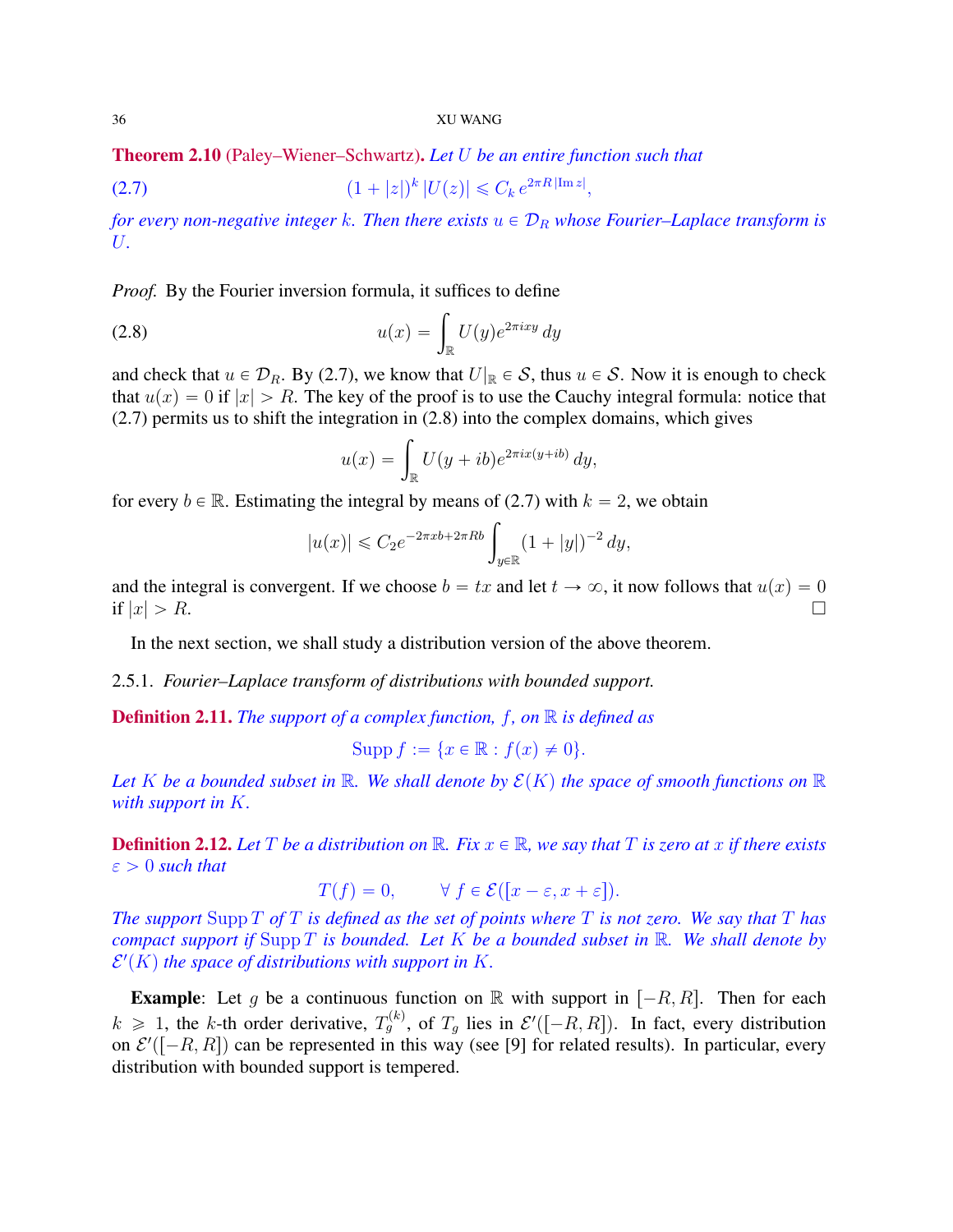**Remark**: One may prove that (try! or see page 11 in [9]) a distribution T lies in  $\mathcal{E}'(K)$  if and only if there exist constant  $C$  and  $k$  such that

$$
|T(f)| \leq C \sum_{x \in K, 0 \leq n \leq k} |f^{(n)}(x)|, \qquad \forall f \in C^{\infty}(\mathbb{R}).
$$

In particular, for every  $z \in \mathbb{C}$ ,  $y \mapsto e^{-2\pi i yz}$  is smooth, thus the following function

$$
\hat{T}: z \mapsto T(e^{-2\pi iyz})
$$

is well defined in case the distribution  $T$  has a bounded support.

**Definition 2.13.** We call  $\hat{T}$  the Fourier–Laplace transform of  $T$ .

**Remark**: By the fact in the **Example** above, we know that (try!) if  $T \in \mathcal{E}'([-R, R])$  then  $\hat{T}$ is a holomorphic function on  $\mathbb C$  such that

$$
(1+|z|)^{-k} |\hat{T}(z)| \leq C_k e^{2\pi R |\text{Im } z|},
$$

for some integer  $k$  and constant  $C_k$ . The *inverse statement* is the following distribution version of Theorem 2.10.

Theorem 2.11 (Distribution version of the Paley–Wiener theorem). *Let* U *be an holomorphic function on* C *such that*

(2.9)  $(1+|z|)^{-k} |U(z)| \leq C_k e^{2\pi R |\text{Im } z|},$ 

for some integer  $k$ . Then there exists a unique  $T \in \mathcal{E}'([-R, R])$  such that  $\hat{T} = U.$ 

*Proof.* First note that  $U \in S'$ , thus we can write  $U = \hat{T}$  for some  $T \in S'$ . Then  $\widehat{\chi_{\varepsilon} \star T} = \widehat{\chi_{\varepsilon} T}$ satisfies Theorem 2.10 with R replaced by  $R+\varepsilon$ . Thus each Supp  $(\chi_{\varepsilon} \star T)$  lies in  $\widetilde{[-R-\varepsilon, R+\varepsilon]}$ and when  $\varepsilon$  goes to zero this implies that  $T \in \mathcal{E}'([-R, R]).$ 

The above theorem gives directly the following weak  $L^2$ -version of the Paley–Wiener theorem.

**Theorem 2.12.** A holomorphic function U on  $\mathbb C$  is the Fourier–Laplace transform of an  $L^2$  func*tion on*  $[-R, R]$  *if and only if* 

$$
(1+|z|)^{-k} |U(z)| \leq C_k e^{2\pi R|\text{Im }z|},
$$

*for some integer* k *and the* L 2 *-norm of* U *on the real line is finite.*

**Remark**: If we look at  $L^2[-R, R]$  as the completion of D with respect to the following norm

$$
||f||^{2} := \int_{-R}^{R} |f(x)|^{2} dx, \ \ f \in \mathcal{D},
$$

then Fourier–Laplace transform of  $f = [\{f_n\}] \in L^2[-R, R]$  can be defined as

$$
\hat{f}(z) := \lim_{n \to \infty} \int_{-R}^{R} f_n(x) e^{-2\pi i x z} dx.
$$

The classical  $L^2$ -version of the Paley–Wiener theorem will be proved in the next section.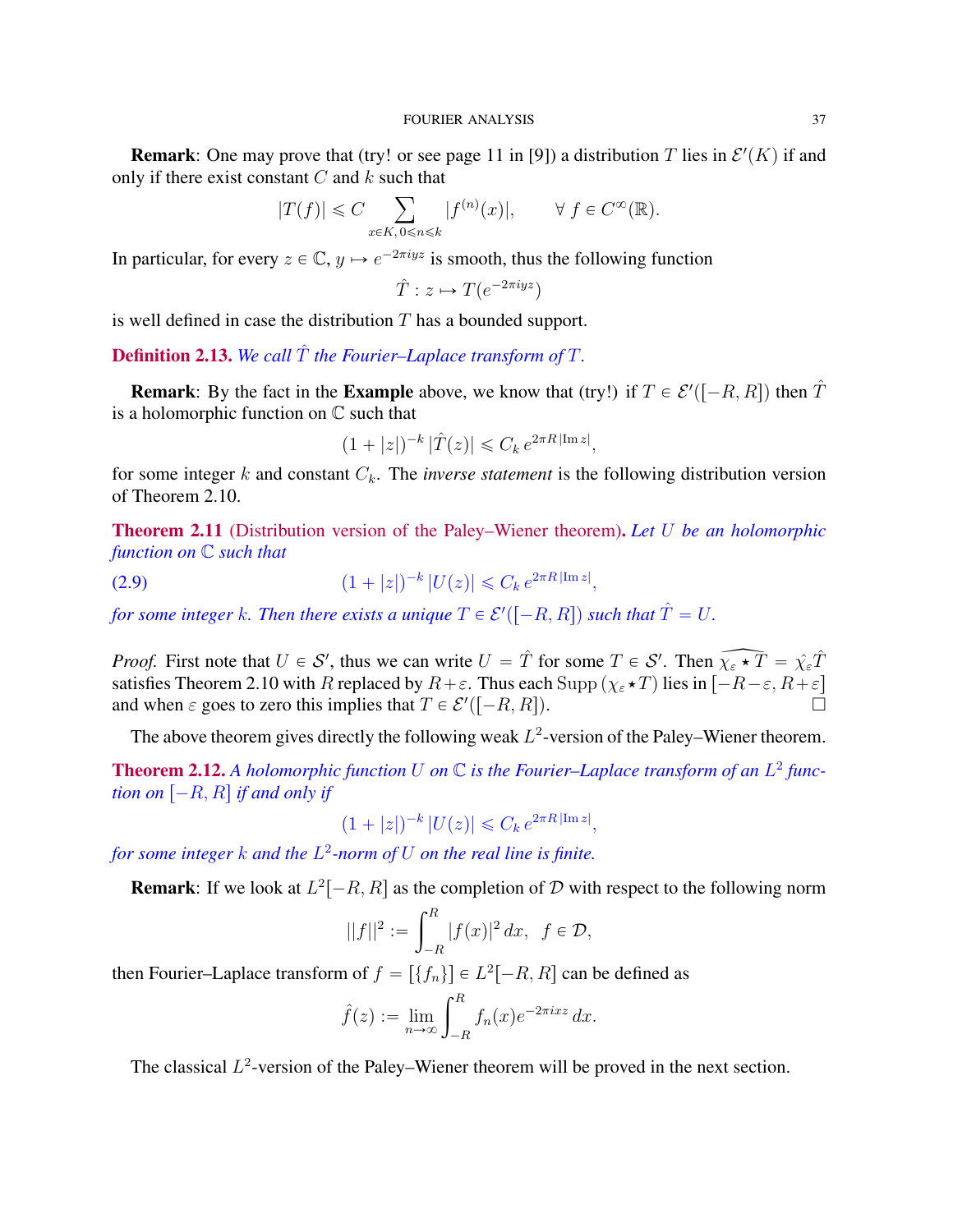2.5.2. *Classical* L 2 *-version of the Paley–Wiener theorem.* We shall use a version of Phragmén– Lindelöf Theorem in page 108–109 in [14].

**Definition 2.14.** We say that a A holomorphic function F on  $\mathbb C$  is of exponential type  $T > 0$  if *for every*  $\epsilon > 0$  *there exists a constant*  $A_{\epsilon}$  *such that* 

$$
|F(z)| \leq A_{\varepsilon} e^{(T+\varepsilon)|z|},
$$

*on* C*.*

Theorem 2.13 (Paley–Wiener theorem). *A holomorphic function* U *on* C *is the Fourier–Laplace transform of an*  $L^2$  *function on*  $[-R, R]$  *if and only if*  $U$  *is of exponential type*  $2\pi R$  *and* 

$$
\int_{\mathbb{R}} |U(x)|^2 dx < \infty.
$$

We will prove the following stronger version the Paley–Wiener theorem.

Theorem 2.14 (Strong Paley–Wiener theorem). *Let* U *be a holomorphic function on* C *whose restriction to the real line is* L 2 *. Then the followings are equivalent:*

- 1) U is of exponential type  $2\pi R$ ;
- 2) For all  $y \in \mathbb{R}$ , we have

$$
\int_{\mathbb{R}} |U(x+iy)|^2 dx \leqslant e^{4\pi R|y|} \int_{\mathbb{R}} |U(x)|^2 dx;
$$

3) *For all*  $\varepsilon > 0$ *, we have* 

$$
|U(z)|^2 \leqslant \frac{2e^{4\pi R(|\text{Im }z|+\varepsilon)}}{\pi \varepsilon} \int_{\mathbb{R}} |U(x)|^2 dx;
$$

- 4) U is the Fourier–Laplace transform of an  $L^2$  function on  $[-R, R]$ ;
- 5)  $(1+|z|)^{-k} |U(z)| \leq C_k e^{2\pi R |\text{Im } z|}$  for some integer k.

*Proof.* It is clear that 5) implies 1). The fact that 2) implies 3) follows from the sub-mean inequality (try to prove it using taylor expansion at  $z_0$ )

$$
|U(z_0)|^2 \leq \frac{1}{\pi \varepsilon^2} \int_{|z-z_0|<\varepsilon} |U(z)|^2 \, dxdy.
$$

For 3) implies 4), by the weak  $L^2$ -version of of the Paley–Wiener theorem, we know that U is the Fourier Laplace transform of an  $L^2$  function, say u, on  $[-R - \varepsilon, R + \varepsilon]$  for every  $\varepsilon > 0$ . Since u is uniquely determined by U, we know that the support of u lies in  $\overline{[-R, R]}$ . Now the weak  $L^2$ -version of the Paley–Wiener theorem gives that 4) implies 5). Now it suffices to show that 1) implies 2) (will be proved at the end of this section). The key is the following variant of maximum principle (so called the *Phragmén–Lindelöf Theorem*).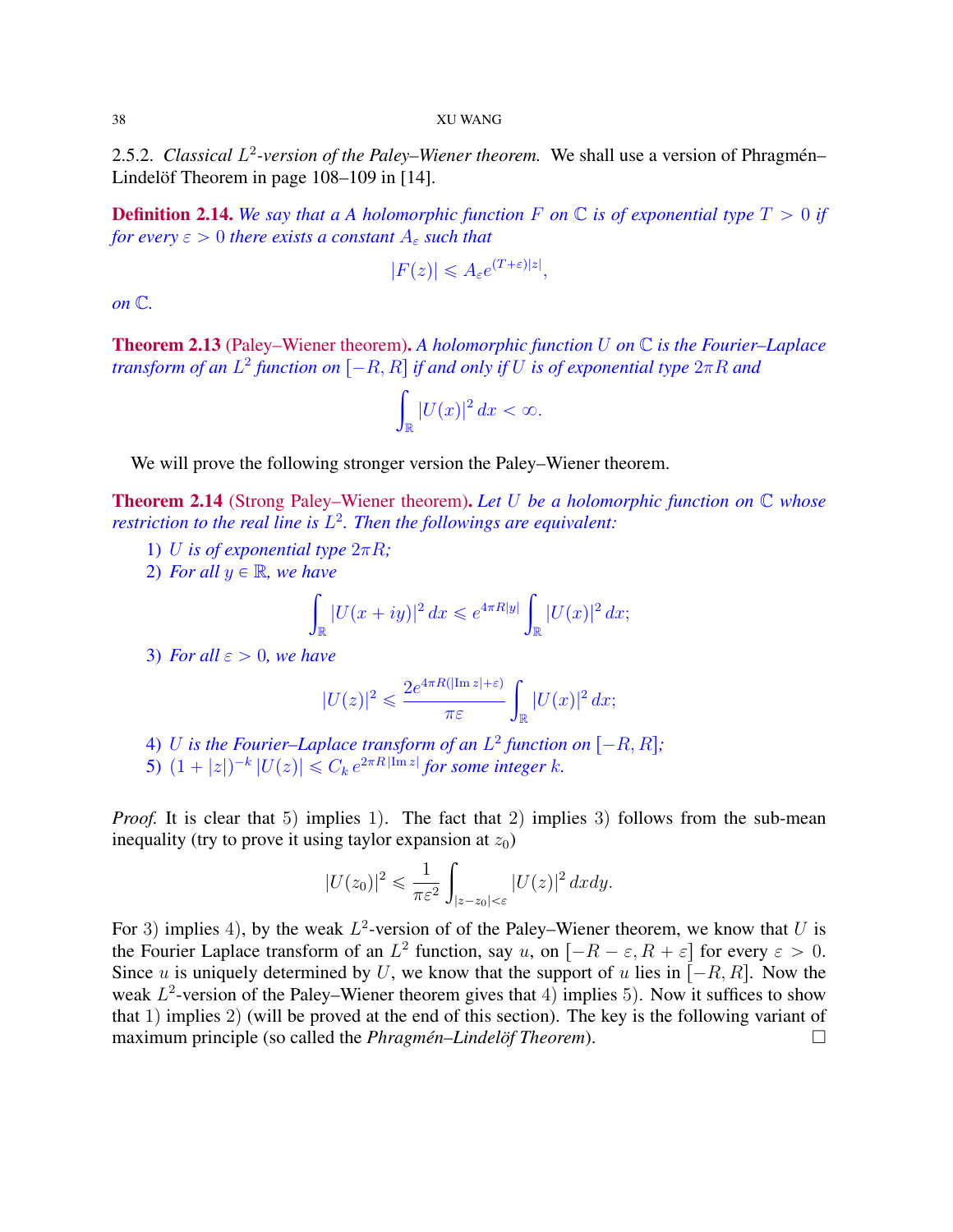**Theorem 2.15** (Phragmén–Lindelöf Theorem). Assume that f is holomorphic and  $|f(z)| \leq$  $Ae^{|z|^\beta}$  in a sector D of (angular) opening less than  $\pi/\alpha$ . If f is also continuous in the closed *section*  $\bar{D}$  *and*  $0 \le \beta < \alpha$  *then* 

$$
\sup_{z \in \bar{D}} |f(z)| = \sup_{z \in \partial D} |f(x)|
$$

*Proof.* Assume that  $\sup_{z \in \partial D} |f(x)| = M$ . By a rotation, one may assume that

$$
D = \{ re^{i\theta} : r > 0, \ |\theta| < \psi \},
$$

where  $\psi < \frac{\pi}{2}$  $\frac{\pi}{2\alpha}$ . Pick  $\beta < \gamma < \alpha$  and define

$$
F(z) = f(z)e^{-\varepsilon z^{\gamma}},
$$

for every  $\varepsilon > 0$ . It follows that  $|F(z)| \leq |f(z)| \leq M$  on the two bounding rays. Moreover, on the arc  $z = Re^{i\theta}$ ,  $|\theta| \le \frac{\pi}{2\alpha}$ ,

$$
|F(z)| \leqslant A e^{R^{\beta} - \varepsilon R^{\gamma} \cos(\gamma \pi / 2\alpha)},
$$

which tends to zero as R goes to infinity. Thus  $|F(z)| \leq \frac{1}{N}$  for every N proved R is large enough. The maximum principle, thus, implies that

$$
|F(z)| \le \lim_{N \to \infty} \max\{1/N, M\} = M
$$

on  $\bar{D}$ , which gives that

$$
|f(z)| \leqslant Me^{\varepsilon r^{\gamma} \cos(\gamma \theta)}
$$

for all  $z = re^{i\theta} \in \overline{S}$ , Letting  $\varepsilon \to 0$  we obtain our result.

**Lemma 2.3.** Suppose F is of exponential type T and  $|F(x)| \leq 1$  for x real then  $|F(x + iy)| \leq$  $e^{T|y|}$  for all complex numbers  $z = x + iy$ .

*Proof.* For  $\varepsilon > 0$  set

$$
F_{\varepsilon}(z) = F(z)e^{i(T+\varepsilon)z}.
$$

Since  $F$  is of exponential type  $T$ 

$$
|F_{\varepsilon}(iy)| = |F(iy)|e^{-(T+\varepsilon)y} \leq A_{\varepsilon},
$$

for all non-negative y. We also have  $|F_{\varepsilon}(x)| \leq 1$  for all real x. Thus gives us a bound for F on the positive x and y exes. Moreover, we certainly can find  $B$  so that

$$
|F_{\varepsilon}(z)| \leq A_{\varepsilon} e^{(T+\varepsilon)(|z|-y)} \leq A_{\varepsilon} e^{2(T+\varepsilon)|z|} \leq B e^{|z|^{\frac{\varepsilon}{2}}}.
$$

 $\overline{2}$ 

We can therefore apply the Phdagmén–Lindelöf theorem with  $\beta = \frac{3}{2} < 2 = \alpha$  and obtain

$$
|F_{\varepsilon}(z)| \le \max\{A_{\varepsilon}, 1\} := A
$$

for all  $z = x + iy$  such that  $x \ge 0$  and  $y \ge 0$ . If we now repeat this argument for the second quadrant, we can apply the Phdagmén–Lindelöf theorem again to  $F_{\varepsilon}$  on the upper half-plane and  $\beta = 0 < 1 = \alpha$  to obtain  $|F(x + iy)| \le 1$  for  $y \ge 0$ . Letting  $\varepsilon \to 0$  we obtain  $|F(x + iy)| \le e^{Ty}$ for  $y \ge 0$ . The lemma is then established by applying the result to  $G(z) = F(-z)$ .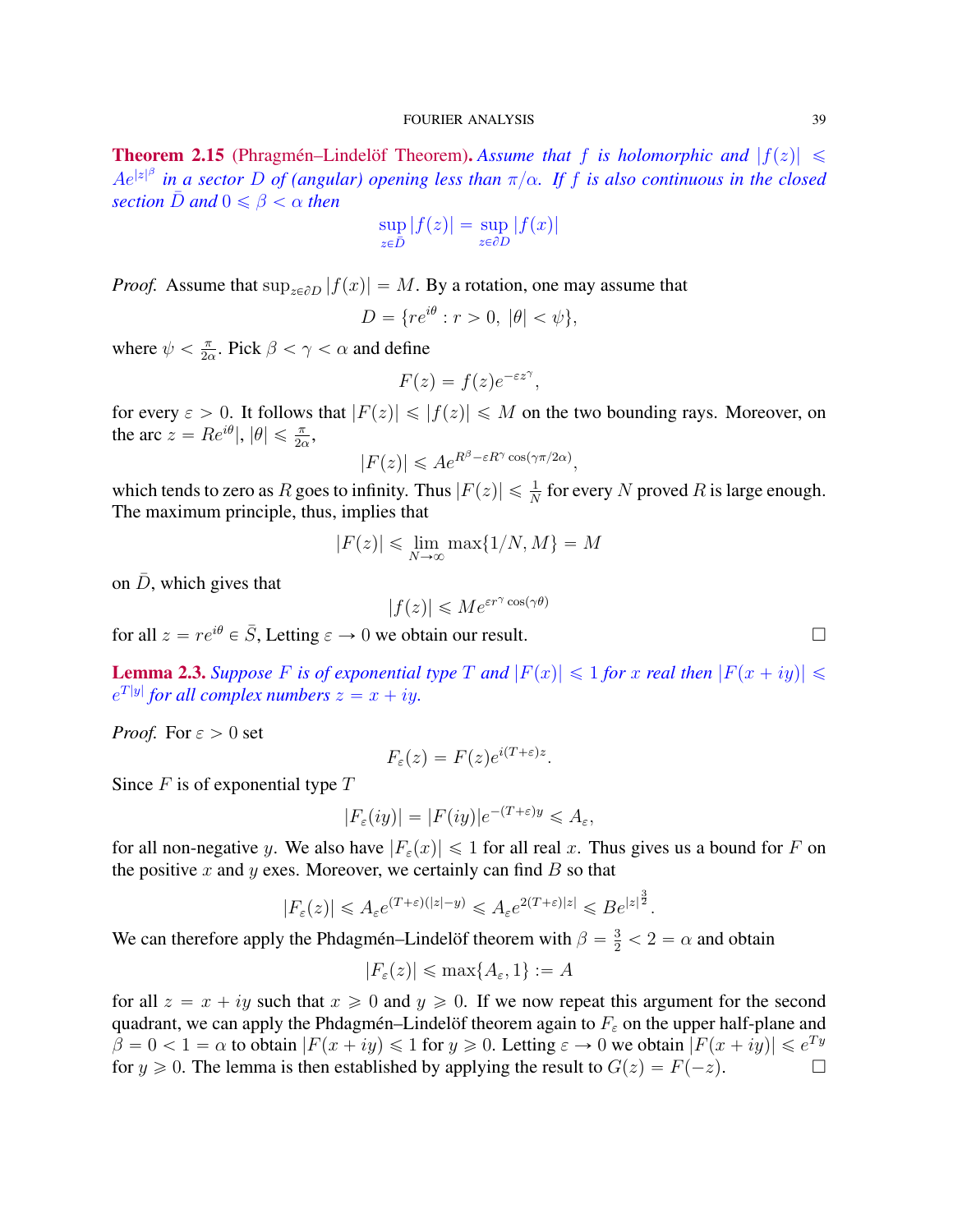*Proof of* 1) *implies* 2). The main idea is to use the following identity

$$
\int_{\mathbb{R}} |U(x+iy)|^2 dx = \sup |G(iy)|^2, \quad G(z) := \int_{\mathbb{R}} U(z+t)f(t) dt,
$$

where the supremum is taken over all smooth functions  $f$  with bounded support in  $\mathbb R$  such that  $\int_{\mathbb{R}} |f(t)|^2 dt = 1$ . By the Schwartz inequality, we know that

$$
|G(x)|^2 \leq \int_{\mathbb{R}} |U(x+t)|^2 dt \cdot \int_{\mathbb{R}} |f(t)|^2 dt = \int_{\mathbb{R}} |U(t)|^2 dt := A^2
$$

Apply the above lemma to  $F(z) := G(z)/A$  (notice that 1) implies that F is of exponential type  $2\pi R$ ), we get

$$
|G(x+iy)| \le e^{2\pi R|y|}A.
$$

Thus 2) follows.  $\square$ 

Remark: For other proofs and related results, see Seip's notes [11] or page 158–160 in [3]).

2.6. Sampling theorem. The Paley–Wiener theorem tells us that one can hear the support (bandwidth) of a signal by estimating the exponential order of its Fourier–Laplace transform. In this section, we shall study a sampling property of Fourier-Laplace transform of an  $L^2$ -function with bounded support. The main result is the following, see page  $167$  in [12].

**Theorem 2.16.** Let  $f \in L^2[-1/2, 1/2]$ . Identify f with a function on  $\mathbb{R}$  supported on  $[-1/2, 1/2]$ . *Then for every*  $x \in \mathbb{R}$ *, we have* 

$$
\hat{f}(x) = \sum_{n = -\infty}^{\infty} \hat{f}(n) \frac{\sin \pi (x - n)}{\pi (x - n)},
$$

*and*

$$
\int_{\mathbb{R}} |\hat{f}(x)|^2 dx = \sum_{n \in \mathbb{Z}} |\hat{f}(n)|^2.
$$

*Proof.* Since  $\{e^{2\pi i n x}\}\$ is an orthonormal basis of  $L^2[-1/2, 1/2]$ , we know that f is the  $L^2$  limit of the following sequence of functions

$$
f_N := \sum_{|n| \le N} (f, e^{2\pi i n x}) e^{2\pi i n y},
$$

as N goes to infinity. Notice that  
\n
$$
(f, e^{2\pi i nx}) = \int_{|x| < 1/2} f(x)e^{-2\pi i nx} dx = \int_{\mathbb{R}} f(x)e^{-2\pi i nx} dx = \hat{f}(n).
$$

Identity each  $f_N$  as a function on R supported on  $[-1/2, 1/2]$ , we know that the limit of  $f_N$  is f in  $L^2(\mathbb{R})$ . Since Fourier transform preserves the  $L^2(\mathbb{R})$  norm (Plancherel identity) we know that  $\hat{f}$  is equal to the  $L^2$  limit of

$$
\widehat{f_N}(x) = \sum_{|n| \le N} \widehat{f}(n) \int_{|y| < 1/2} e^{-2\pi i x y} e^{2\pi i n y} \, dy.
$$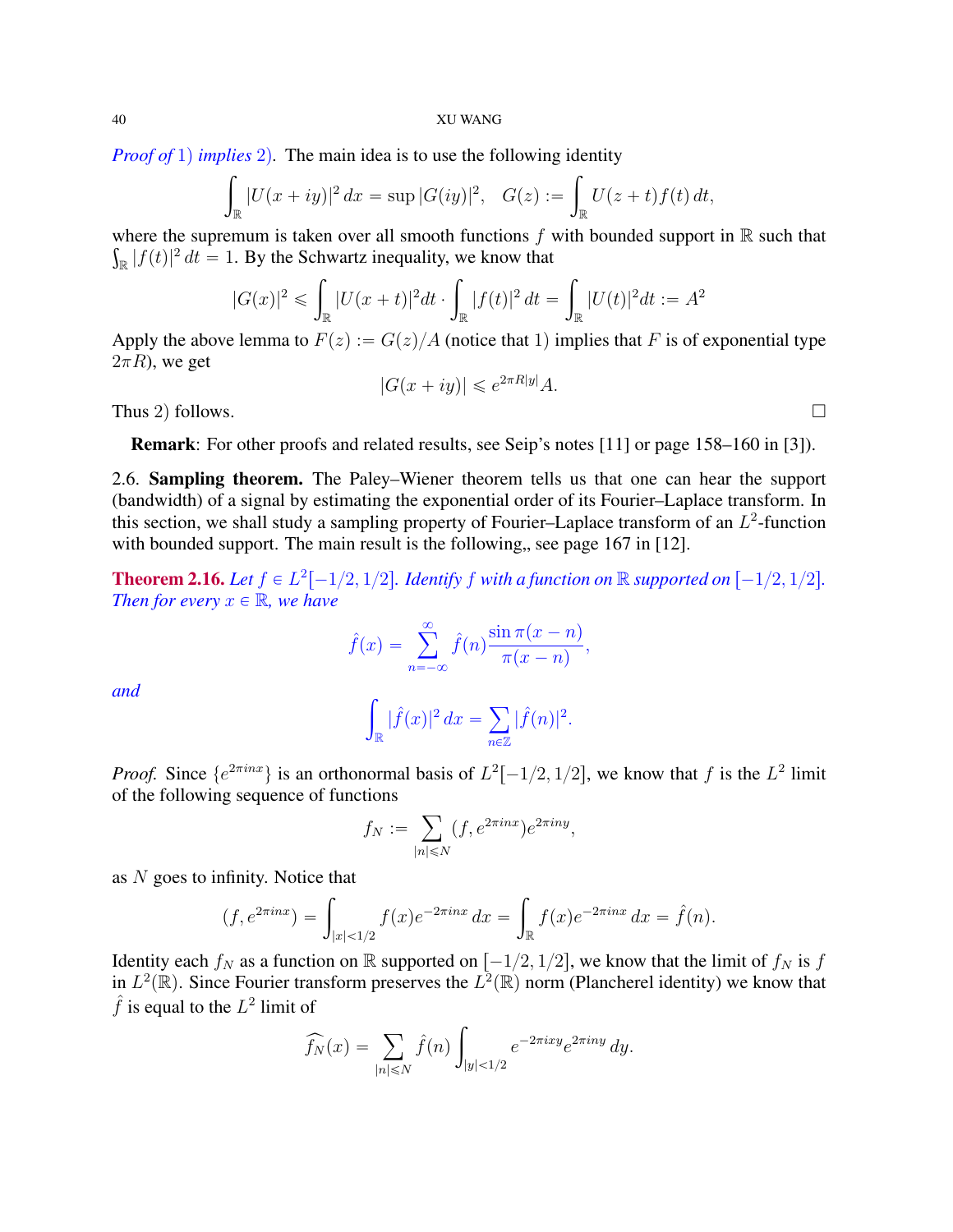Now integration by parts gives ż

$$
\int_{|y| < 1/2} e^{-2\pi i x y} e^{2\pi i n y} \, dy = \frac{\sin \pi (x - n)}{\pi (x - n)},
$$

where we define the value at  $n$  of the right hand as 1. Thus the first formula follows. The second follows from

$$
\int_{\mathbb{R}} |\hat{f}(x)|^2 dx = \int_{|x| < 1/2} |f(x)|^2 dx = \sum_{n \in \mathbb{Z}} |\hat{f}(n)|^2.
$$

**Remark 1:** If we first look at the Fourier series expansion of f in  $L^2[-\lambda/2, \lambda/2], \lambda > 1$ , then for an arbitray continuous function  $\chi$  such that  $\chi = 1$  on  $[-1/2, 1/2]$  and  $\chi = 0$  outside  $[-\lambda/2, \lambda/2]$ , we have

$$
||f - \chi f_N|| = ||\chi f - \chi f_N|| \to 0, \ \ N \to \infty,
$$

which gives

$$
||\hat{f} - \widehat{\chi f_N}|| \to 0, \ N \to \infty,
$$

in particular, if we choose  $\chi$  such that  $\chi(x)$  is linear when  $1/2 < |x| < \lambda/2$ , we will get the following oversampling formula

$$
\hat{f}(x) = \sum_{n \in \mathbb{Z}} \frac{1}{\lambda} f\left(\frac{n}{\lambda}\right) K_{\lambda} \left(x - \frac{n}{\lambda}\right), \quad K_{\lambda}(y) := \frac{\cos \pi y - \cos \pi \lambda y}{\pi^2 (\lambda - 1) y^2}.
$$

Thus, if one samples  $\hat{f}$  "more often", the series in the above formula converges faster since  $K_{\lambda}(y) = O(1/|y|^2)$  as  $|y| \to \infty$ .

Remark 2: The sampling theroem is essentially the Fourier tranform of the Fourier series expansion. In fact, since the Fourier transform preserves the  $L^2$  inner product on  $\mathbb{R}$ , and

$$
\{e^{2\pi i nx}|_{|x|<1/2}\}
$$

is an orthonormal system in  $L^2(\mathbb{R})$ , we know that it is Fourier transform

$$
\left\{\frac{\sin \pi (x-n)}{\pi (x-n)}\right\}
$$

is also an orthonormal system in  $L^2(\mathbb{R})$ . Thus the samping formula is also an orthogonal decomposition formula.

# 2.7. Heisenberg uncertainty principle. See page 158–161 and 168–169 in [12].

The mathematical thrust of the principle can be formulated in terms of a relation between a function and its Fourier transform. The basic underlying law, formulated in its vaguest and most general form, states that *a function and its Fourier transform cannot both be essentially localized*. Somewhat more precisely, if the "preponderance" of the mass of a func-tion is concentrated in an interval of length L, then the preponderance of the mass of its Fourier transform cannot lie in an interval of length essentially smaller than  $L^{-1}$ . The exact statement is as follows.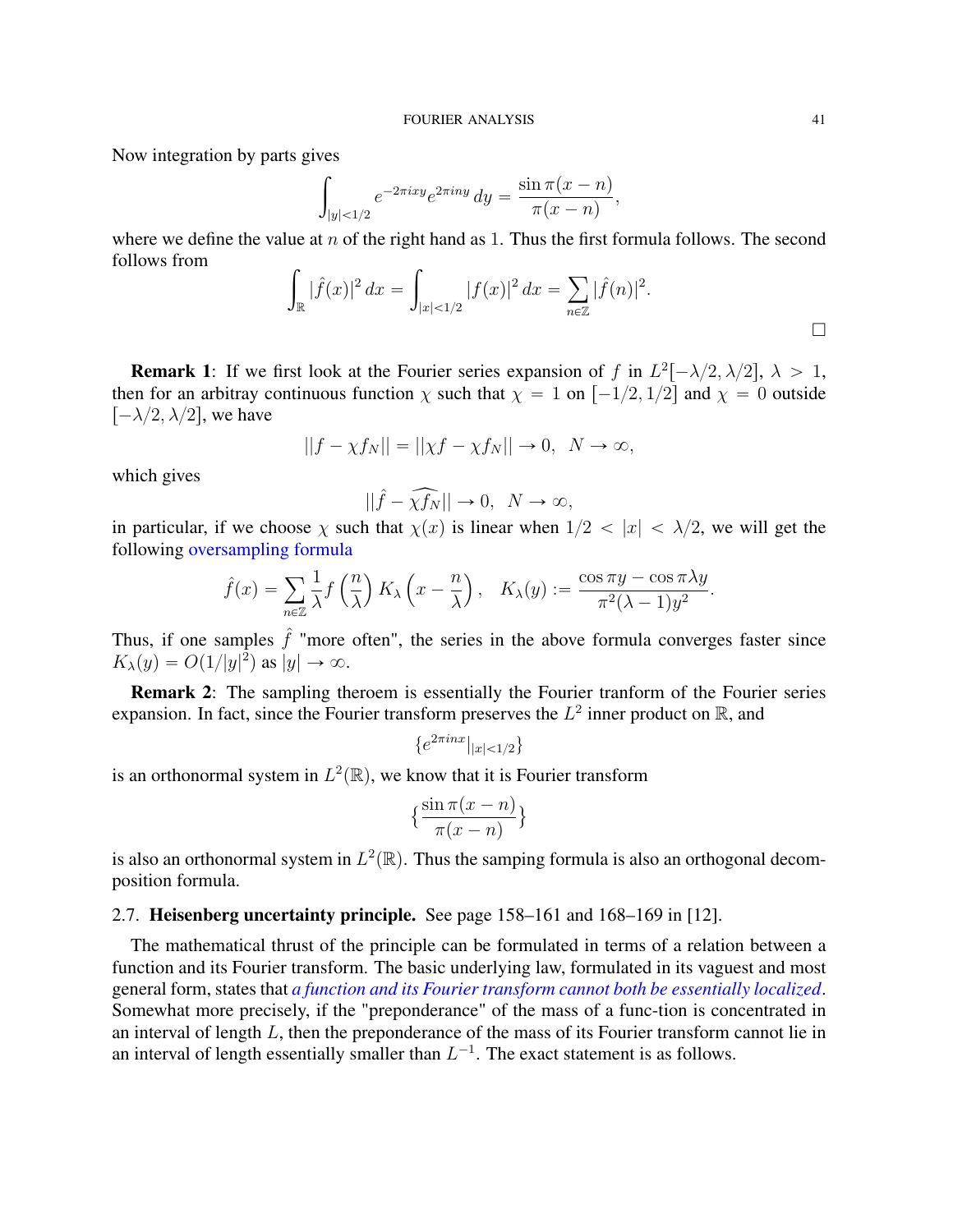**Theorem 2.17.** Assume that  $f \in S$  satisfies the normalization condition  $\int_{\mathbb{R}} |f(x)|^2 dx = 1$ . Then

$$
\left(\int_{\mathbb{R}} x^2 |f(x)|^2 dx\right) \cdot \left(\int_{\mathbb{R}} y^2 |\hat{f}(y)|^2 dy\right) \geq \frac{1}{16\pi^2},
$$

*and equality holds iff*  $f(x) = Ae^{-Bx^2}$  *where*  $B > 0$  *and*  $A^2 =$  $2B/\pi.$ 

*Proof. Step 1*: Beginning with our normalizing assumption  $\int_{\mathbb{R}} |f(x)|^2 dx = 1$ , and recalling that both  $f$  and  $f'$  are rapidly decreasing, an integration by parts gives

$$
1 = \int_{\mathbb{R}} |f|^2 dx = - \int_{\mathbb{R}} x (|f|^2)' dx = - \int_{\mathbb{R}} x (f' \bar{f} + f \bar{f}') dx.
$$

Therefore

$$
1 \leq 2 \int_{\mathbb{R}} |x| \cdot |f| \cdot |f'| \, dx \leq 2||xf|| \cdot ||f'||,
$$

where we have used the Cauchy–Schwartz inequality. The identities

$$
||f'||^2 = ||\hat{f}'||^2 = ||2\pi i y \hat{f}||^2 = 4\pi^2 ||y\hat{f}||^2,
$$

which hold because of the properties of the Fourier transform and the Plancherel formula, conlcudes the proof of the inequality in the theorem.

*Step 2*: If equality holds then we must also have equality where we applied the Cauchy– Schwarz inequality, and as a result we find that  $f'(x) = cx f(x)$  for some constant c. The solutions to this equation are  $f(x) = Ae^{cx^2/2}$ , where A is constant. Since we want  $f \in \mathcal{S}$ , we solutions to this equation are  $f(x) = Ae^{cx^2/2}$ , where A is constant. Since we want  $f \in S$ , we must take  $c = -2B < 0$ , now  $||f|| = 1$  gives  $|A^2| = \sqrt{2B/\pi}$ .

**Remark**: Replacing f by  $e^{-2\pi ixy_0}f(x+x_0)$  and changing variables one only get

$$
\left(\int_{\mathbb{R}} (x - x_0)^2 |f(x)|^2 dx\right) \cdot \left(\int_{\mathbb{R}} (y - y_0)^2 |\hat{f}(y)|^2 dy\right) \ge \frac{1}{16\pi^2}
$$

for every  $x_0, y_0 \in \mathbb{R}$ . The precise assertion contained in the above inequality first came to light in the study of *quantum mechanics*. It arose when one considered the extent to which one could simultaneously locate the position and momentum of a particle. Assuming we are dealing with (say) an electron that travels along the real line, then according to the laws of physics, matters are governed by a "state function" f, which we can assume to be in  $S$ , and which is normalized according to the requirement that  $||f|| = 1$ . The position of the particle is then determined not as a definite point  $x$ ; instead its probable location is given by the rules of quantum mechanics as follows:

The probability that the particle is located in the interval  $(a, b)$  is  $\int_a^b |f(x)|^2 dx$ .

According to this law we can calculate the probable location of the particle with the aid of  $f$ : in fact, there may be only a small probability that the particle is located in a given interval  $(a', b')$ , in fact, there may be only a small probability that the particle is located in but nevertheless it is somewhere on the real line since  $\int_{\mathbb{R}} |f(x)|^2 dx = 1$ .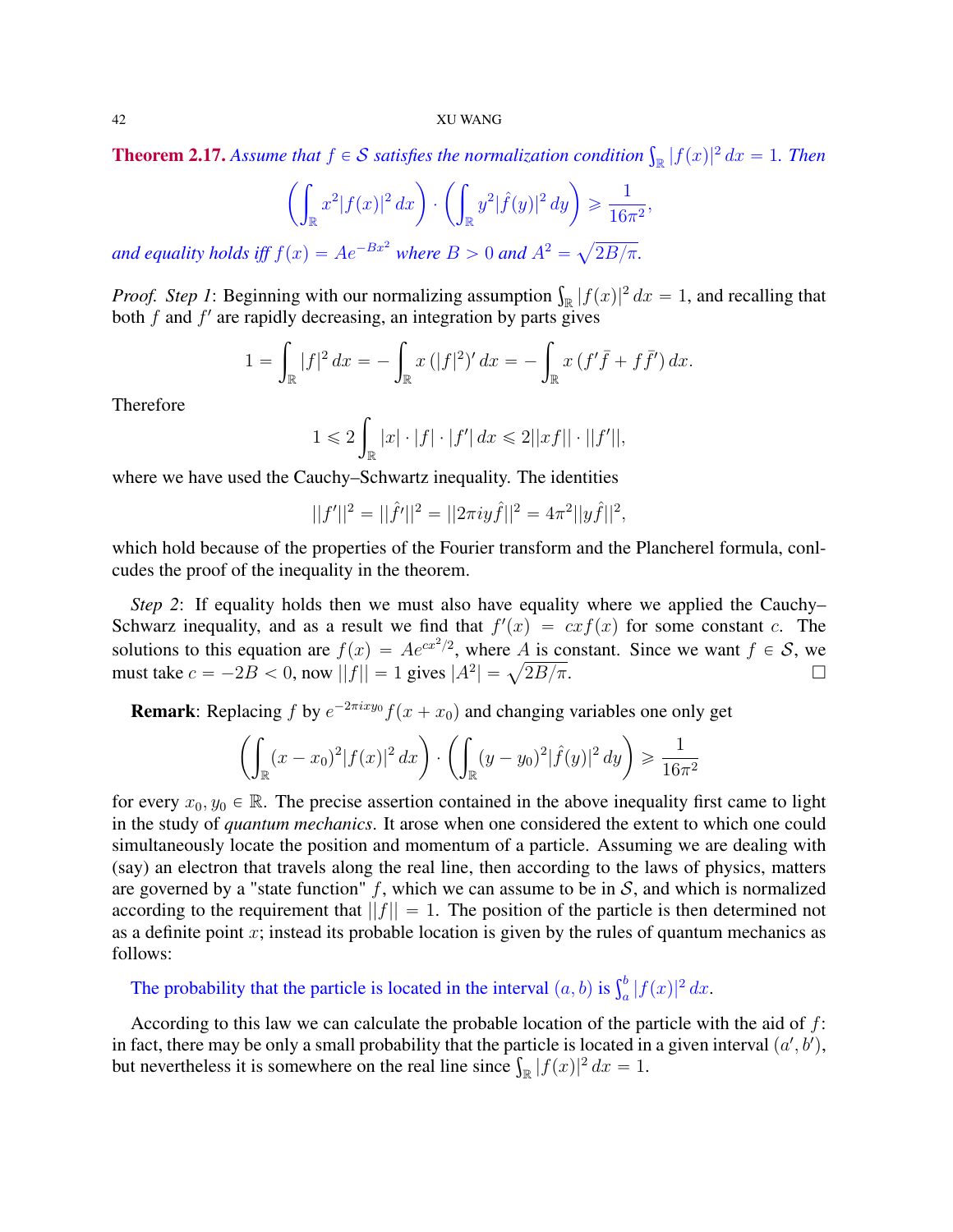#### FOURIER ANALYSIS 43

In addition to the *probability density*  $|f(x)|^2 dx$ , there is the *expectation* of where the particle might be. This expectation is the best guess of the position of the particle, given its probability distribution determined by  $|f(x)|^2 dx$ , and is the quantity defined by

(2.10) 
$$
E(x) := \int_{\mathbb{R}} x |f(x)|^2 dx.
$$

Why is this our best guess? Consider the simpler (idealized) situation where we are given that the particle can be found at only finitely many different points,  $x_1, x_2, \dots, x_N$  on the real axis, with  $p_i$  the probability that the particle is at  $x_i$ , and  $p_1 + p_2 + \cdots + p_N = 1$ . Then, if we knew nothing else, and were forced to make one choice as to the position of the particle, we would naturally else, and were forced to make one choice as to the position of the particle, we would naturally take  $E(x) = \sum x_i p_i$ , which is the appropriate weighted average of the possible positions. The quantity (2.10) is clearly the general (integral) version of this.

We next come to the notion of *variance*, which in our terminology is the uncertainty attached to our expectation. Having determined that the expected position of the particle is  $E(x)$  (given

by (2.10)), the resulting uncertainty is the quantity  
(2.11) 
$$
\int_{\mathbb{R}} (x - E(x))^2 |f(x)|^2 dx.
$$

Notice that if f is highly concentrated near  $E(x)$ , it means that there is a high probability that x is near  $E(x)$ , and so (2.11) is small, because most of the contribution to the integral takes place for values of x near  $E(x)$ . Here we have a small uncertainty. On the other hand, if  $f(x)$  is rather flat (that is, the probability distribution  $|f(x)|^2 dx$  is not very concentrated), then the integral (2.11) is rather big, because large values of  $(x - E(x))^2$  will come into play, and as a result the uncertainty is relatively large.

It is also worthwhile to observe that the expectation  $E(x)$  is that choice for which the uncer-It is also worthwhile to observe that the expectation  $E(x)$  is that choice for which the uncertainty  $\int_{\mathbb{R}} (x - E(x))^2 |f(x)|^2 dx$  is the smallest. Indeed, if we try to minimize this quantity by equating to 0 its derivative with respect to  $E(x)$ , we find that  $-2\int_{\mathbb{R}}(x - E(x))|f(x)|^2 dx = 0$ , which gives (2.10). So far, we have discussed the "expectation" and "uncertainty" related to the position of the particle. Of equal relevance are the corresponding notions regarding its momentum. The corresponding rule of quantum mechanics is:

The probability that the momentum y of the particle belongs to the interval  $(a, b)$  is  $\int_a^b |\hat{f}(y)|^2 dy$ , where  $\hat{f}$  is the Fourier transform of  $f$ .

Combining these two laws with Theorem 2.17 gives  $1/16\pi^2$  as the lower bound for the product of the uncertainty of the position and the uncertainty of the momentum of a particle. So the more certain we are about the location of the particle, the less certain we can be about its momentum, and vice versa. However, we have simplified the statement of the two laws by rescaling to change the units of measurement. Actually, there enters a fundamental but small physical number  $\hbar$ called Planck's constant. When properly taken into account, the physical conclusion is

uncertainty principle: (uncertainty of position)  $\times$  (uncertainty of momentum)  $\ge \hbar/16\pi^2$ .

## 2.8. Central limit theorem. See page 114–116 in [3]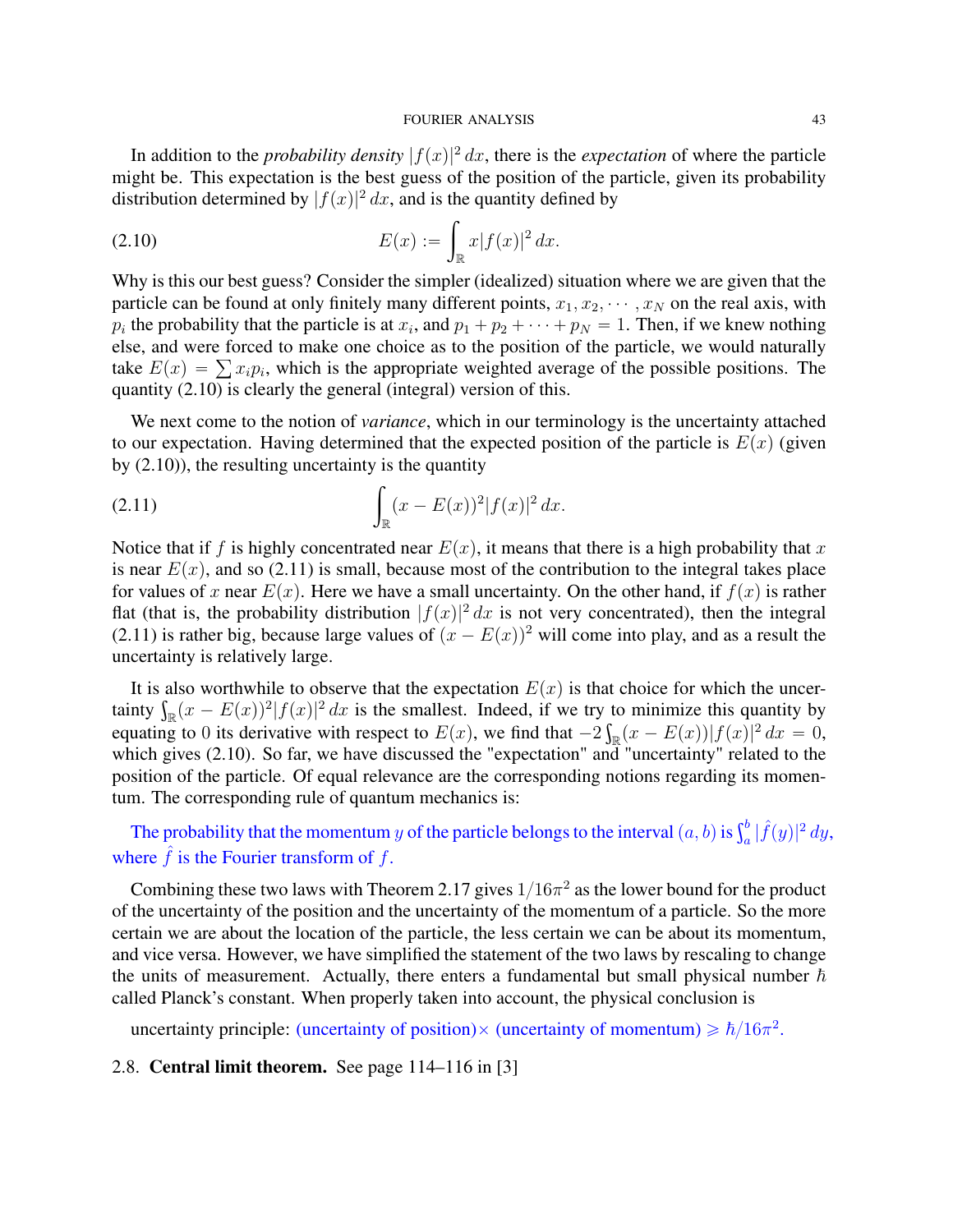# 2.9. Fast Fourier transform. See page 224–226 in [12]

## 3. WAVELET ANALYSIS

Filter theory and signals, applications, TBA

# 4. APPENDIX 1: DEFINITION OF  $e, \pi$  and Euler's formula

4.1. **Definition of** e. Recall that: Let  $A : \mathbb{C}^n \to \mathbb{C}^n$  be a linear map (here linear map means  $A(au + bv) = aA(u) + bA(v)$  for all a, b in  $\mathbb C$  and all u, v in  $\mathbb C^n$ ). We call  $u \neq 0$  in  $\mathbb C^n$  an *eigenvector* of A if

$$
(4.1) \t\t\t Au = \lambda u,
$$

where  $\lambda$  is a constant in  $\mathbb{C}$ .

*What is an eigenvector of the derivative ?*

By (4.1), fix a complex number  $\lambda$ , we want to find a function  $u : \mathbb{R} \to \mathbb{C}$  such that

$$
u' = \lambda u.
$$

Power series method: Assume that

$$
u(x) = a_0 + a_1 x + a_2 x^2 + \dots + a_n x^n + \dots.
$$

*Formally*, we have

$$
u'(x) = a_1 + 2a_2x + \dots + na_nx^{n-1} + (n+1)a_{n+1}x^n + \dots
$$

and

$$
u' = \lambda u \Leftrightarrow \lambda a_n = (n+1)a_{n+1}, \quad n = 0, 1, \cdots.
$$

Thus

$$
a_{n+1} = \frac{\lambda a_n}{(n+1)} = \frac{\lambda^2 a_{n-1}}{(n+1)n} = \dots = \frac{\lambda^{n+1} a_0}{(n+1)n \cdots 1} = \frac{\lambda^{n+1} a_0}{(n+1)!},
$$

where we define

$$
n! = 1 \cdot 2 \cdots n.
$$

Then we have

$$
u(x) = u_0 \cdot (1 + \lambda x + \dots + \frac{(\lambda x)^n}{n!} + \dots).
$$

Put

$$
E(x) := 1 + x + \cdots + \frac{x^n}{n!} + \cdots.
$$

Since for every  $C > 0$ ,

$$
\lim_{n \to \infty} \frac{C^n}{n!} = 0,
$$

we know that  $E(x)$  converges for all x in  $\mathbb{C}$ .

**Theorem 4.1.**  $E(\lambda x)$  *is a unique solution of the eigenvalue equation* 

$$
u'=\lambda u,
$$

*with initial condition*  $u(0) = 1$ .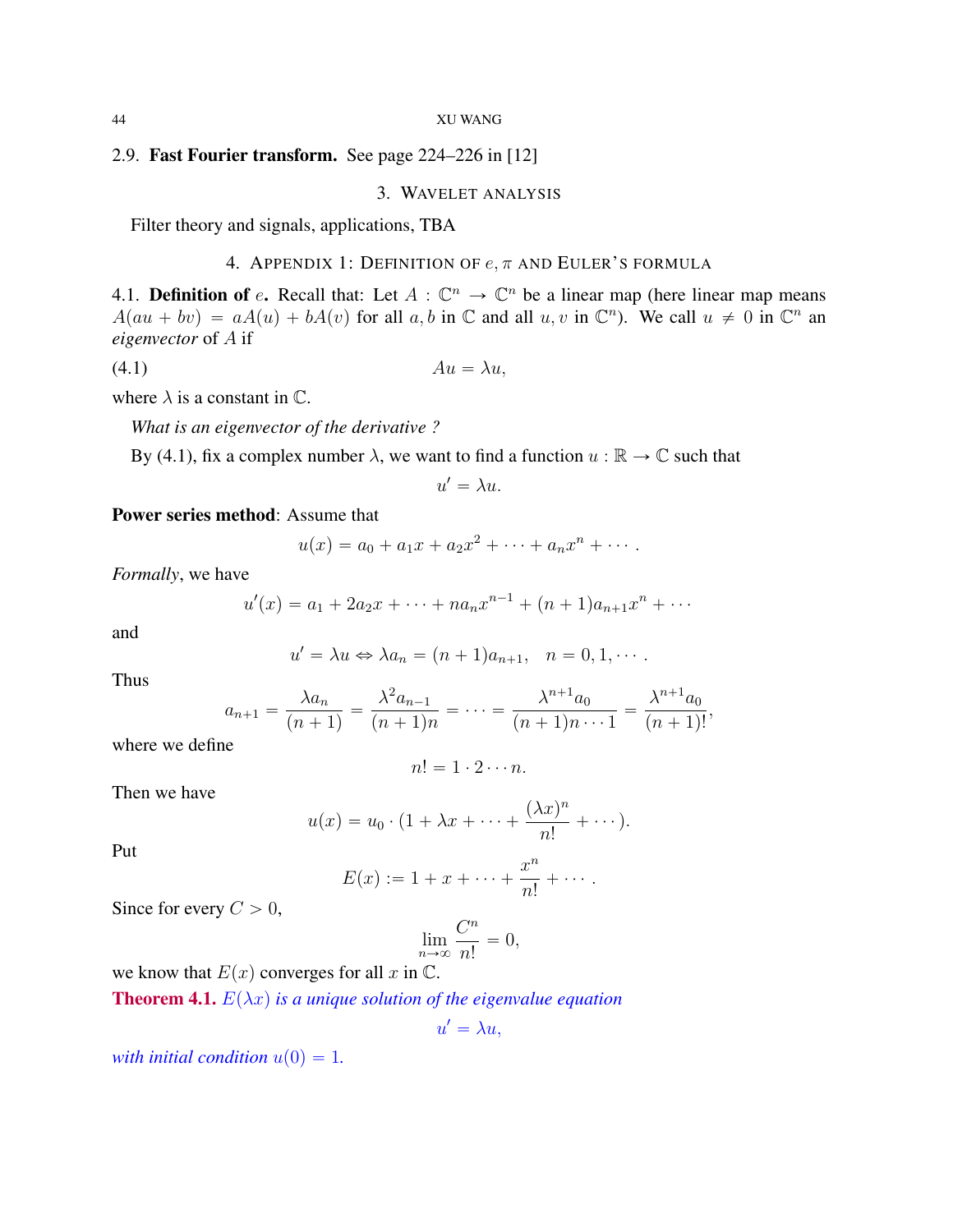Definition 4.1. *We shall define*

$$
e := E(1) = 1 + 1 + \frac{1}{2} + \dots + \frac{1}{n!} + \dots.
$$

# 4.2. Definition of the exponential function. Let us write

$$
e^2 = e \cdot e, e^3 = e^2 \cdot e,
$$

and define  $e^m$  inductively by

$$
e^{n+1} = e^n \cdot e.
$$

Since e is positive, we can take the q-th root of  $e^m$ , we write it as  $e^{\frac{m}{q}}$ . Thus for every  $x \in \mathbb{Q}$ ,  $e^x$ is well defined. The following lemma tells us that  $E(x)$  is an extension of  $e^x$  from  $\overline{Q}$  to  $\overline{C}$ . **Lemma 4.1.** *For every*  $x \in \mathbb{Q}$ , we have  $e^x = E(x)$ .

*Proof.* Since  $E(1) = e$ , it suffices to prove

(4.2) 
$$
E(\lambda_1)E(\lambda_2) = E(\lambda_1 + \lambda_2),
$$

for every  $\lambda_1, \lambda_2$  in C. Notice that

$$
(E(\lambda_1x)E(\lambda_2x))'=E(\lambda_1x)'E(\lambda_2x)+E(\lambda_2x)'E(\lambda_1x).
$$

Put

$$
G(x) = E(\lambda_1 x) E(\lambda_2 x).
$$

Apply  $E(\lambda x)' = \lambda E(\lambda x)$ , we get

$$
G' = (\lambda_1 + \lambda_2)G.
$$

Notice that  $G(0) = 1$ . Thus Theorem 4.1 implies that

$$
G(x) = E((\lambda_1 + \lambda_2)x).
$$

Take  $x = 1$ , we get  $E(\lambda_1)E(\lambda_2) = E(\lambda_1 + \lambda_2)$ .

**Exercise:** Find a direct proof of  $E(\lambda_1)E(\lambda_2) = E(\lambda_1 + \lambda_2)$  without using Theorem 4.1. **Definition 4.2.** We shall use the same symbol  $e^x$  to denote  $E(x)$  for all x in  $\mathbb C$  and call  $e^x$  the *exponential function.*

**Remark 1:** By Theorem 4.1, we know that  $e^x$  is fully determined by

$$
(e^x)' = e^x, \ e^0 = 1.
$$

**Remark 2:** Notice that  $e > 0$ , we know that  $e^x > 0$  for all  $x \in \mathbb{Q}$ , thus  $E(x) > 0$  for all  $x \in \mathbb{R}$ (since  $E(x)$  is smooth and Q is dense in R). Now we have  $E'(x) = E(x) > 0$  for real x, which implies that  $E(x)$  is strictly increasing on R. Moreover, we have

$$
\lim_{x \to -\infty} E(x) = 0, \ \lim_{x \to \infty} E(x) = \infty,
$$

which implies that E maps R onto  $(0, \infty)$ . Thus every  $x > 0$  has a unique preimage, say ln x, such that  $E(\ln x) = x$ .

**Definition 4.3.** *We call*  $\ln x$ *,*  $x > 0$  *the natural logarithmic function.*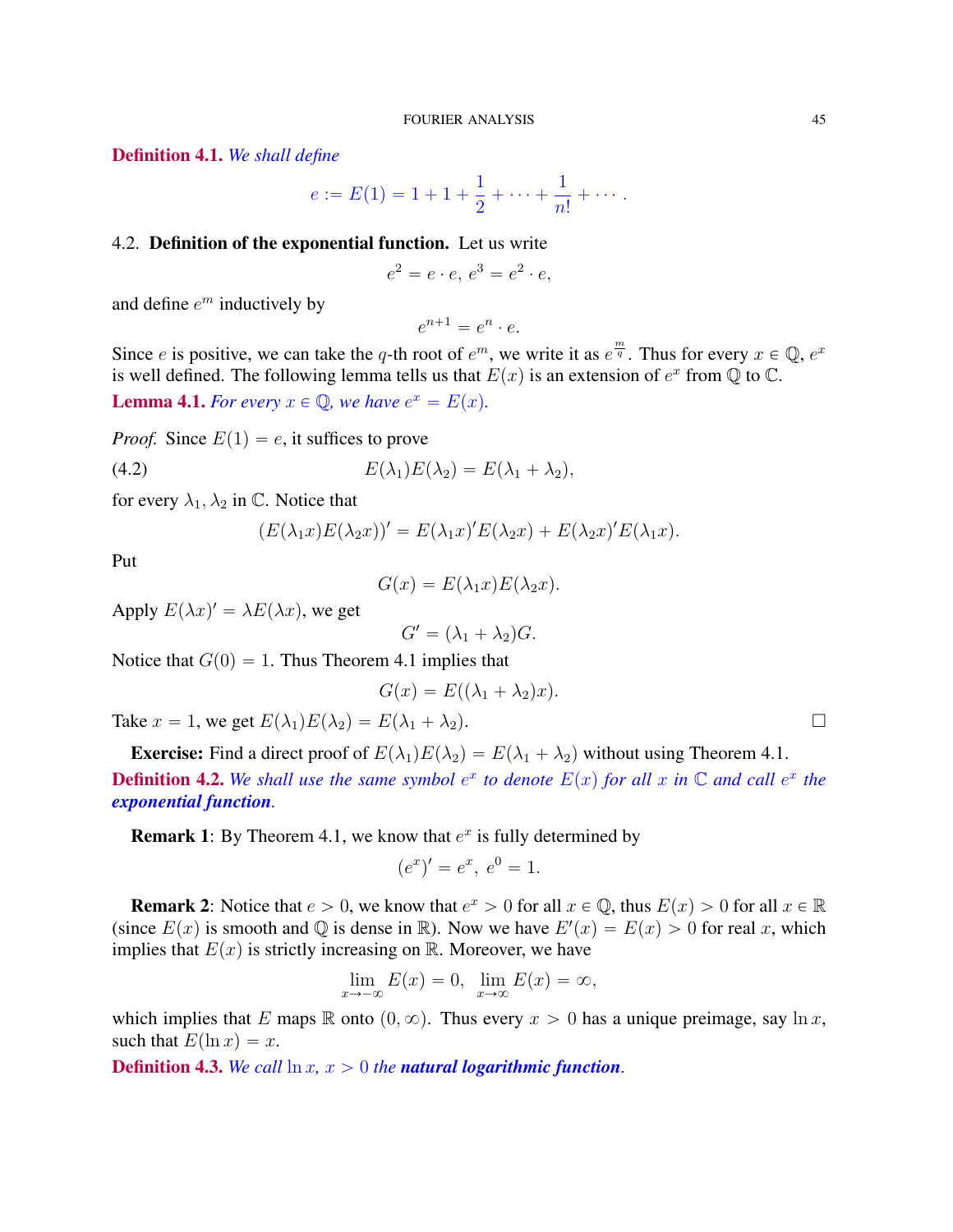**Remark**: We have  $e^{\ln x} = x$  for every  $x \in \mathbb{R}$ , moreover  $(e^x)' = e^x$  gives

$$
(\ln x)' = \frac{1}{x}, \qquad x > 0.
$$

# 4.3. Definition of  $\pi$  and trigonometric functions. : Fix  $P_0 = (1, 0)$  in the unit circle

$$
S^1 := \{ (x, y) \in \mathbb{R}^2 : x^2 + y^2 = 1 \}.
$$

A counterclockwise rotation of  $P_0$  gives a arc  $P_0P$ . The length, say  $\theta(P)$ , of the arc  $P_0P$  is a function of P. It is clear that the circumference diameter ratio is equal to  $\theta(-1, 0)$ .

**Definition 4.4** (Definition of  $\pi$ ). We shall write the circumference diameter ratio as  $\pi$ .

Denote by

$$
F: \theta(P) \mapsto P,
$$

the inverse function of  $0 \le \theta(P) \le 2\pi$ .

**Definition 4.5.** *We shall write*  $F(\theta) = (\cos \theta, \sin \theta)$  *and call*  $\cos \theta, \sin \theta$  *the trigonometric functions.*

Notice that

$$
F(0) = (1,0) = F(2\pi), \ F(\pi) = (-1,0), \ |F(\theta)| \equiv 1.
$$

In particular, it gives

$$
\sin(0) = \sin(2\pi) = 0, \cos(0) = \cos(2\pi) = 1.
$$

By definition of  $\theta$ , we have (since  $\theta$  is the arclength parameter of  $S^1$ )

$$
\int_0^{\hat{\theta}} |F'(\theta)| d\theta = \hat{\theta}, \ 0 \leq \hat{\theta} \leq 2\pi,
$$

which gives

$$
|F'(\theta)| \equiv 1.
$$

Now  $F(\theta) \cdot F(\theta) \equiv 1$  implies

$$
F' \cdot F + F \cdot F' = 2F \cdot F' \equiv 0.
$$

Hence  $F' \perp F$ , thus we know that

$$
F'(\theta) = (-\sin \theta, \cos \theta), \text{ or } F'(\theta) = (\sin \theta, -\cos \theta).
$$

But notice that  $F'(0) = (0, 1)$ , thus we must have

$$
F'(\theta) = (-\sin \theta, \cos \theta),
$$

which is equivalent to (here we use  $i^2 = -1$ )

$$
(\cos \theta + i \sin \theta)' = i(\cos \theta + i \sin \theta).
$$

Notice that  $\cos 0 + i \sin 0 = 1$ , thus Theorem 4.1 gives **Theorem 4.2** (Euler's formula).  $e^{i\theta} = \cos \theta + i \sin \theta$ .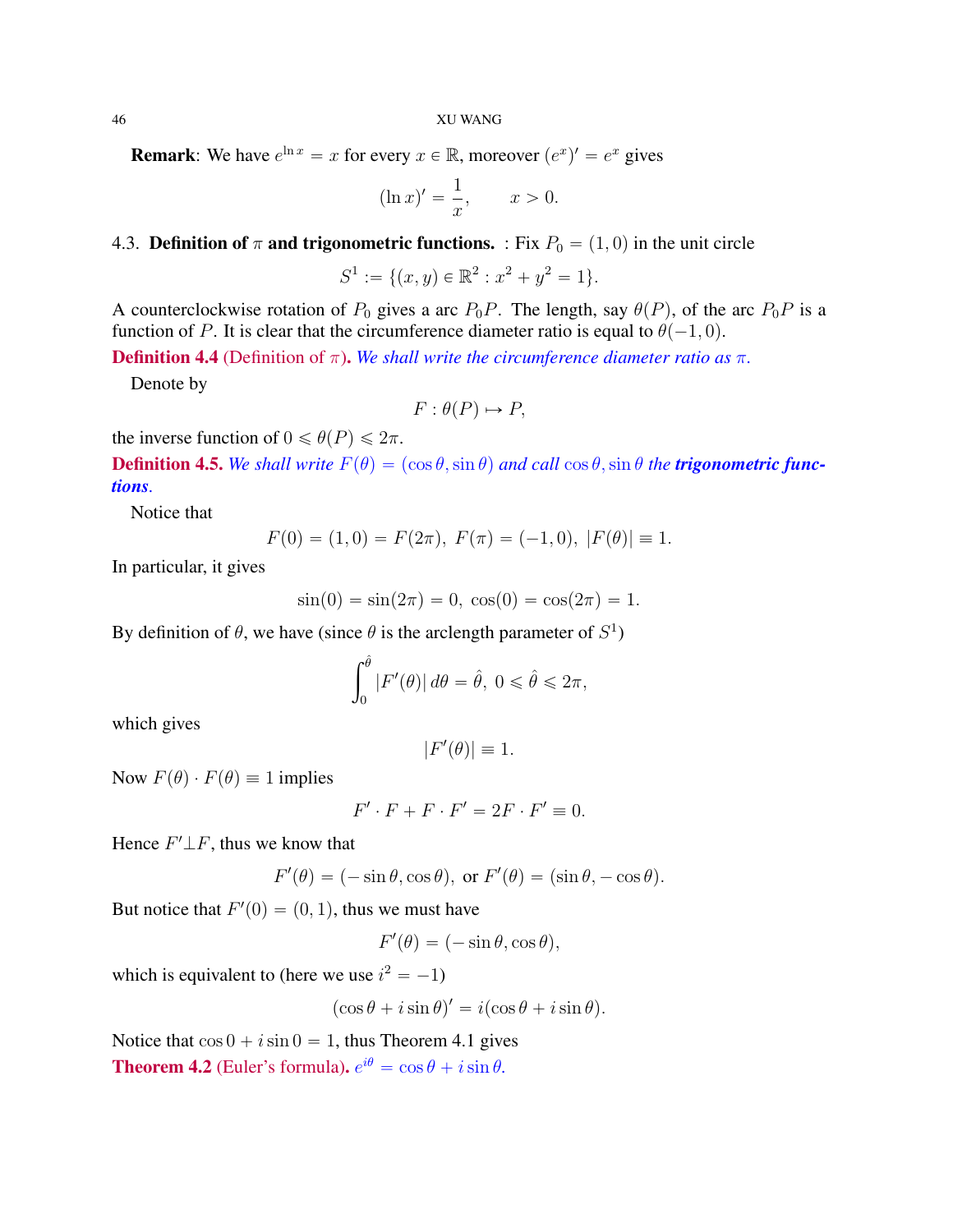Take  $\theta = \pi$ , we get the following Euler's identity

$$
e^{i\pi} = -1.
$$

Moreover, apply (4.2), we get

$$
e^{i\theta_1}e^{i\theta_2} = e^{i(\theta_1+\theta_2)},
$$

thus by Euler's formula, we have

$$
(\cos \theta_1 + i \sin \theta_1)(\cos \theta_2 + i \sin \theta_2) = \cos(\theta_1 + \theta_2) + i \sin(\theta_1 + \theta_2),
$$

i.e.

(4.3) 
$$
\cos(\theta_1 + \theta_2) = \cos \theta_1 \cos \theta_2 - \sin \theta_1 \sin \theta_2,
$$

and

(4.4) 
$$
\sin(\theta_1 + \theta_2) = \sin \theta_1 \cos \theta_2 + \cos \theta_1 \sin \theta_2.
$$

5. APPENDIX 2: LEBESGUE INTEGRAL

We shall follow section 1.1 in [3], the readers are recommened to read [13] for the motivations.

# 5.1. Lebesgue integral on  $[-\pi, \pi]$ .

**Definition 5.1** (Lebesgue measure). *The class of Lebesgue measurable sets in*  $[-\pi, \pi]$  *is the smallest collection, say L, of subsets of*  $[-\pi, \pi]$  *such that* 

- 1)  $[a, b] \in \mathcal{L}$  *for all*  $-\pi \leq a < b \leq \pi$ ;
- 1)  $[a, b] \in \mathcal{L}$  *for all*  $-\pi \le a < b \le \pi$ ;<br>2)  $E \in \mathcal{L}$  if  $|E| := \inf \sum_{n=1}^{\infty} \text{length}(I_n) = 0$ , where the infimum is taken over the class of *countable coverings of*  $E$  *by means of open intervals*  $I_n$  *(i e*  $\cup_{n=1}^{\infty} I_n \supset E$ );
- 3) L *is closed under countable unions, countable intersections and complementation.*

*We call* |E| *the Lebesgue measure of* E *if* E *is Lebesgue measurable.*

Remark: Without the second assumption, the above definition gives Borel measurable sets.

**Definition 5.2** (measurable function). *We call a real function*  $f : [-\pi, \pi] \rightarrow \mathbb{R}$  *a measurable* function if  $f^{-1}((a, b])$  are Lebesgue measurable for all real numbers  $a < b$ .

Remark: A complex function is said to be Lebesgue measurable if both its real and imaginary parts are Lebesgue measurable. We shall denote by  $\mathcal{M}[-\pi, \pi]$  the space of all complex Lebesgue measurable functions.

**Definition 5.3** (Lebesgue integral of a nonnegative measurable function). Let  $f : [-\pi, \pi] \rightarrow$  $[0, \infty)$  be a measurable function. We call

$$
\int_{-\pi}^{\pi} f(x) dx := \lim_{n \to \infty} \sum_{k=0}^{\infty} k 2^{-n} |f^{-1}(A_k)|, \qquad A_k := (k 2^{-n}, (k+1) 2^{-n}],
$$

*the Lebesgue integral of f. We say that f is integrable if*  $\int_{-\pi}^{\pi} f(x) dx < \infty$ .

**Remark:** A general real measurable function f is integrable if both  $\max\{f, 0\}$  and  $\max\{-f, 0\}$ are integrable. A complex measurable function is integrable if both its real and imaginary parts are integrable.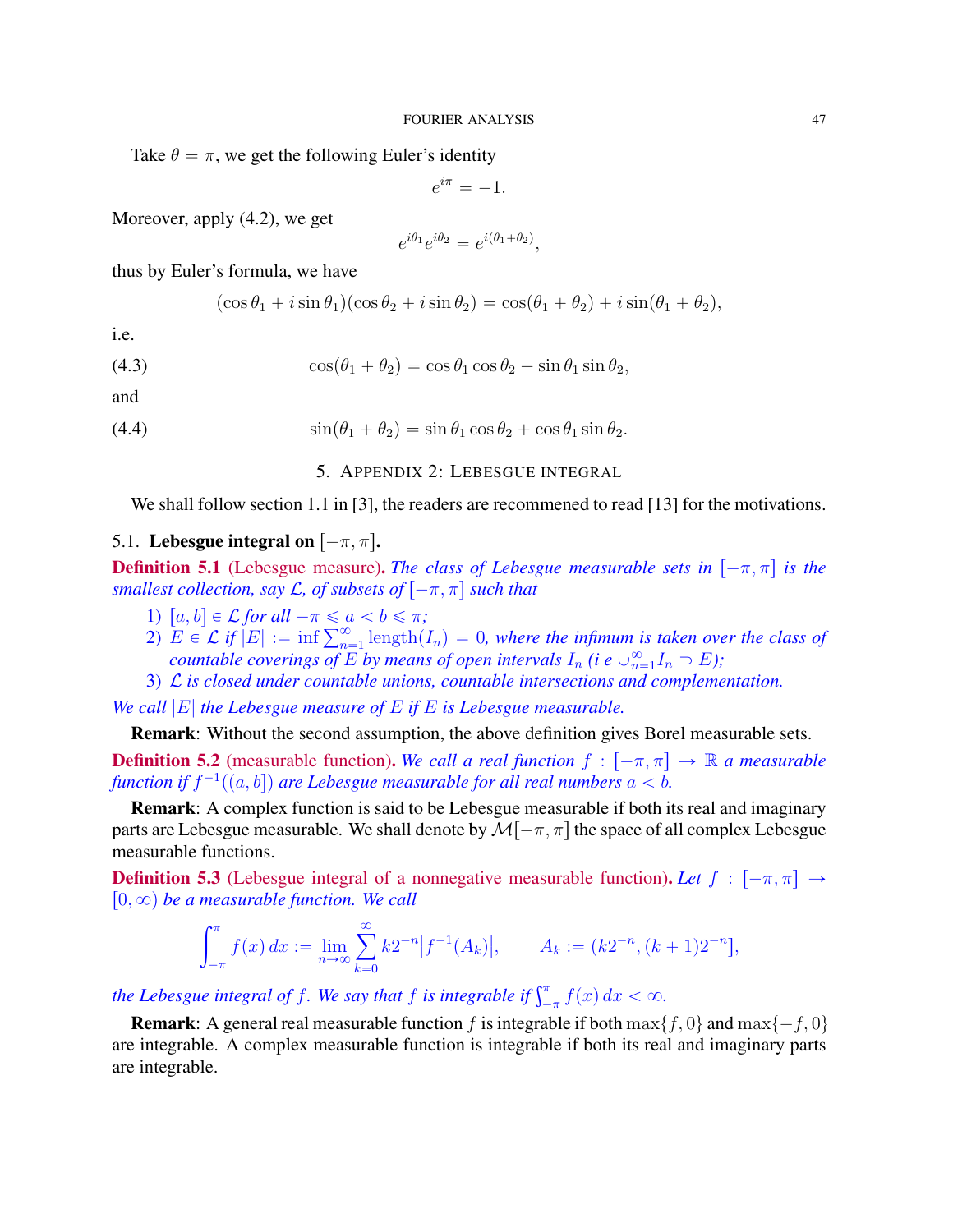Now let us define the  $L^p$  space  $p \geq 1$ . First we say that  $f = g$  *almost everywhere* in  $[-\pi, \pi]$  if  $|\{f \neq g\}| = 0.$ 

**Definition 5.4.** *Fix*  $p \ge 1$ *, we shall define* 

$$
L^{p}[-\pi,\pi]:=\{f\in \mathcal{M}[-\pi,\pi]:\int_{-\pi}^{\pi}|f|^{p} dx < \infty\}/\sim,
$$

*where*

$$
f \sim g \Leftrightarrow f = g \ a.e. \ on \ [-\pi, \pi].
$$

5.2. Lebesgue measure on  $\mathbb{R}^n$ . Just replace interval by *n* times product of intervals. We only give the definition of Lebesgue measurable sets in  $\mathbb{R}^n$  and leave the other definitions to the readers.

**Definition 5.5.** The class of Lebesgue measurable sets in  $\mathbb{R}^n$  is the smallest collection, say  $\mathcal{L}$ , of  $subsets of  $\mathbb{R}^n$  such that$ 

- 1) L *contains all closed* n*-cubes;*
- 1) *L* contains all closed n-cubes;<br>2)  $E \in \mathcal{L}$  if  $|E| := \inf \sum_{n=1}^{\infty} \text{length}(I_n) = 0$ , where the infimum is taken over the class of *countable coverings of* E by means of open *n*-cubes  $I_n$  (i e  $\cup_{n=1}^{\infty} I_n \supset E$ );
- 3) L *is closed under countable unions, countable intersections and complementation.*

*We call* |E| *the Lebesgue measure of* E *if* E *is Lebesgue measurable.*

*Example*: Lebesgue integral of  $e^{-\phi}$ :

$$
I(\phi) := \int_{\mathbb{R}^n} e^{-\phi(x)} dx_1 \cdots dx_n,
$$

where  $\phi(x)$  is a real Lebesgue measurable function.

**Theorem 5.1.** *Assume that for every real number s,*  $|\Omega(s)| < \infty$ *, where* 

$$
\Omega(s) := \{ x \in \mathbb{R}^n : \phi(x) < s \}.
$$

*Then we have*

$$
I(\phi) = \int_{-\infty}^{\infty} |\Omega(s)| e^{-s} ds.
$$

*Proof.* By definition of the Lebesgue integral, we have

$$
I(\phi) = \lim_{n \to \infty} \sum_{k=0}^{\infty} k 2^{-n} |\{k2^{-n} < e^{-\phi} \le (k+1)2^{-n}\}|.
$$

Since each  $|\Omega(s)|$  is finite, we can write  $|\{k2^n < e^{-\phi} \leq (k+1)2^n\}|$  as

$$
|\Omega(-\log(k2^{-n}))| - |\Omega(-\log((k+1)2^{-n}))|.
$$

Thus the above limit of sums can be written as (try!)

$$
I(\phi) = \lim_{n \to \infty} \sum_{k=1}^{\infty} 2^{-n} |\Omega(-\log(k2^{-n}))|.
$$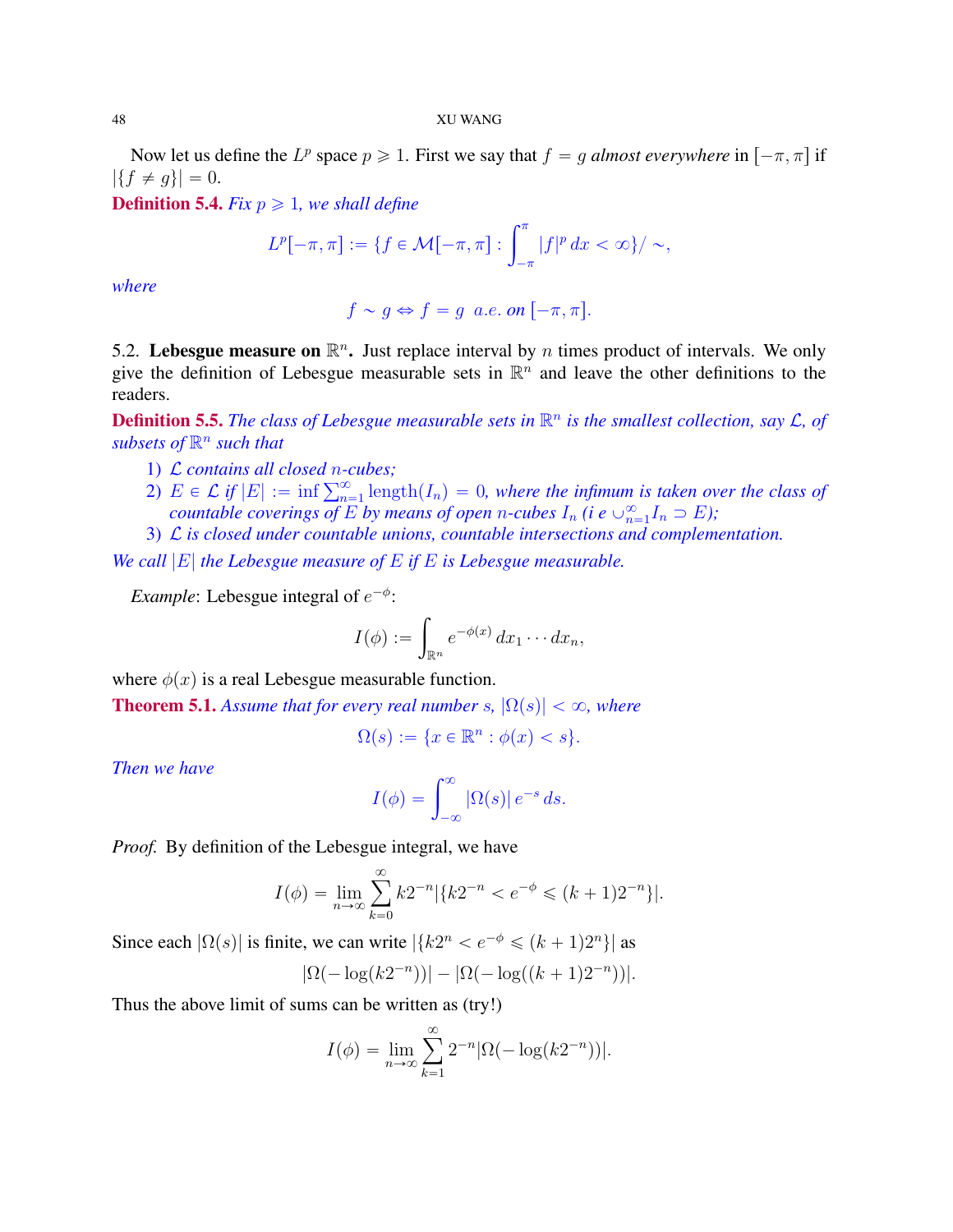Notice that

$$
t \mapsto |\Omega(-\log t)|, \ \ t > 0,
$$

is a positive locally bounded decreasing function on  $0 < t < \infty$ , thus it is Riemann integrable (see Proposition 1.3 in [12]). We know that the above limit is equal to the following Riemann integral  $\mathsf{r}^\infty$ 

$$
\int_0^\infty |\Omega(-\log t)| \, dt.
$$

Thus our formula follows by a change of variable  $t = e^{-s}$ 

**Remark**: We can also get a similar formula for a general Lebesgue measurable set in  $\mathbb{R}^n$  (not only on  $\mathbb{R}^n$ ). For example, if a function is well defined and negative on a Lebesgue measurable set  $\Omega$ , extend  $\phi$  such that  $\phi = \infty$  outside  $\Omega$  then

$$
\Omega(s) = \Omega, \qquad \forall \ s \geqslant 0.
$$

Thus the above theorem gives

$$
I(\phi) = \int_{-\infty}^{0} |\Omega(s)| e^{-s} ds + |\Omega| \cdot \int_{-\infty}^{0} e^{-s} ds.
$$

Notice that  $\int_{-\infty}^{0} e^{-s} ds = 1$ , hence we have

$$
\int_{\Omega} e^{-\phi(x)} dx_1 \cdots dx_n = \int_{-\infty}^{0} |\Omega(s)| e^{-s} ds + |\Omega|,
$$

in case  $\phi < 0$  in  $\Omega$ .

# 6. EXERCISE SETS

6.1. Exercise set 1: Fejér kernel and its applications. — From page 53–58, page 63 in [12], see also page 34–36 in [3].

6.1.1. *Fejér's theorem.* The aim is to prove the following theorem:

**Theorem 6.1** (Fejér's theorem). *If*  $f \in PC^0(S^1)$  then

$$
\lim_{N \to \infty} \left| \frac{f_0(x) + \dots + f_{N-1}(x)}{N} - \frac{f(x+)+f(x-)}{2} \right| = 0,
$$

By definition we have (see (1.2))

$$
f_N(x_0)=(f,D_N(x-x_0)),
$$

where the Dirichlet kernel  $D_N(x)$  is defined by

$$
D_N(x) := \sum_{n=-N}^N \omega^n, \qquad \omega := e^{ix}.
$$

Thus we have

$$
\frac{f_0(x_0) + \dots + f_{N-1}(x_0)}{N} = (f, F_N(x - x_0)),
$$

.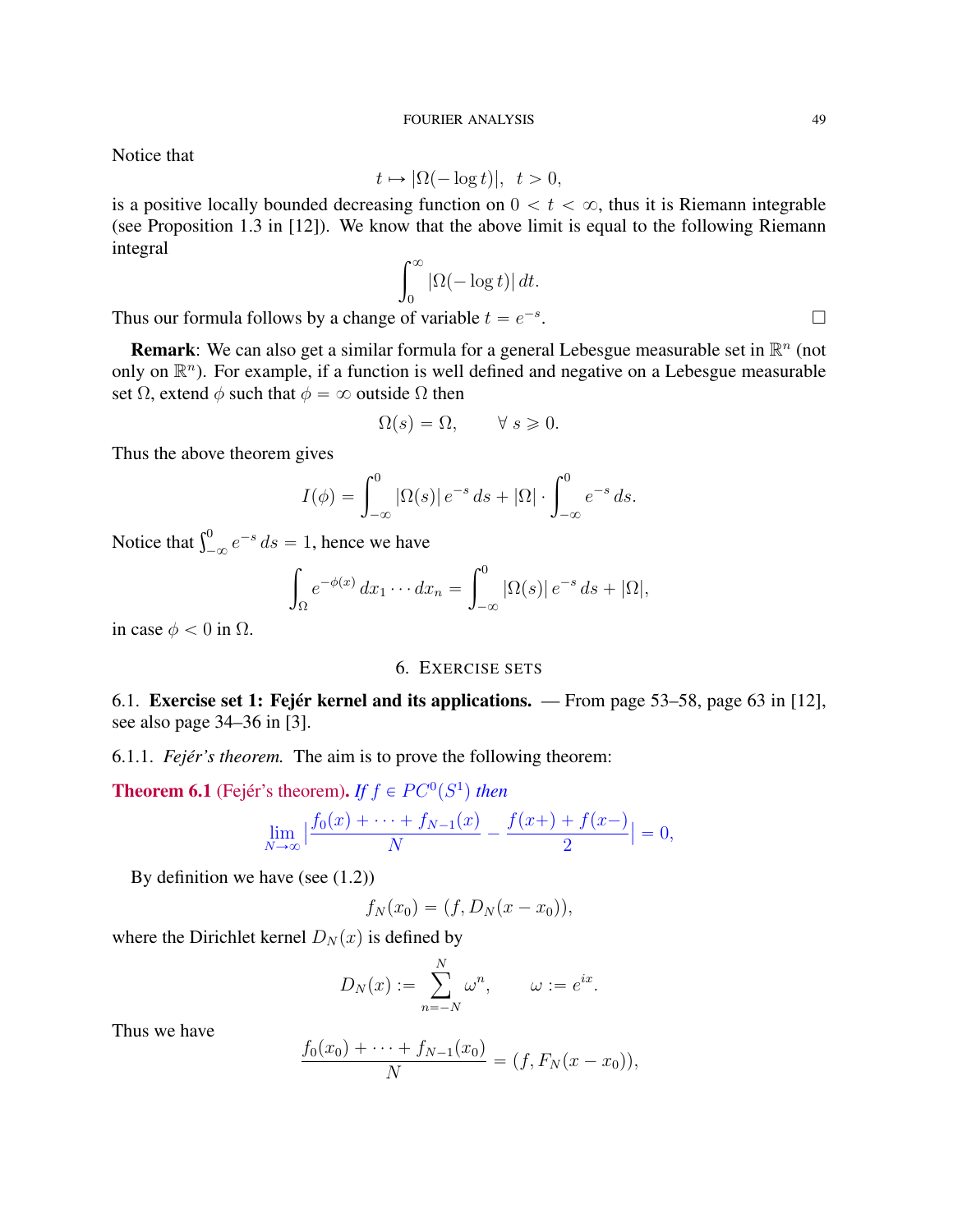where

$$
F_N(x) := \frac{\sum_{n=0}^{N-1} D_n(x)}{N},
$$

is called the *Fejér kernel*. We have proved that (see the proof of (1.1))

$$
D_n(x) = \frac{\omega^{-n} - \omega^{n+1}}{1 - \omega},
$$

*Exercise 1*: Prove the following facts on the Fejér kernel

1) 
$$
F_N(x) = \frac{1}{N} \frac{\sin^2(Nx/2)}{\sin^2(x/2)}
$$
;  
2)  $\frac{1}{2\pi} \int_{-\pi}^{\pi} F_N(x) dx = 1$ .

Put

$$
I_N(x) := \frac{f_0(x) + \dots + f_{N-1}(x)}{N} - \frac{f(x) + f(x-)}{2}.
$$

Use *Exercise 1* to prove that:

*Exercise 2*: Assume further that  $f$  is continuous at  $x_0$ . Then

1)  $I_N(x_0) = \frac{1}{2\pi}$ ււ<br>Ր  $\int_{-\pi}^{\pi} (f(x) - f(x_0)) \frac{1}{N}$ N  $\sin^2(Nx/2)$  $\frac{\sin^2(Nx/2)}{\sin^2(x/2)} dx;$ 2) For every  $0 < \delta < \pi$ , we have  $\lim_{N \to \infty} \int_{\delta \leq |x| \leq \pi}$ 1 N  $\sin^2(Nx/2)$  $\frac{\sin^2(Nx/2)}{\sin^2(x/2)} dx = 0;$ 3)  $\lim_{N\to\infty} I_N(x_0) = 0.$ 

*Exercise 3*: Use *Exercise 2* and the method in section 1.4.4 to prove Fejér's theorem.

6.1.2. Weierstrass approximation theorem. In case  $f \in C<sup>0</sup>(S<sup>1</sup>)$ , Fejér's theorem implies that the limit of the following trigonometric polynomials

$$
\frac{f_0(x) + \dots + f_{N-1}(x)}{N}
$$

is f. Thus continuous functions on the circle can be uniformly approximated by trigonometric polynomials. Using the fact that  $e^{ix}$  *can be approximated by polynomials uniformly on any intervel* to show the following *Weierstrass approximation theorem*:

*Exercise 4*: Let  $a < b$  be two real numbers and f be a continous function on [a, b]. Then for every  $\varepsilon > 0$  there exists a polynomial P such that

$$
\sup_{x \in [a,b]} |f(x) - P(x)| < \varepsilon.
$$

6.1.3. *Poisson kernel.* — From page 36 in [3], see also page 54–58 in [12].

Recall the definition of the *Poisson kernel*  $P_r(\theta)$  (see Example 4 in section 1.4) defined for  $\theta \in [-\pi, \pi]$  and  $0 \le r < 1$  by the following uniformly convergent series

$$
P_r(\theta) = \sum_{n \in \mathbb{Z}} r^{|n|} e^{in\theta}.
$$

Check that: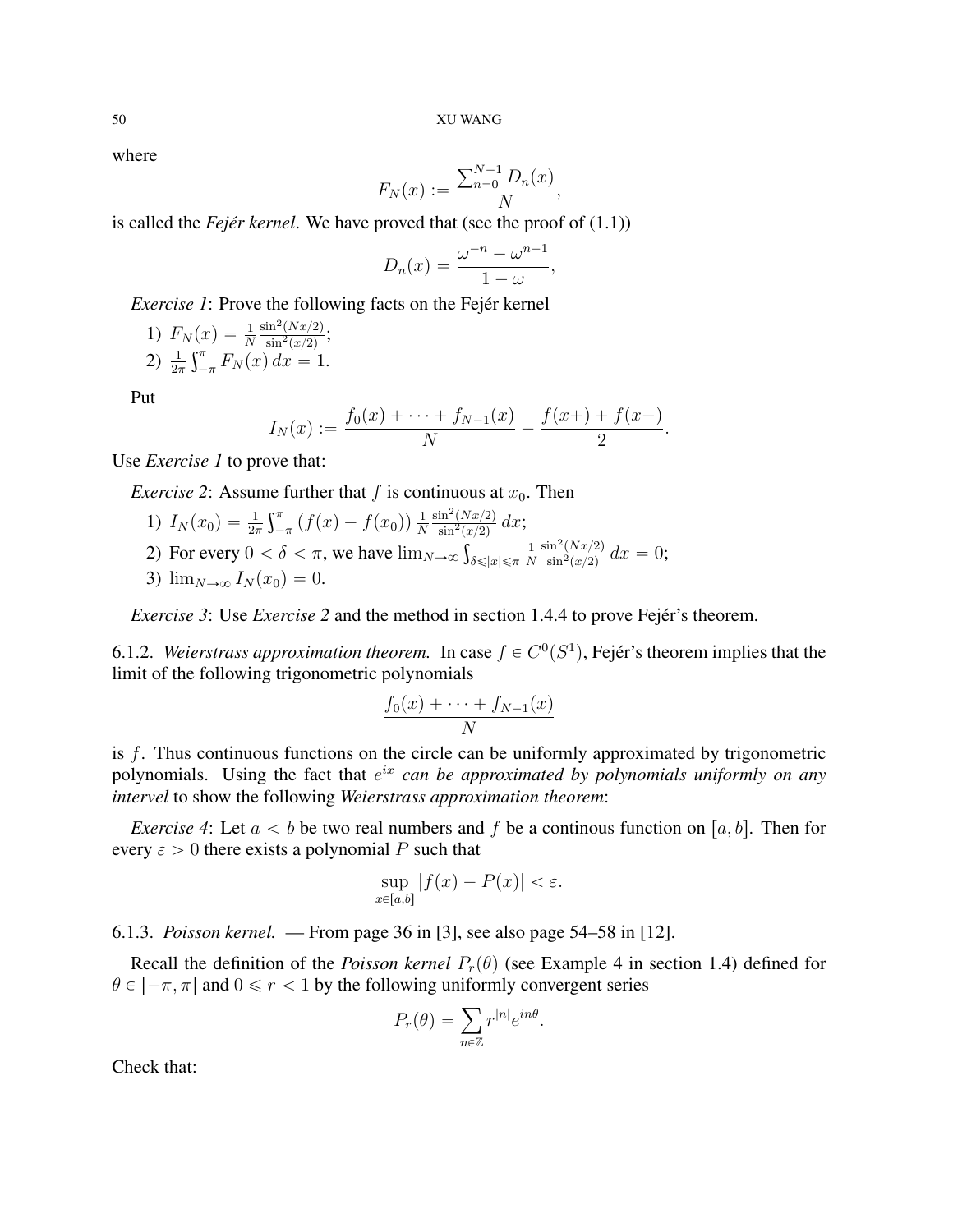*Exercise 5*: We can write the Poisson kernel as

$$
P_r(\theta) = \frac{1 - r^2}{1 - 2r\cos\theta + r^2},
$$

and for every  $f \in C^0(S^1)$ ,

$$
\sum_{n\in\mathbb{Z}}\widehat{f}(n)r^{|n|}e^{inx} = \frac{1}{2\pi}\int_{-\pi}^{\pi}f(\theta)P_r(x-\theta)\,d\theta.
$$

Using the above exercise and the proof of Fejér's theorem to prove: *Exercise* 6: For every  $f \in PC^0(S^1)$ , we have

$$
\lim_{r \to 1} \sum_{n \in \mathbb{Z}} \hat{f}(n) r^{|n|} e^{inx} = \frac{f(x+) + f(x-)}{2}.
$$

6.2. Exercise set 2: Gibbs' Phenomenon. — From page 94 in [12], see also page 44–46 in [3]. Let  $f(x)$  denotes the sawtooth function defined by

$$
f(x) = \frac{\pi - x}{2}
$$

on the interval  $(0, 2\pi)$  with  $f(0) = 0$  and extended by periodicity to all of R.

*Exercise 1*: Show that  $f(0+) = \frac{\pi}{2}$ ,  $f(0-) = -\frac{\pi}{2}$  and the Fourier series of f on  $(0, 2\pi)$  is

$$
f(x) \sim \frac{1}{2i} \sum_{|n| \neq 0} \frac{e^{inx}}{n} = \sum_{n=1}^{\infty} \frac{\sin nx}{n}.
$$

*Exercise 2*: By the above exercise, we have  $f_N(x) = \frac{1}{2i}$  $0<|n|\neq N$  $e^{inx}$  $\frac{m}{n}$ . Show that

$$
f_N(x) = \sum_{n=1}^N \frac{\sin nx}{n} = \frac{1}{2} \int_0^x (D_N(t) - 1) \ dt.
$$

Hint: first prove that  $D_N(t) - 1 = 2(\cos t + \cdots + \cos N t)$ . and for  $N \ge 2$ ,  $f_N(x)$  is increasing on  $[0, \pi/N]$ . (Hint: use the integral formula to compute the derivative).

*Exercise 3*: Use *Exercsie* 2 to show that, for  $0 < x < 2\pi$ , we have

$$
f_N(x) - f(x) = \frac{1}{2} \int_0^x D_N(t) dt - \frac{\pi}{2}.
$$

Recall that

$$
D_N(t) = \frac{\sin(N + \frac{1}{2})t}{\sin \frac{t}{2}},
$$

show that

$$
\left| D_N(t) - \frac{\sin(N + \frac{1}{2})t}{t/2} \right| \le \left| \frac{t - 2\sin\frac{t}{2}}{t\sin\frac{t}{2}} \right| \to 0,
$$

when  $t \rightarrow 0+$ .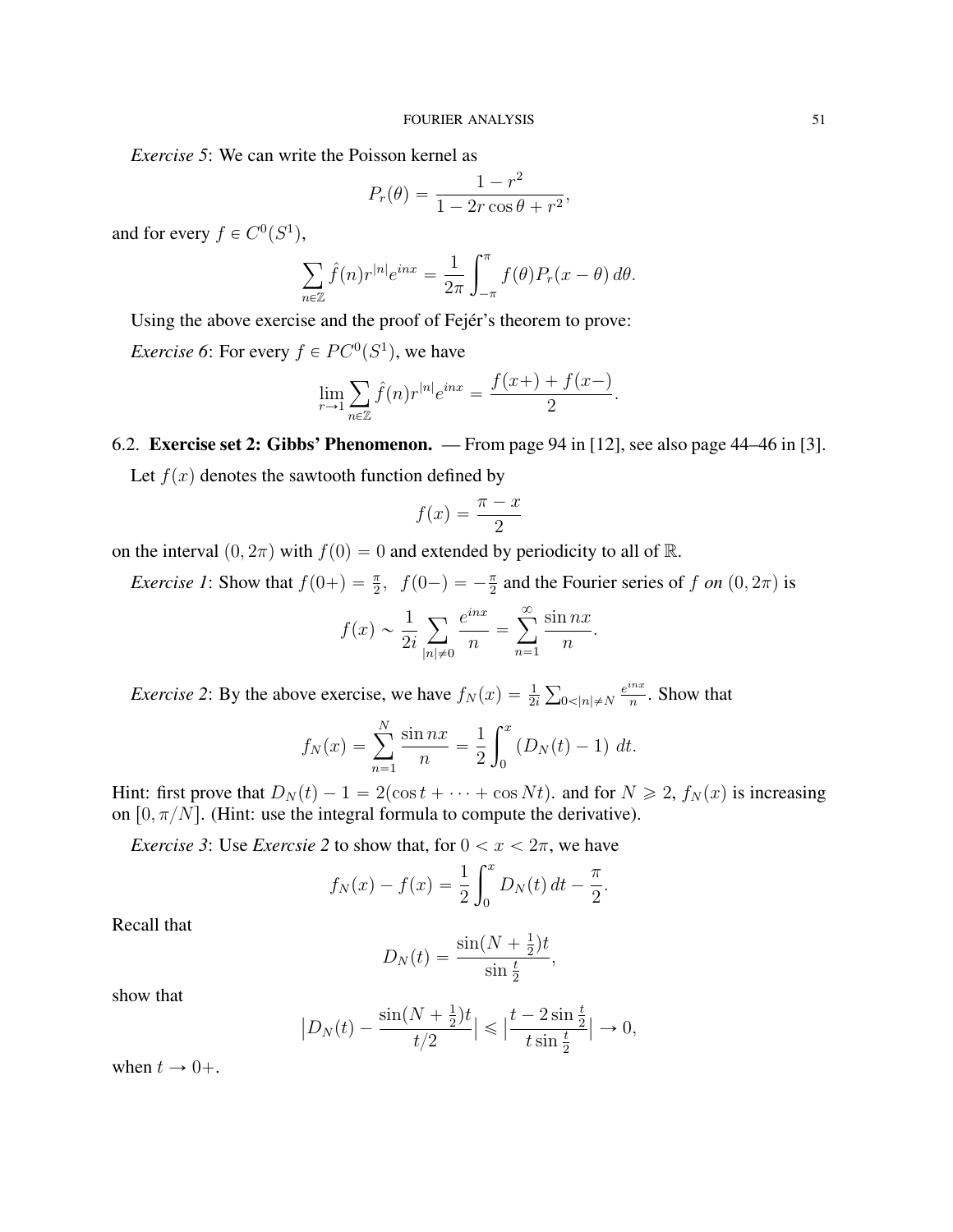**Remark:** The above exercise says that when x is small enough the error term  $f_N(x) - f(x)$ is well approximated (uniformly in  $N$ ) by

$$
\frac{1}{2} \int_0^x \frac{\sin(N + \frac{1}{2})t}{t/2} dt - \frac{\pi}{2},
$$

*Exercise 4*: Put

$$
y(x) = \frac{1}{2} \int_0^x \frac{\sin(N + \frac{1}{2})t}{t/2} dt.
$$

Show that  $y'(x) = 0, x > 0$  if and only if  $(N + \frac{1}{2})$  $\frac{1}{2}$ ) $x = k\pi$  for some positive integer k.

**Remark:** Since  $\frac{1}{t}$  is decreasing on  $(0, \infty)$  and  $\sin(N + \frac{1}{2})$  $\frac{1}{2}$ )*t* is periodic, after a few reflections (try), you might get that  $y(x)$  achieves its maximum of at the first zero point of  $y'$ , i e

$$
\sup_{0 < x < \infty} y(x) = y\left(\frac{\pi}{N + \frac{1}{2}}\right)
$$

*Exercise 5*: Show that

$$
\frac{1}{2} \int_0^{\frac{\pi}{N+\frac{1}{2}}} \frac{\sin(N+\frac{1}{2})t}{t/2} dt = \int_0^{\pi} \frac{\sin x}{x} dx.
$$

**Remark:** The above exercises show that the "overshoot" of *f* at the origin defined by\n
$$
\lim_{\varepsilon \to 0+} \lim_{N \to \infty} \sup_{0 < x < \varepsilon} (f_N(x) - f(x)) = \int_0^\pi \frac{\sin x}{x} dx - \frac{\pi}{2},
$$

is positive. In fact, we have

$$
\int_0^\pi \frac{\sin x}{x} dx - \frac{\pi}{2} \sim (0.089490) \frac{\pi}{2}.
$$

Since the "jump" of  $f$  at the origin defined by

$$
\frac{f(0+)-f(0-)}{2}
$$

is equal to  $\frac{\pi}{2}$ , we proved the following

Gibbs' Phenomenon: *Near a jump discontinuity, the Fourier series of a function overshoots (or undershoots) it by approximately* 9% *of the jump*.

# 6.3. Exercise set 3: Isoperimetric inequality, Eigenfunction expansion and temperature of the earth.

6.3.1. *Isoperimetric inequality.* See Exercise 1,2,3, page 120–122 in [12].

6.3.2. *Eigenfunction expansion for the Laplacian.* See page 56–60 in [3]

6.3.3. *Temperature of the earth.* See page 68–70 in [3]

6.4. Exercise set 4: Eigenfunctions of the Fourier transform. See page 97–101 in [3]. A canonical basis of  $L^2(\mathbb{R})$ .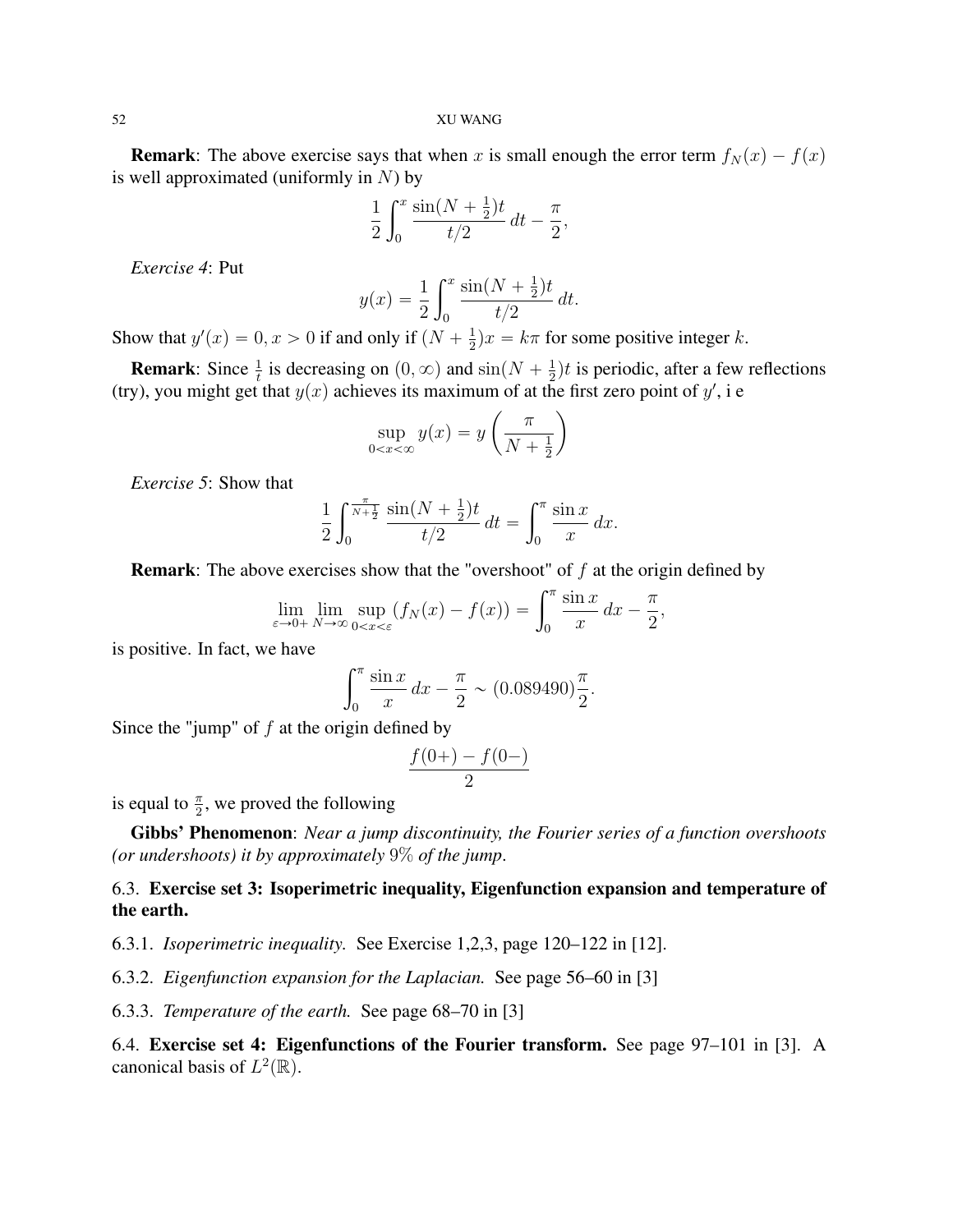### FOURIER ANALYSIS 53

## 6.5. Exercise set 5: Poisson summation formula. see page 153–158 in [12].

## 7. TMA4170 (2019 SPRING) EXERCISE

7.1. Week 2. The main aim is to review the definition of  $e, \pi$  and the application of the Euler formula in the Appendix 1.

**Exercise 1:** Find the definition of  $e^x$ ,  $\cos x$ ,  $\sin x$  and the Euler formula in the Appendix 1, use it to prove the followings:

$$
\cos x = \sum_{n=0}^{\infty} \frac{(-1)^n}{(2n)!} x^{2n}, \quad \sin x = \sum_{n=0}^{\infty} \frac{(-1)^n}{(2n+1)!} x^{2n+1}
$$

and

$$
\lim_{x \to 0} \frac{e^{ix} - 1}{x} = i.
$$

Exercise 2: Read Appendix 1 and find the proof of the following formula

$$
e^{\lambda_1 + \lambda_2} = e^{\lambda_1} e^{\lambda_2},
$$

for every complex numbers  $\lambda_1 + \lambda_2$ . Use it to show

- 1)  $e^{x+iy} = e^x(\cos y + i \sin y)$  and  $|e^{x+iy}| = e^x$  for all real numbers  $x, y$ ;
- 2) for a complex number  $z, e^z = 1$  if and only if  $z = 2\pi ki$  for some integer k;
- 3) for a complex number z,  $\sin z = 0$  if and only if  $z = \pi k$  for some integer k.

Exercise 3: (From week 2 exercsie in 2014). Compute the Fourier series expansion of

$$
f(x) = (\sin x)^3,
$$

on  $[0, 2\pi]$ . Can you do it without computing the integral ?

**Exercise 4:** With the inner product  $(f, g) := \frac{1}{2g}$  $2\pi$  $\mathfrak{c}^{\pi}$  $\int_{-\pi}^{\pi} f\bar{g} \, dx$ , show that

$$
(\cos nx, \cos nx) = (\sin nx, \sin nx) = \frac{1}{2}, \quad (\cos nx, \sin mx) = 0,
$$

for all positive integers n, m; assume further that  $n \neq m$ , show that

$$
(\cos nx, \cos mx) = (\sin nx, \sin mx) = 0.
$$

**Exercise 5:** Write  $z = re^{i\theta}$ , show that the Poisson kernel

$$
P_r(\theta) = \sum_{n \in \mathbb{Z}} r^{|n|} e^{in\theta}, \ \ 0 \le r < 1, \ \theta \in [-\pi, \pi]
$$

can be written as

$$
P_r(\theta) = \frac{1 - |z|^2}{|1 - z|^2} = \text{Re} \frac{1 + z}{1 - z}.
$$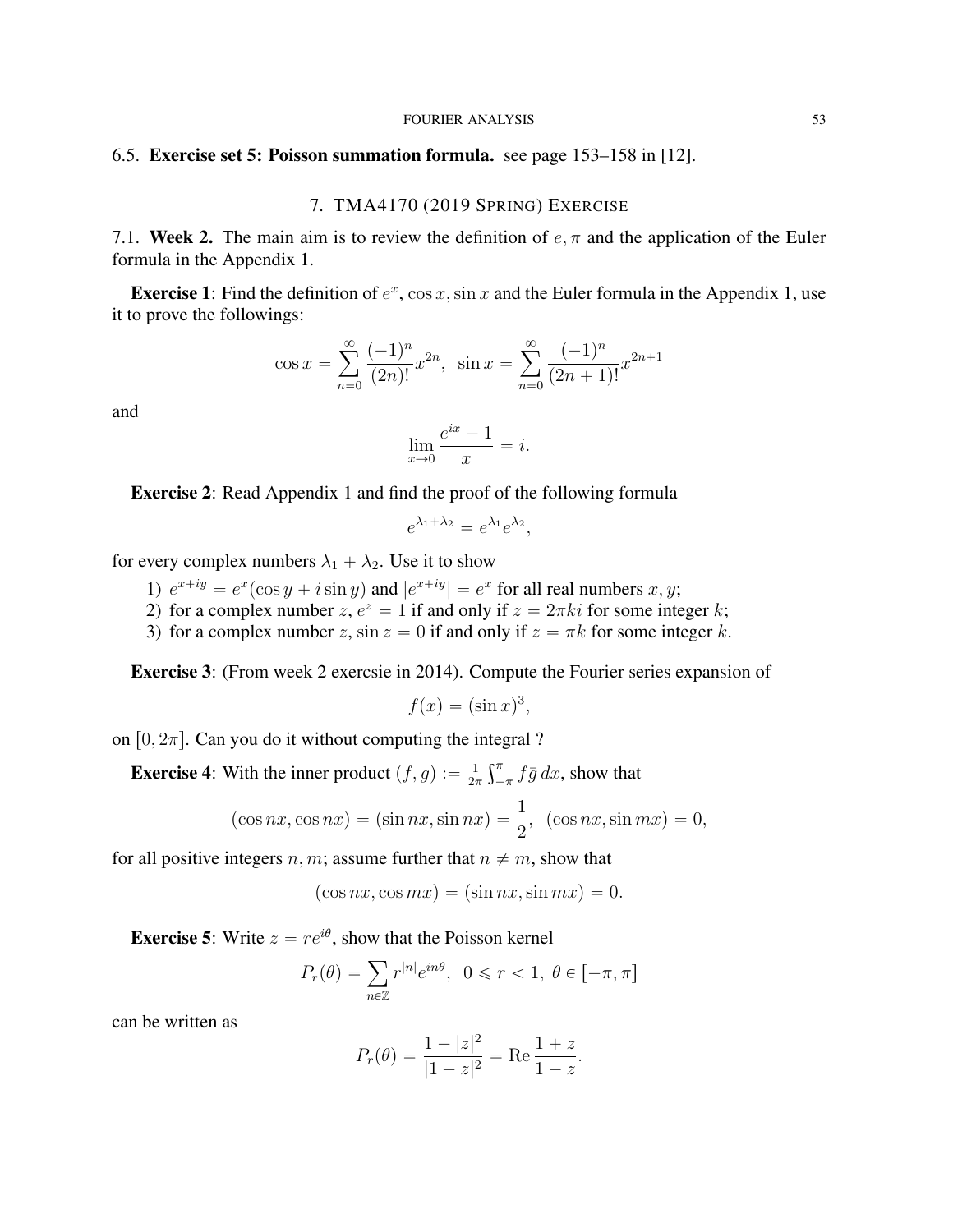7.2. Week 3. For section 1.1–1.5, taken from Exercise 1, 2, 4, 8, 10 in [12] (page 58–61). **Exercise 1:** Let  $f \in PC^0(S^1)$ , show that

$$
\int_a^b f(x) dx = \int_{a+2\pi}^{b+2\pi} f(x) dx
$$

and

$$
\int_{-\pi}^{\pi} f(x+a) dx = \int_{-\pi}^{\pi} f(x) dx = \int_{-\pi+a}^{\pi+a} f(x) dx.
$$

**Exercise 2:** Let  $f \in PC^0(S^1)$ . Show that

1) We can write  $f_N(x) = \sum_{|n| \le N} \hat{f}(n)e^{inx}$  as  $f_N(x) = \hat{f}(0) + \sum_{n=0}^{N}$  $n=1$  $\mathbf{r}$  $(\hat{f}(n) + \hat{f}(-n)) \cos nx + i(\hat{f}(n) - \hat{f}(-n)) \sin nx$ );

- 2) If f is even then  $\hat{f}(n) = \hat{f}(-n)$  and we get a cosine series;
- 3) If f is odd then  $\hat{f}(n) = -\hat{f}(-n)$  and we get a sine series;
- 4) If f is  $\pi$ -periodic then  $\hat{f}(n) = 0$  for all odd n;
- 5) Assume further that  $f \in C^1(S^1)$ . Show that f is real valued if and only if  $\hat{f}(n) = \hat{f}(-n)$ for all n.

**Exercise 3:** Consider the  $2\pi$ -periodic odd function defined on  $[0, \pi]$  by  $f(x) = x(\pi - x)$ . Draw the graph of  $f$ , compute the Fourier series of  $f$  then show that

$$
f(x) = \frac{8}{\pi} \sum_{k \text{ odd } \geqslant 1} \frac{\sin kx}{k^3}.
$$

**Exercise 4:** Verify that  $\frac{1}{2i}$  $n\neq0$  $e^{inx}$  $\frac{du}{dx}$  is the Fourier series of the  $2\pi$ -periodic *sawtooth* function defined by  $f(0) = 0$  and

$$
f(x) = -\frac{\pi}{2} - \frac{x}{2}, \quad -\pi \leq x < 0; \quad f(x) = \frac{\pi}{2} - \frac{x}{2}, \quad 0 < x \leq \pi.
$$

Show that the series  $\{a_N(x)\}\$  defined by

$$
a_N(x) := \sum_{n=1}^N \frac{\sin nx}{n},
$$

converges for all  $x \in \mathbb{R}$ .

**Exercise 5:** Let  $f \in PC^1(S^1)$ . Show that there exists a positive constant C such that  $|\hat{f}(n)| \le$  $C|n|^{-1}$ . Assume futher that  $f \in C^k(S^1)$   $(k \ge 2)$ , show that  $\hat{f}(n) \le C|n|^{-k}$  for a positive constant C. Find  $f \in PC^{\infty}(S^1)$  such that  $\{\hat{f}(n)n^2\}_{n \in \mathbb{Z}}$  is unbounded.

**Remark**: One may also prove that if f is continuous and  $f \in PC^2(S^1)$  then  $\{\hat{f}(n)n^2\}_{n \in \mathbb{Z}}$  is bounded (try!). So the example that you find must be non-continuous.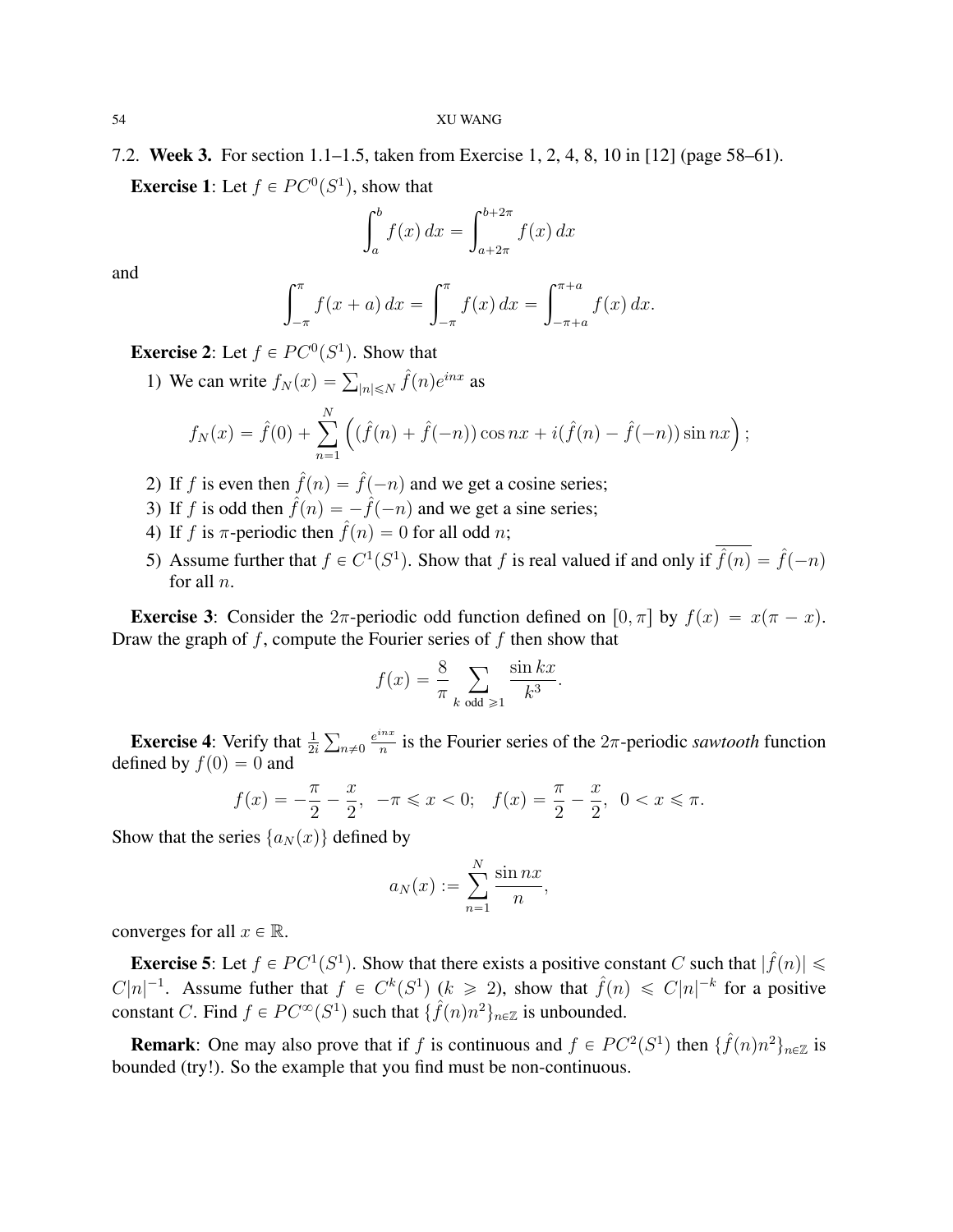# 7.3. Week 4. For "Lebesgue integral", "Gaussian integral" and orthogonal projections.

**Exercise 1**: Use Theorem 5.1 to compute

$$
\int_{\mathbb{R}^2} e^{-x^2 - y^2} dx dy.
$$

Use the vaule of the above integral and the Fubini theorem to prove the following famous "Gaussian" integral identity

$$
\int_{\mathbb{R}} e^{-x^2} dx = \sqrt{\pi}.
$$

**Exercise 2:** Use Theorem 5.1 to show that if  $\phi$  is a real Lebesgue measurable function on a Lebesgue measurable set  $\Omega$  in  $\mathbb{R}^n$  such that  $\phi < c$  in  $\Omega$  then

$$
\int_{\Omega} e^{-\phi} dx_1 \cdots dx_n = \int_{-\infty}^{c} |\Omega(s)| e^{-s} ds + e^{-c} \cdot |\Omega|.
$$

**Exercise 3:** Show that the Lebesgue measure of every countable set in  $\mathbb R$  is zero. Let E be the set of irrational numbers in [0, 1]. Show that  $|E| = 1$ .

Exercise 4, 5: See week 5 exercise in 2016, problem 1, 2.

1. Describe how to find the minimum<br> $\min \int_1^1$ 

$$
\min \int_{-1}^{1} (\sin x - P(x))^{2} dx
$$

taken among all polynomials  $P$  of degree no bigger than 3.

 $\star \star 2$ . Let sgn(x) be the sign function defined by

$$
sgn(x) = -1, \ x < 0; \ \text{sgn}(x) = 1, \ x > 0; \ \text{sgn}(x) = 0, \ x = 0.
$$

The Rademacher functions are defined by

$$
\phi_n := \text{sgn}(\sin(2^n \pi x)), \ \ n = 0, 1 \cdots.
$$

Show that  $\{\phi_n\}_{n\geq 0}$  is an orthonormal system in  $L^2[0,1]$  but is NOT an orthonormal basis of  $L^2[0,1].$ 

7.4. Week 5-1. The aim is to prove the following theorem:

**Theorem 7.1** (Fejér's theorem). *If*  $f \in PC^0(S^1)$  then

$$
\lim_{N \to \infty} \left| \frac{f_0(x) + \dots + f_{N-1}(x)}{N} - \frac{f(x) + f(x)}{2} \right| = 0,
$$

By definition we have (see  $(1.2)$ )

$$
f_N(x_0) = (f, D_N(x - x_0)),
$$

where the Dirichlet kernel  $D_N(x)$  is defined by

$$
D_N(x) := \sum_{n=-N}^N \omega^n, \qquad \omega := e^{ix}.
$$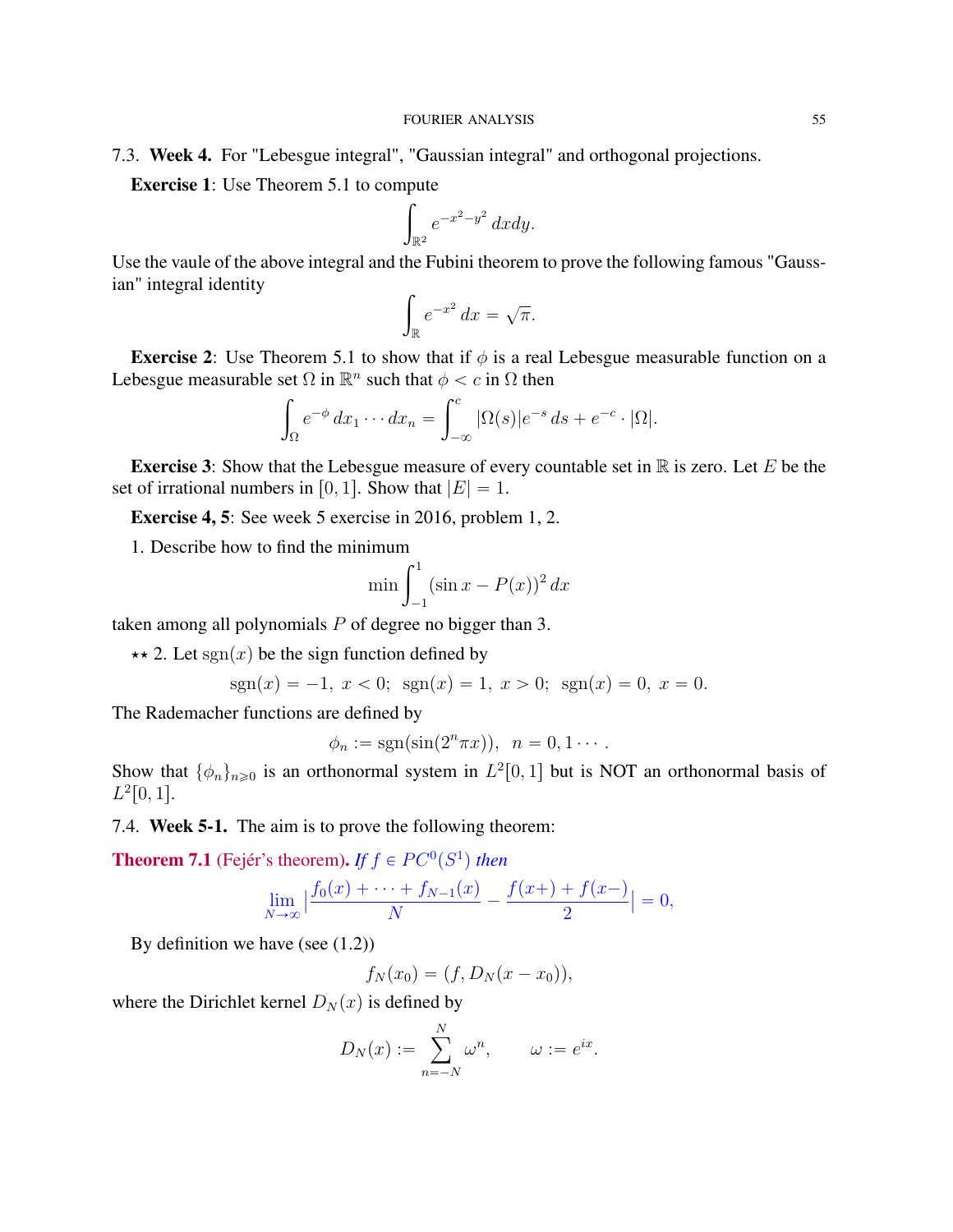Thus we have

$$
\frac{f_0(x_0) + \dots + f_{N-1}(x_0)}{N} = (f, F_N(x - x_0)),
$$

where

$$
F_N(x) := \frac{\sum_{n=0}^{N-1} D_n(x)}{N},
$$

is called the *Fejér kernel*. We have proved that (see the proof of (1.1))

$$
D_n(x) = \frac{\omega^{-n} - \omega^{n+1}}{1 - \omega},
$$

Exercise 1: Prove the following facts on the Fejér kernel

1)  $F_N(x) = \frac{1}{N}$  $\sin^2(Nx/2)$  $\sigma(x) = \frac{1}{N} \frac{\sin^2(Nx/2)}{\sin^2(x/2)};$ 2)  $\frac{1}{2\pi} \int_{-\pi}^{\pi} F_N(x) dx = 1.$ 

Put

$$
I_N(x) := \frac{f_0(x) + \dots + f_{N-1}(x)}{N} - \frac{f(x) + f(x-)}{2}.
$$

Use *Exercise 1* to prove that:

**Exercise 2:** Assume further that f is continuous at  $x_0$ . Then

- 1)  $I_N(x_0) = \frac{1}{2\pi}$  $\frac{1}{\Gamma^{\pi}}$  $\int_{-\pi}^{\pi} (f(x) - f(x_0)) \frac{1}{N}$ N  $\sin^2(Nx/2)$  $\frac{\sin^2(Nx/2)}{\sin^2(x/2)} dx;$ 2) For every  $0 < \delta < \pi$ , we have  $\lim_{N \to \infty} \int_{\delta \leq |x| \leq \pi}$ 1 N  $\sin^2(Nx/2)$  $\frac{\sin^2(Nx/2)}{\sin^2(x/2)} dx = 0;$
- 3)  $\lim_{N\to\infty} I_N(x_0) = 0.$

Exercise 3: Use *Exercise 2* and the method in section 1.4.4 to prove Fejér's theorem.

Weierstrass approximation theorem: In case  $f \in C<sup>0</sup>(S<sup>1</sup>)$ , Fejér's theorem implies that the limit of the following trigonometric polynomials

$$
\frac{f_0(x) + \dots + f_{N-1}(x)}{N}
$$

is f. Thus continuous functions on the circle can be uniformly approximated by trigonometric polynomials. Using the fact that  $e^{ix}$  *can be approximated by polynomials uniformly on any interval* to show the following *Weierstrass approximation theorem*:

**Exercise 4:** Let  $a < b$  be two real numbers and f be a continous function on [a, b]. Then for every  $\varepsilon > 0$  there exists a polynomial P such that

$$
\sup_{x\in[a,b]}|f(x)-P(x)|<\varepsilon.
$$

**Poisson kernel:** Recall the definition of the *Poisson kernel*  $P_r(\theta)$  (see Example 4 in section 1.4) defined for  $\theta \in [-\pi, \pi]$  and  $0 \le r < 1$  by the following uniformly convergent series

$$
P_r(\theta) = \sum_{n \in \mathbb{Z}} r^{|n|} e^{in\theta}.
$$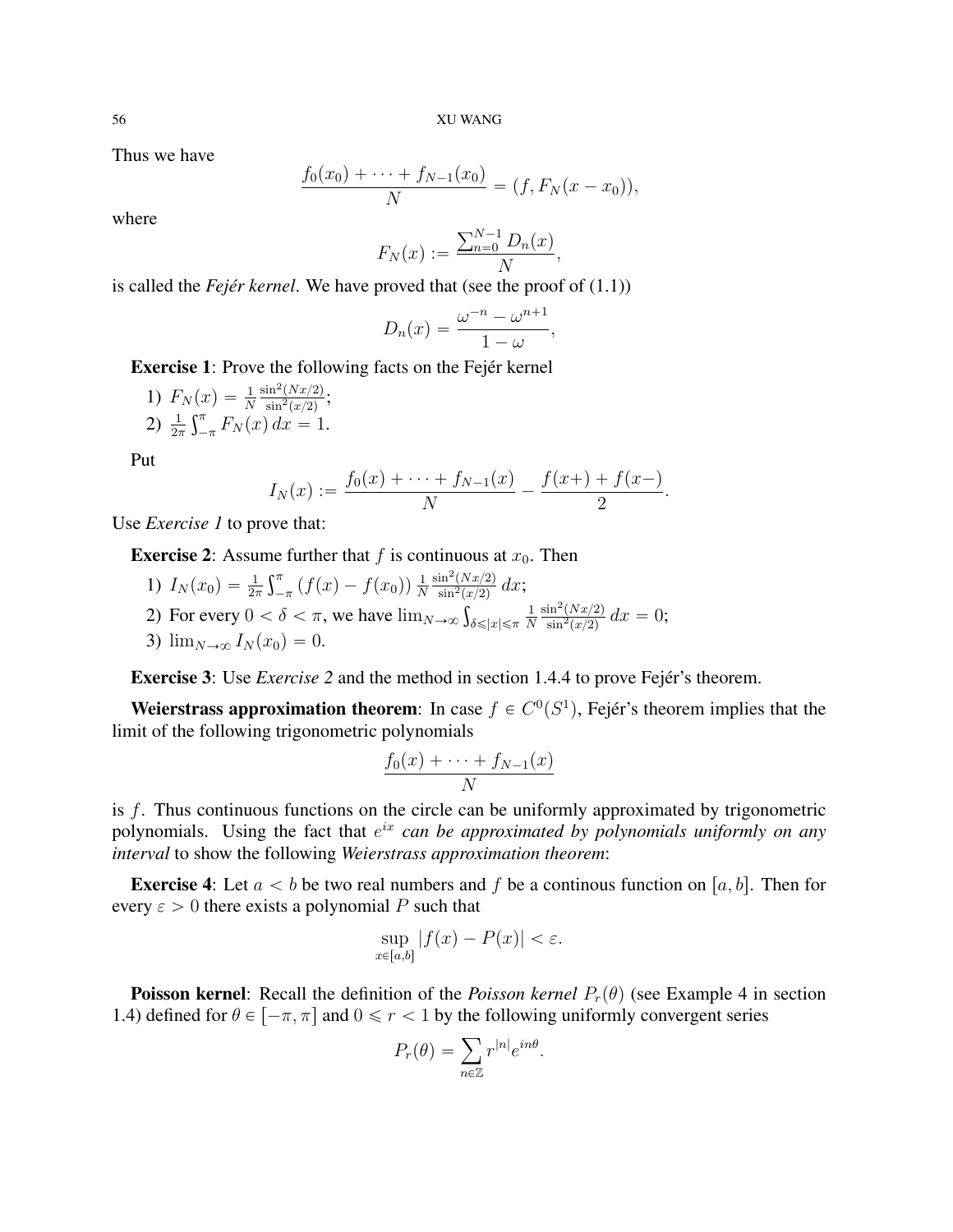We have the following close formula for the Poisson kernel as

$$
P_r(\theta) = \frac{1 - r^2}{1 - 2r\cos\theta + r^2},
$$

which implies the *positivity* of the Poisson kernel.

**Exercise 5:** For every  $f \in C^0(S^1)$ , prove that

$$
\sum_{n\in\mathbb{Z}} \hat{f}(n)r^{|n|}e^{inx} = \frac{1}{2\pi}\int_{-\pi}^{\pi}f(\theta)P_r(x-\theta)\,d\theta,
$$

then use the proof of Fejér's theorem to show, for every  $f \in PC^0(S^1)$ , we have

$$
\lim_{r \to 1} \sum_{n \in \mathbb{Z}} \hat{f}(n) r^{|n|} e^{inx} = \frac{f(x+) + f(x-)}{2}.
$$

7.5. Week 5-2. The Fourier transform on  $\mathbb{R}^n$  is defined by

$$
\hat{f}(\gamma) := \int_{\mathbb{R}^n} f(x) e^{-2\pi ix \cdot \gamma} dx, \ dx := dx_1 \cdots dx_n,
$$

where

$$
x \cdot \gamma := x_1 \gamma_1 + \dots + x_n \gamma_n.
$$

They we can similarly define the Schwartz space  $S$  and prove the Fourier inversion formula and the Plancherel identity, moreover, the convolution is also well defined for functions in  $S$ .

**Exercise 1:** Fix  $t > 0$  and put  $f(x) = e^{-t\pi |x|^2}$ , show that

$$
\hat{f}(\gamma) := t^{-\frac{n}{2}} e^{-\frac{\pi |\gamma|^2}{t}}.
$$

We call the above function the *n*-dimensional heat kernel on  $\mathbb{R}^n$ 

Remark: The Poisson summation formula together with the above exercise give that

$$
\sum_{n\in\mathbb{Z}^n}e^{-t\pi|x+n|^2}=\sum_{n\in\mathbb{Z}^n}t^{-\frac{n}{2}}e^{-\frac{\pi|\gamma+n|^2}{t}},
$$

The left hand side is called *heat kernel on the* n*-dimensional torus* (see Definition 1.7). Poisson summation formula gives a nice representation of the torus heat kernel by the  $\mathbb{R}^n$  heat kernel.

The following three exercises come from [12], page 161–165, Exercise 1,2, 15.

**Exercise 2:** Suppose f is a smooth function on R that vanishes outside the interval  $[-M, M]$ . **Exercise** 2: Suppose *f* is a smooth function on  $\mathbb{R}$  that vanishes outside 1) Fix *L* with  $L/2 > M$ , and show that  $f(x) = \sum a_n(L)e^{2\pi i nx/L}$  where

$$
a_n(L) = \frac{1}{L} \int_{-L/2}^{L/2} f(x) e^{-2\pi i nx/L} dx = \frac{1}{L} \hat{f}(n/L).
$$

2) Show that for an arbitrary continuous function F on R such that  $|F(y)| \le C(1 + y^2)^{-1}$ , we have

$$
\int_{\mathbb{R}} F(y) dy = \lim_{\delta \to 0, \ \delta > 0} \delta \sum_{n=-\infty}^{\infty} F(\delta n).
$$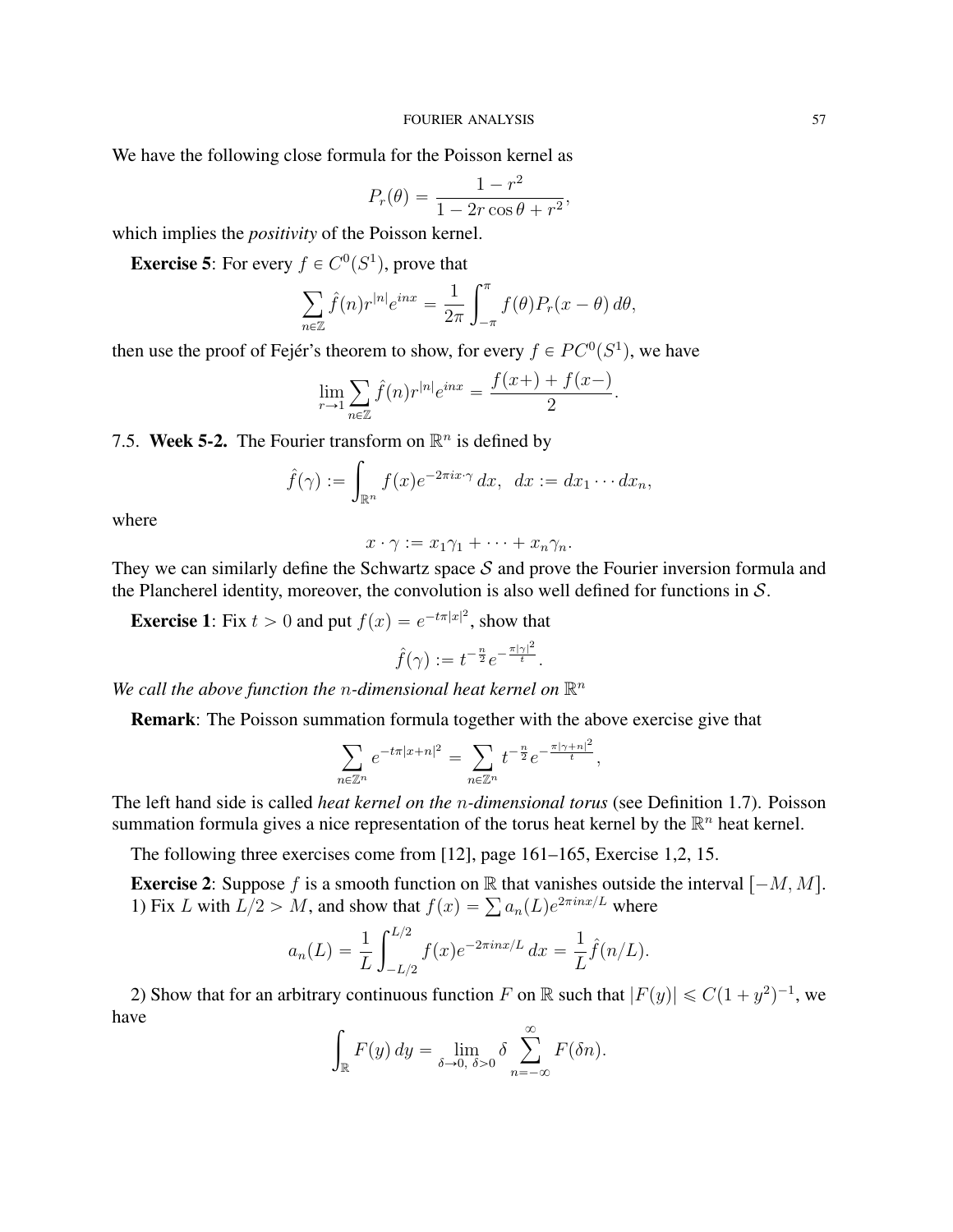3) Conclude that  $f(x) = \int_{\mathbb{R}} \hat{f}(y)e^{2\pi ixy} dy$ .

**Exercise 3:** Let  $f$  and  $g$  be the functions defined by

$$
f(x) = 1, \text{ if } |x| < 1; \quad f(x) = 0, \text{ otherwise}
$$

and

$$
g(x) = 1 - |x|
$$
 if  $|x| < 1$ ;  $g(x) = 0$ , otherwise,

Although  $f$  is not continuous, the integral defining its Fourier transform still makes sense. Show that

$$
\hat{f}(\gamma) = \frac{\sin 2\pi\gamma}{\pi\gamma}, \ \hat{g}(\gamma) = \left(\frac{\sin \pi\gamma}{\pi\gamma}\right)^2,
$$

and with the understanding that  $\hat{f}(0) = 2$  and  $\hat{g}(0) = 1$ .

**Exercise 4:** Apply the Poisson summation formula to function  $q$  in the above exercise to obtain

$$
\sum_{n\in\mathbb{Z}}\frac{1}{(n+\alpha)^2}=\frac{\pi^2}{(\sin\pi\alpha)^2}
$$

whenever  $\alpha$  is real but not equal to an integer. Then prove as a consequence that

$$
\sum_{n\in\mathbb{Z}}\frac{1}{(n+\alpha)}=\frac{\pi}{\tan\pi\alpha}.
$$

whenever  $\alpha$  is real but not equal to an integer. *Hint: first prove it when*  $0 < \alpha < 1$ *. To do so, integrate the first formula. What is the precise meaning of the series on the left-hand side of the second formula? Evaluate at*  $\alpha = 1/2$ .

The final exercise is on *elementary solution for constant coefficient PDEs*.

\*\*Exercise 5: Fix  $s > 0$  and  $\gamma \in \mathbb{R}$ . Compute the following integral (it is called Laplace transform of the heat kernel)

$$
G(\gamma; s) := \int_0^\infty e^{-st} t^{-\frac{1}{2}} e^{-\frac{\pi \gamma^2}{t}} dt,
$$

and check that

(7.1) 
$$
\int_{\gamma \in \mathbb{R}} G(\gamma; s) \left( s f(\gamma) - \frac{1}{4\pi} f''(\gamma) \right) d\gamma = f(0)
$$

for every smooth function  $f$  on  $\mathbb R$  that vanishes outside a bounded interval.

*Hint: one may compute the integral directly, but it is not easy (try!). Another approach is to apply Exercise 1 to show*

$$
G(\gamma; s) = \int_{\mathbb{R}} \frac{1}{s + \pi x^2} e^{-2\pi i x \gamma} dx,
$$

*then use the Cauchy integral formula*.

**Remark**: Using the language of distribution we can write (7.1) as

$$
\left(s - \frac{1}{4\pi} \frac{d^2}{d\gamma^2}\right) G(\gamma; s) = \delta_0,
$$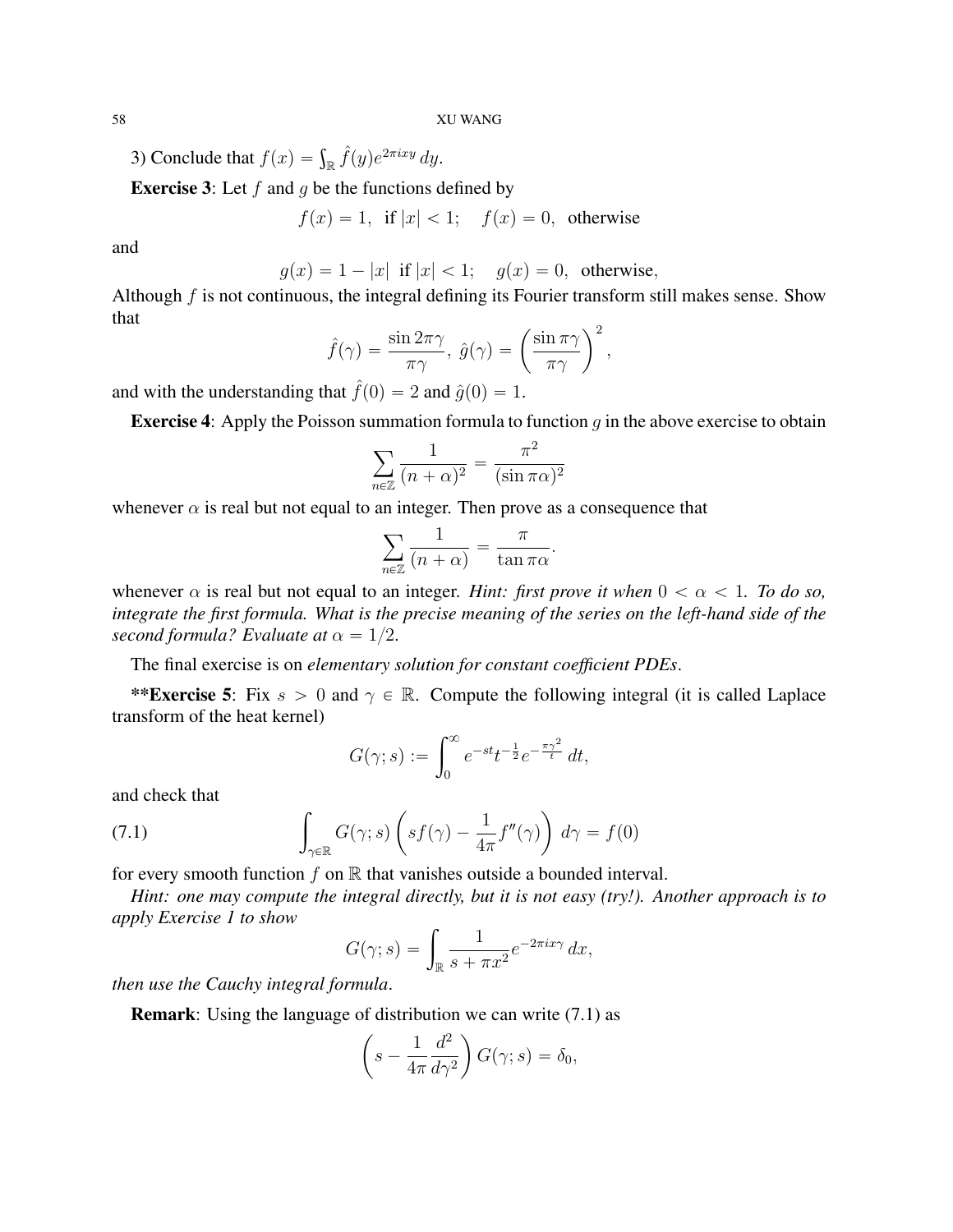In general, consider a partial differential operator

$$
P := \sum c_{\alpha} D^{\alpha}, \ D^{\alpha} := \frac{\partial^{\alpha_1 + \dots + \alpha_n}}{(\partial x_1)^{\alpha_1} \cdots (\partial x_n)^{\alpha_n}}
$$

where  $c_{\alpha}$  are complex constants. We call a distribution u an *elementary solution for* P if

$$
P(u)=\delta_0,
$$

in the sense of distribution. Apply the Fourier transform to the above equation we get

$$
\widehat{P(u)} = \widehat{\delta_0} = 1.
$$

Since

$$
\widehat{P(u)} = \sum c_{\alpha} (2\pi i \gamma)^{\alpha} \hat{u},
$$

we must have

$$
\hat{u} = \frac{1}{\tilde{P}(\gamma)}, \quad \tilde{P}(\gamma) := \sum c_{\alpha} (2\pi i \gamma)^{\alpha}.
$$

Thus the Fourier inversion formula gives the following Fourier type elementary solution

$$
u(x) = \int_{\mathbb{R}^n} \frac{1}{\tilde{P}(\gamma)} e^{2\pi i x \cdot \gamma} d\gamma.
$$

*Hörmander* [10] *proved that*  $\frac{1}{\tilde{P}(\gamma)}$  is always a well defined tempered distribution, thus every P *above has a tempered distribution elementary solution*.

7.6. Week 6. *Complex analysis results used in the proof of the Paley–Wiener theorem*.

Let us *identify* a smooth *closed* curve in  $\mathbb C$  as a smooth  $2\pi$ -periodic function  $\gamma(t)$  from  $\mathbb R$  to  $\mathbb C$ , more precisely, the curve associated to  $\gamma$  is the following set

$$
\{\gamma(t)\in\mathbb{C}:t\in[0,2\pi)\},\
$$

with orientation from 0 to  $2\pi$ . The fundamental theorem in complex analysis is the following:

Theorem 7.2 (Cauchy integral theorem). *. Let* f *be a holomorphic function on an open set, say* U, in  $\mathbb C$ *. Assume that inside* U *we can move a smooth* closed *curve*  $\gamma_0$  *smoothly to another smooth* closed *curve* γ1*. Then*

$$
\int_{\gamma_0} f(z) dz = \int_{\gamma_1} f(z) dz
$$

*Proof.* Divide the proof into several exercises!

1. Cauchy integral formula, distribution formulation  $\partial/\partial \overline{z}(z^{-1}) = ?$  and the Stokes formula

- 2. Mean–value property and maximum principle
- 7.7. Week 7. Exercise set 4.
- 7.8. Week 8. Exercise set 5